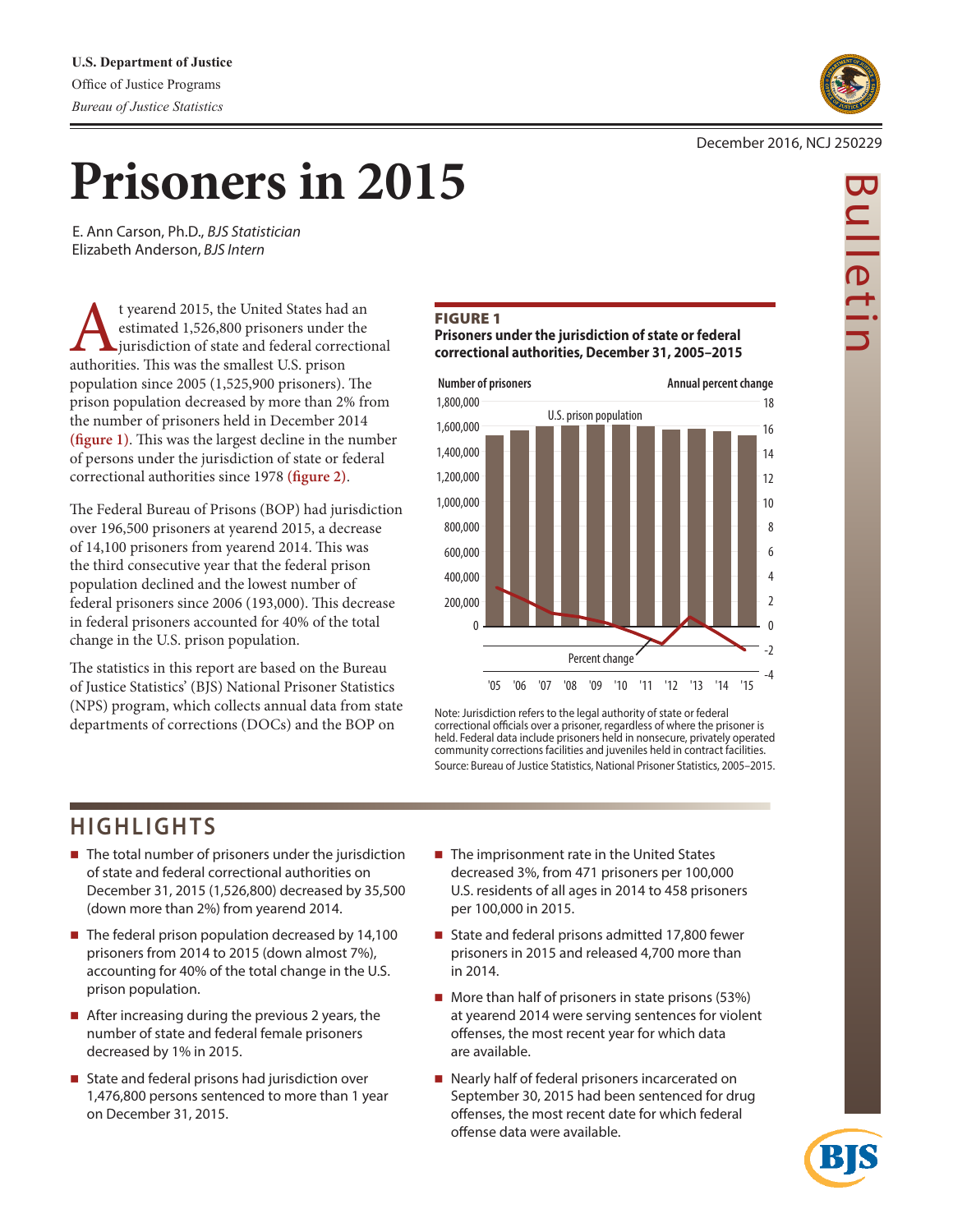prisoner counts, prisoner characteristics, admissions, releases, and prison capacity. The 2015 NPS collection was number 91 in a series that began in 1926. Forty-eight states and the

BOP reported NPS data for 2015, while data for Nevada and Oregon were obtained from other sources or were imputed (see *Methodology*).

# **Terms and definitions**

- *Adult imprisonment rate*—The number of prisoners under state or federal jurisdiction sentenced to more than 1 year per 100,000 U.S. residents age 18 or older.
- *Capacity, design*—The number of prisoners that planners or architects intended for a facility.
- *Capacity, highest*—The maximum number of beds reported across the three capacity measures: design capacity, operational capacity, and rated capacity.
- *Capacity, lowest*—The minimum number of beds across the three capacity measures: design capacity, operational capacity, and rated capacity.
- *Capacity, operational*—The number of prisoners that can be accommodated based on a facility's staff, existing programs, and services.
- *Capacity, rated*—The number of beds or prisoners assigned by a rating official to institutions within a jurisdiction.
- **Conditional releases**—Includes discretionary parole, mandatory parole, post-custody probation, and other unspecified conditional releases.
- *Conditional release violators*—Return to prison of persons released to discretionary parole, mandatory parole, post-custody probation, and other unspecified conditional releases.
- *Custody*—Prisoners held in the physical custody of state or federal prisons or local jails, regardless of sentence length or authority having jurisdiction.
- *Federal prison system*—Includes persons held under the jurisdiction of the Federal Bureau of Prisons (BOP) in secure federal and private prison facilities, and persons held in nonsecure, privately operated community corrections facilities, and juveniles in contract facilities.
- *Imprisonment rate*—The number of prisoners under state or federal jurisdiction sentenced to more than 1 year per 100,000 U.S. residents of all ages.
- *Jail*—A confinement facility usually administered by a local law enforcement agency that is intended for adults but sometimes holds juveniles for confinement before and

after adjudication. Such facilities include jails and city or county correctional centers; special jail facilities, such as medical treatment or release centers; halfway houses; work farms; and temporary holding or lockup facilities that are part of the jail's combined function. Prisoners sentenced to jail facilities usually have a sentence of 1 year or less. Alaska, Connecticut, Delaware, Hawaii, Rhode Island, and Vermont operate integrated systems, which combine prisons and jails.

- *Jurisdiction*—The legal authority of state or federal correctional officials over a prisoner, regardless of where the prisoner is held.
- *New court commitments*—Admissions into prison of offenders convicted and sentenced by a court, usually to a term of more than 1 year, including probation violators and persons with a split sentence to incarceration followed by court-ordered probation or parole.
- *Parole violators*—All conditional release violators returned to prison for either violating conditions of release or for new crimes.
- **Prison**—A long-term confinement facility, run by a state or the federal government, that typically holds felons and offenders with sentences of more than 1 year. Sentence length may vary by state. Alaska, Connecticut, Delaware, Hawaii, Rhode Island, and Vermont operate integrated systems, which combine prisons and jails.
- *Prisoner*—An individual confined in a state or federal correctional facility.
- **Sentenced prisoner**—A prisoner sentenced to more than 1 year.
- *Supervised mandatory releases*—Conditional release with post-custody supervision generally occurring in jurisdictions using determinate sentencing statutes.
- *Unconditional releases*—Expirations of sentences, commutations, and other unspecified unconditional releases.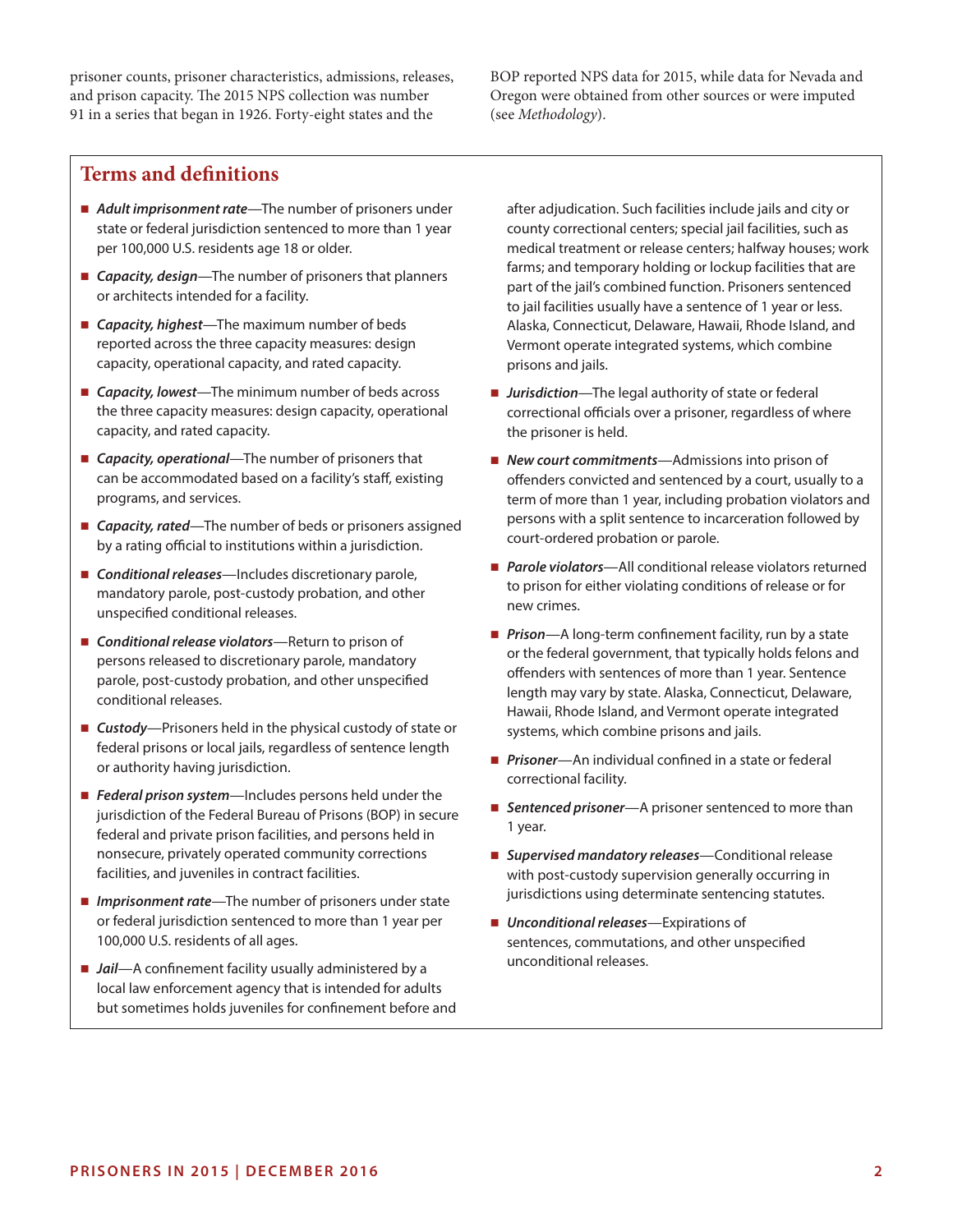# Figure 2 **Prisoners under the jurisdiction of state or federal correctional authorities, December 31, 1978–2015**



Note: Jurisdiction refers to the legal authority of state or federal correctional officials over a prisoner, regardless of where the prisoner is held. Source: Bureau of Justice Statistics, National Prisoner Statistics, 1978–2015.

# **Total prison population**

State and federal prisons had jurisdiction over an estimated 1,526,800 prisoners at yearend 2015, a more than 2% decrease (down 35,500 prisoners) from yearend 2014 **(table 1)**. Federal prisoners made up 13% of the total U.S. prison population at yearend 2015.

The decrease in the number of U.S. prisoners from yearend 2014 to 2015 was similar to the decrease that occurred between 2011 and 2012 (down almost 2%). The 2011–2012 decline coincided with California's Public Safety Realignment Policy, which diverted newly sentenced nonviolent, nonserious, and nonsex offenders from state prisons to serve time in local jails and under community supervision. With the commitment by the U.S. Department of Justice in 2015 to reduce the number of nonviolent drug offenders held in federal prisons, the BOP began releasing more nonviolent drug offenders from prison in 2015.

States also enacted laws and policies to reduce prison populations. In California, Proposition 47 retroactively reduced some drug and property offenses from felonies to misdemeanors. In Indiana, prisoners with shorter sentences and good time credit were diverted from state prison to local jail facilities. Other states adopted diversionary techniques, including specialty courts, substance abuse treatment facilities, and reentry programs to decrease prison populations and reduce recidivism.

#### TABLE 1

#### **Prisoners under the jurisdiction of state or federal correctional authorities, by jurisdiction and sex, December 31, 2005–2015**

| Year                         | Total     | Federal <sup>a</sup> | State     | Male      | Female  |
|------------------------------|-----------|----------------------|-----------|-----------|---------|
| 2005                         | 1,525,910 | 187,618              | 1,338,292 | 1,418,392 | 107,518 |
| 2006                         | 1,568,674 | 193,046              | 1,375,628 | 1,456,366 | 112,308 |
| 2007                         | 1,596,835 | 199,618              | 1,397,217 | 1,482,524 | 114,311 |
| 2008                         | 1,608,282 | 201.280              | 1,407,002 | 1,493,670 | 114,612 |
| 2009                         | 1,615,487 | 208,118              | 1,407,369 | 1,502,002 | 113,485 |
| 2010                         | 1,613,803 | 209,771              | 1,404,032 | 1,500,936 | 112,867 |
| 2011                         | 1,598,968 | 216,362              | 1,382,606 | 1,487,561 | 111,407 |
| 2012                         | 1,570,397 | 217,815              | 1,352,582 | 1,461,625 | 108,772 |
| 2013                         | 1,576,950 | 215,866              | 1,361,084 | 1,465,592 | 111,358 |
| 2014                         | 1,562,319 | 210,567              | 1,351,752 | 1,449,291 | 113,028 |
| $2015^{b}$                   | 1,526,792 | 196.455              | 1,330,337 | 1,415,297 | 111,495 |
| Percent change               |           |                      |           |           |         |
| Average annual,<br>2005-2014 | 0.2%      | 1.2%                 | 0.1%      | 0.2%      | 0.5%    |
| 2014-2015                    | $-2.3$    | $-6.7$               | $-1.6$    | $-2.3$    | $-1.4$  |

Note: Jurisdiction refers to the legal authority of state or federal correctional officials over a prisoner, regardless of where the prisoner is held.

aIncludes prisoners held in nonsecure, privately operated community corrections facilities and juveniles held in contract facilities

bTotal and state estimates include imputed counts for Nevada and Oregon, which did not submit 2015 data to National Prisoner Statistics. See *Methodology*. Source: Bureau of Justice Statistics, National Prisoner Statistics, 2005–2015.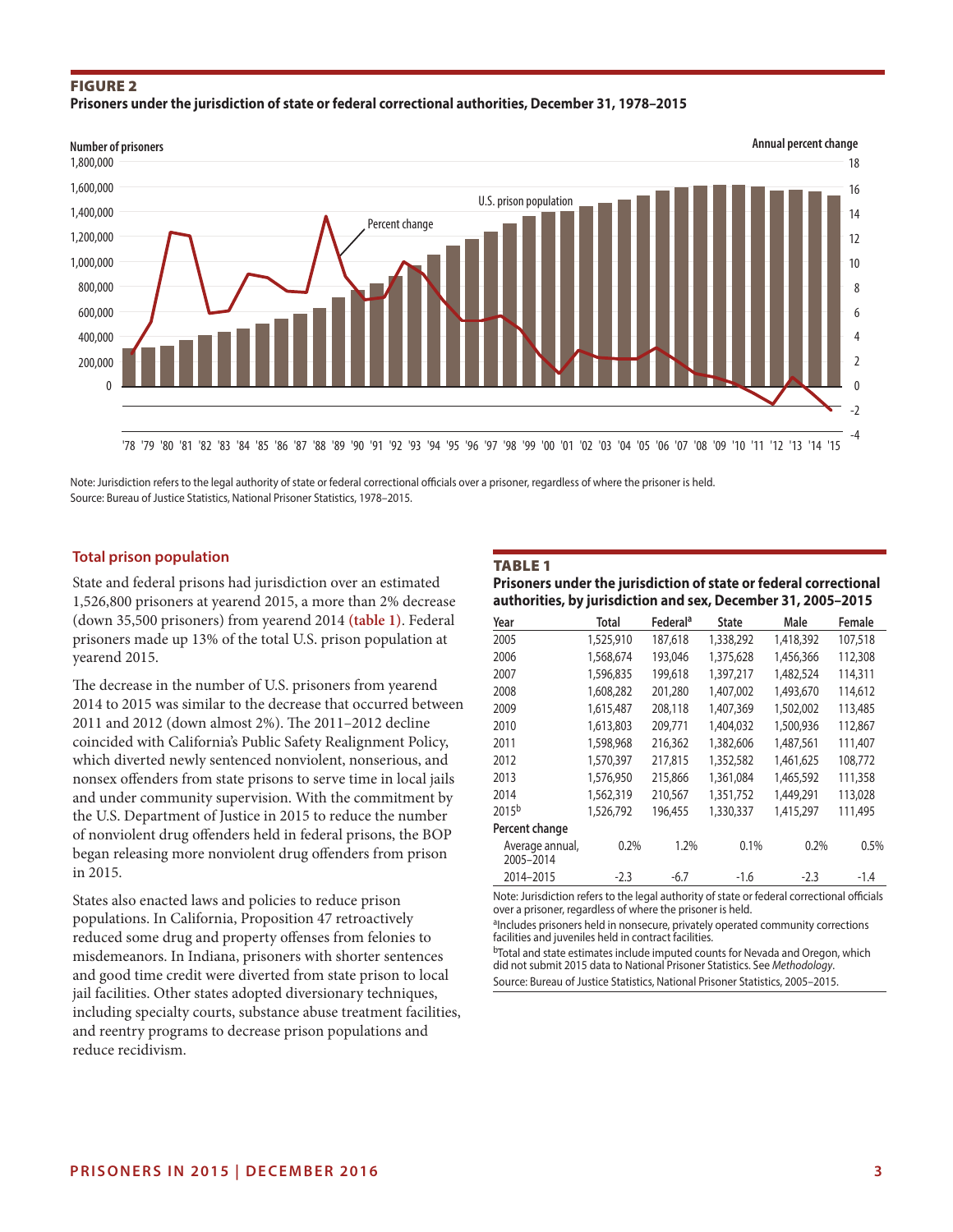Forty percent of the total decline in the number of prisoners occurred in the federal population (down 14,100 prisoners from yearend 2014). The federal prison population decreased by almost 7% between 2014 and 2015 to 196,500 prisoners, its lowest level since 2006 (193,000 prisoners). This was the third consecutive year of population decline among federal prisoners.

States held 21,400 fewer prisoners at yearend 2015 than 2014 (down almost 2%). Twenty-nine states showed decreases in the yearend prison population between 2014 and 2015 **(table 2)**. Six states showed decreases of more than 1,000 prisoners in 2015, including California (down 6,500 or almost 5%), Texas (down 2,100 or 1%), Indiana (down 1,900 or 7%), Louisiana (down 1,700 or 4%), Florida (down 1,400 or 1%), and New Jersey (down 1,100 or 5%).

Of the 18 state prison populations that grew between 2014 and 2015, Oklahoma (900 more prisoners at yearend 2015) and Virginia (up 860) had the largest increases in the number of prisoners, while the smaller jurisdiction of North Dakota (up 4%) had the most growth as a percentage of its population.

Females made up more than 7% of the total prison population nationally at yearend 2015, which remained largely unchanged from 2005. The female prison population decreased by 1,500 prisoners (or more than 1%) between 2014 and 2015, after increasing almost 4% between 2012 and 2014 **(figure 3)**. Females contributed 7% of the total decline in the federal prison population (down 1,000 prisoners) and 2% of the total decrease in the state prison population (down 500) between 2014 and 2015. Eighteen states and the federal prison population showed decreases in their female prison population at yearend 2015, including California (down 600 female prisoners), Florida (down 400), and Indiana (down 300). Ohio, Oklahoma, and Virginia each had an increase of more than 200 female prisoners between yearend 2014 and 2015, representing growth of more than 5% in their female prison populations.

#### FIGURE 3

#### **Prisoners under the jurisdiction of state or federal correctional authorities, by sex, December 31, 2005–2015**

**Number of male prisoners**







Note: The scale for the number of prisoners does not start at zero to show the subtle change over time. Jurisdiction refers to the legal authority of state or federal correctional officials over a prisoner, regardless of where the prisoner is held. Federal data include prisoners held in nonsecure, privately operated community corrections facilities and juveniles held in contract facilities.

Source: Bureau of Justice Statistics, National Prisoner Statistics, 2005–2015.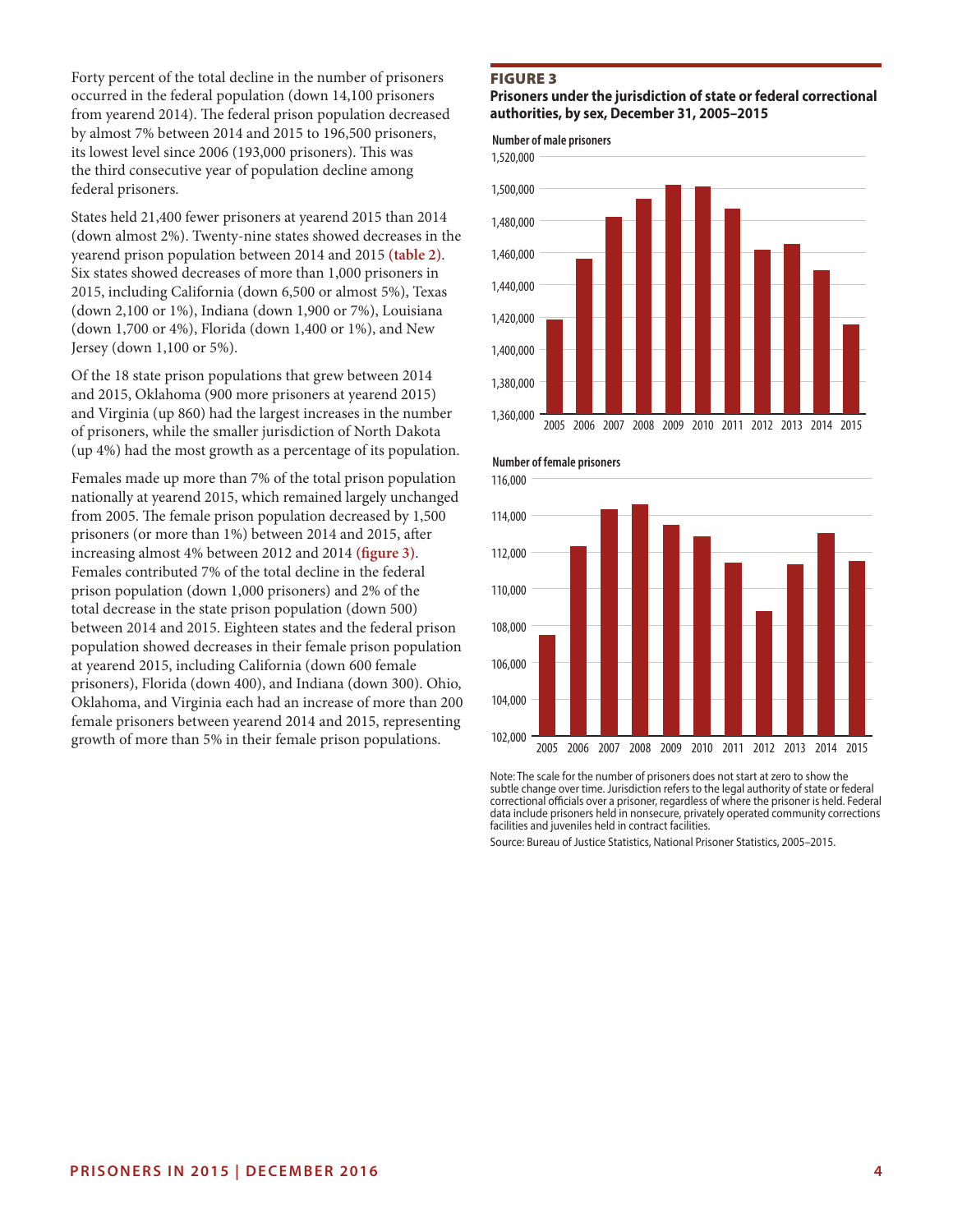# TABLE 2 **Prisoners under jurisdiction of state or federal correctional authorities, by jurisdiction and sex, December 31, 2014 and 2015**

|                           |              | 2014      |         |              | 2015      |         |                | Percent change, 2014-2015 |               |
|---------------------------|--------------|-----------|---------|--------------|-----------|---------|----------------|---------------------------|---------------|
| Jurisdiction              | <b>Total</b> | Male      | Female  | <b>Total</b> | Male      | Female  | Total          | Male                      | Female        |
| U.S. total <sup>a</sup>   | 1,562,319    | 1,449,291 | 113,028 | 1,526,792    | 1,415,297 | 111,495 | $-2.3%$        | $-2.3%$                   | $-1.4%$       |
| Federal <sup>b</sup>      | 210,567      | 196,568   | 13,999  | 196,455      | 183,502   | 12,953  | $-6.7%$        | $-6.6%$                   | $-7.5%$       |
| <b>State<sup>a</sup></b>  | 1,351,752    | 1,252,723 | 99,029  | 1,330,337    | 1,231,795 | 98,542  | $-1.6%$        | $-1.7%$                   | $-0.5%$       |
| Alabama                   | 31,771       | 29,182    | 2,589   | 30,810       | 28,220    | 2,590   | $-3.0$         | $-3.3$                    | 0.0           |
| Alaska <sup>c,d</sup>     | 5,794        | 5,091     | 703     | 5,338        | 4,761     | 577     | $-7.9$         | $-6.5$                    | $-17.9$       |
| Arizona                   | 42,259       | 38,295    | 3,964   | 42,719       | 38,738    | 3,981   | 1.1            | 1.2                       | 0.4           |
| Arkansas                  | 17,874       | 16,476    | 1,398   | 17,707       | 16,305    | 1,402   | $-0.9$         | $-1.0$                    | 0.3           |
| California <sup>c</sup>   | 136,085      | 129,703   | 6,382   | 129,593      | 123,808   | 5,785   | $-4.8$         | $-4.5$                    | $-9.4$        |
| Colorado                  | 20,646       | 18,738    | 1,908   | 20,168       | 18,322    | 1,846   | $-2.3$         | $-2.2$                    | $-3.2$        |
| Connecticut <sup>d</sup>  | 16,636       | 15,510    | 1,126   | 15,816       | 14,695    | 1,121   | $-4.9$         | $-5.3$                    | $-0.4$        |
| Delaware <sup>d</sup>     | 6,955        | 6,361     | 594     | 6,654        | 6,117     | 537     | $-4.3$         | $-3.8$                    | $-9.6$        |
| Florida                   | 102,870      | 95,567    | 7,303   | 101,424      | 94,481    | 6,943   | $-1.4$         | $-1.1$                    | $-4.9$        |
| Georgia                   | 52,949       | 49,438    | 3,511   | 52,193       | 48,578    | 3,615   | $-1.4$         | $-1.7$                    | 3.0           |
| Hawaiid                   | 5,866        | 5,198     | 668     | 5,879        | 5,177     | 702     | $0.2\,$        | $-0.4$                    | 5.1           |
| Idaho <sup>c,e</sup>      | 8,117        | 7,080     | 1,037   | 8,052        | 7,068     | 984     |                | $\vdots$                  |               |
| Illinoise                 | 48,278       | 45,390    | 2,888   | 46,240       | 43,565    | 2,675   |                | $\vdots$                  |               |
| Indiana                   | 29,271       | 26,396    | 2,875   | 27,355       | 24,815    | 2,540   | $-6.5$         | $-6.0$                    | $-11.7$       |
| lowa                      | 8,838        | 8,086     | 752     | 8,849        | 8,041     | 808     | 0.1            | $-0.6$                    | 7.4           |
| Kansasc                   | 9,877        | 9,083     | 794     | 9,857        | 9,018     | 839     | $-0.2$         | $-0.7$                    | 5.7           |
| Kentucky <sup>e</sup>     | 21,657       | 19,084    | 2,573   | 21,701       | 19,114    | 2,587   |                |                           |               |
| Louisiana                 | 38,030       | 35,955    | 2,075   | 36,377       | 34,331    | 2,046   | $-4.3$         | $\ddot{\cdot}$<br>$-4.5$  | $-1.4$        |
| Maine                     | 2,242        | 2,063     | 179     | 2,279        | 2,072     | 207     | 1.7            | 0.4                       | 15.6          |
|                           | 21,011       |           | 911     |              |           | 915     |                | $-1.2$                    | 0.4           |
| Maryland                  |              | 20,100    |         | 20,764       | 19,849    |         | $-1.2$         |                           |               |
| Massachusetts             | 10,713       | 9,985     | 728     | 9,922        | 9,268     | 654     | $-7.4$         | $-7.2$                    | $-10.2$       |
| Michigan                  | 43,390       | 41,267    | 2,123   | 42,628       | 40,355    | 2,273   | $-1.8$         | $-2.2$                    | 7.1           |
| Minnesota                 | 10,637       | 9,901     | 736     | 10,798       | 10,027    | 771     | 1.5<br>$0.6\,$ | 1.3<br>$0.8\,$            | 4.8<br>$-2.2$ |
| Mississippi               | 18,793       | 17,448    | 1,345   | 18,911       | 17,595    | 1,316   |                |                           |               |
| Missouri                  | 31,942       | 28,836    | 3,106   | 32,330       | 29,063    | 3,267   | 1.2            | 0.8                       | 5.2           |
| Montana                   | 3,699        | 3,311     | 388     | 3,685        | 3,295     | 390     | $-0.4$         | $-0.5$                    | 0.5           |
| Nebraska                  | 5,441        | 5,001     | 440     | 5,372        | 4,943     | 429     | $-1.3$         | $-1.2$                    | $-2.5$        |
| Nevada <sup>f</sup>       | 12,537       | 11,452    | 1,085   | 13,071       | 11,905    | 1,166   | 4.3            | 4.0                       | 7.5           |
| New Hampshire             | 2,963        | 2,715     | 248     | 2,897        | 2,661     | 236     | $-2.2$         | $-2.0$                    | $-4.8$        |
| New Jersey                | 21,590       | 20,571    | 1,019   | 20,489       | 19,581    | 908     | $-5.1$         | $-4.8$                    | $-10.9$       |
| New Mexico                | 7,021        | 6,348     | 673     | 7,169        | 6,463     | 706     | 2.1            | 1.8                       | 4.9           |
| New York                  | 52,518       | 50,192    | 2,326   | 51,727       | 49,373    | 2,354   | $-1.5$         | $-1.6$                    | 1.2           |
| North Carolina            | 37,096       | 34,455    | 2,641   | 36,617       | 33,928    | 2,689   | $-1.3$         | $-1.5$                    | 1.8           |
| North Dakota              | 1,718        | 1,514     | 204     | 1,795        | 1,587     | 208     | 4.5            | $4.8\,$                   | 2.0           |
| Ohio                      | 51,519       | 47,311    | 4,208   | 52,233       | 47,803    | 4,430   | 1.4            | 1.0                       | 5.3           |
| Oklahoma <sup>c</sup>     | 27,650       | 24,799    | 2,851   | 28,547       | 25,489    | 3,058   | 3.2            | 2.8                       | 7.3           |
| Oregon <sup>f</sup>       | 15,075       | 13,799    | 1,276   | 15,245       | 13,938    | 1,307   | 1.1            | 1.0                       | 2.4           |
| Pennsylvania              | 50,694       | 47,936    | 2,758   | 49,858       | 47,039    | 2,819   | $-1.6$         | $-1.9$                    | 2.2           |
| Rhode Island <sup>d</sup> | 3,359        | 3,201     | 158     | 3,248        | 3,102     | 146     | $-3.3$         | $-3.1$                    | $-7.6$        |
| South Carolina            | 21,401       | 20,032    | 1,369   | 20,929       | 19,574    | 1,355   | $-2.2$         | $-2.3$                    | $-1.0$        |
| South Dakota              | 3,608        | 3,199     | 409     | 3,564        | 3,148     | 416     | $-1.2$         | $-1.6$                    | 1.7           |
| Tennessee                 | 28,769       | 26,160    | 2,609   | 28,172       | 25,532    | 2,640   | $-2.1$         | $-2.4$                    | 1.2           |
| Texas                     | 166,043      | 151,717   | 14,326  | 163,909      | 149,501   | 14,408  | $-1.3$         | $-1.5$                    | 0.6           |
| Utahc                     | 7,031        | 6,369     | 662     | 6,492        | 5,977     | 515     | $-7.7$         | $-6.2$                    | $-22.2$       |
| Vermont <sup>d</sup>      | 1,979        | 1,823     | 156     | 1,750        | 1,600     | 150     | $-11.6$        | $-12.2$                   | $-3.8$        |
| Virginia                  | 37,544       | 34,529    | 3,015   | 38,403       | 35,167    | 3,236   | 2.3            | 1.8                       | 7.3           |
| Washington                | 18,120       | 16,666    | 1,454   | 18,284       | 16,829    | 1,455   | $0.9\,$        | 1.0                       | 0.1           |
| West Virginia             | 6,896        | 6,065     | 831     | 7,118        | 6,253     | 865     | 3.2            | 3.1                       | 4.1           |
| Wisconsin                 | 22,597       | 21,219    | 1,378   | 22,975       | 21,567    | 1,408   | $1.7$          | 1.6                       | 2.2           |
| Wyoming                   | 2,383        | 2,106     | 277     | 2,424        | 2,157     | 267     | $1.7\,$        | 2.4                       | $-3.6$        |

Note: Jurisdiction refers to the legal authority of state or federal correctional officials over a prisoner, regardless of where the prisoner is held. : Not calculated.

a Total and state estimates include imputed counts for Nevada and Oregon, which did not submit 2015 data to National Prisoner Statistics (NPS). See *Methodology*.

 $<sup>b</sup>$ Includes prisoners held in nonsecure, privately operated community corrections facilities and juveniles held in contract facilities.</sup>

cState has updated 2014 population counts.

dPrisons and jails form one integrated system. Data include total jail and prison populations.

eState has changed reporting methodology, so 2015 counts are not comparable to those published for earlier years. (See *Jurisdiction notes*.)

f State did not submit 2015 NPS data. Counts were imputed. See *Methodology*.

Source: Bureau of Justice Statistics, National Prisoner Statistics Program, 2014–2015.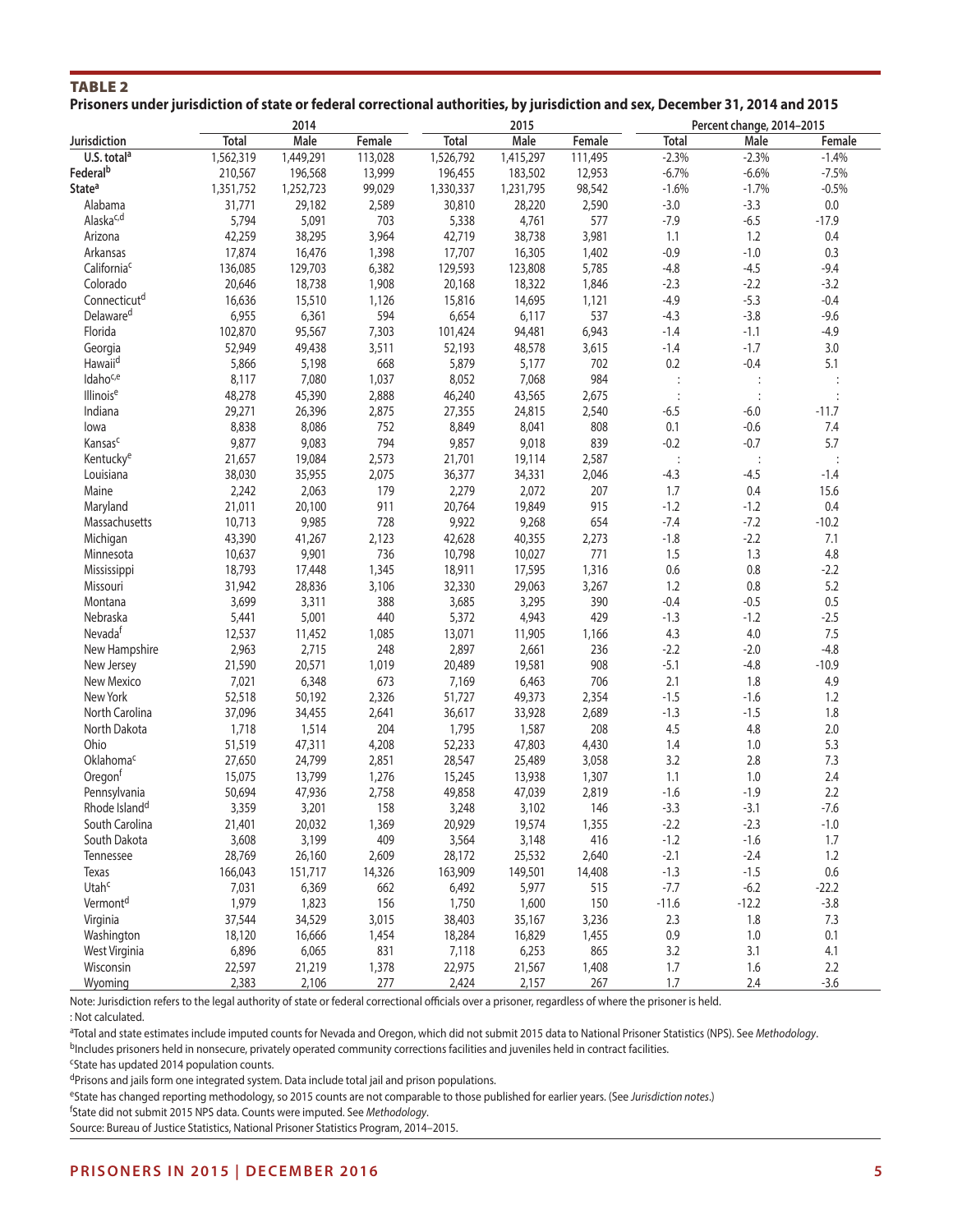#### **Sentenced prison population**

Prisoners sentenced to more than 1 year made up 97% of the total prison population in 2015. The remaining proportion had not been sentenced for an offense or had received a sentence of a year or less. BJS makes the distinction between the total number of persons held under the jurisdiction of state and federal correctional authorities and those sentenced to more than one year in prison.

#### *State and federal prisoners sentenced to more than 1 year declined for the second consecutive year*

From December 31, 2014 to December 31, 2015, the number of state and federal prisoners who were sentenced to more than 1 year declined by 30,900, a 2% decrease **(table 3)**. This was the second consecutive year that prisoners sentenced to more than 1 year in prison declined. The number of prisoners who were unsentenced or sentenced to 1 year or less in prison decreased 8% from 2014 to 2015, from 54,500 to 49,900 prisoners.

State prisons held 1,298,200 prisoners sentenced to more than 1 year on December 31, 2015, which was 18,200 fewer sentenced prisoners than at yearend 2014 (down 1%). Federal prisoners had 178,700 sentenced prisoners at yearend 2015, or 12,700 fewer than yearend 2014 (down less than 7%).

From 2014 to 2015, 26 states and the federal prison system had a decline in the number of prisoners sentenced to more than 1 year **(table 4)**. The federal system (down 12,700 prisoners), California (down 6,500), and Indiana (down 1,900) experienced the largest decrease in their sentenced prison populations. Virginia (up 860) and Oklahoma (up 850) had an increase of more than 800 sentenced prisoners. Rhode Island, one of six jurisdictions with combined prison-jail systems, had the largest percentage increase in its sentenced prison population, growing 15% (by almost 300 prisoners) between yearend 2014 and 2015. Rhode Island's total prison population declined in size (down 3% or more than 100 prisoners) in the same period. Vermont, another combined prison-jail system, saw declines in both its total prison population (down 12%) and sentenced population (down 14%).

#### TABLE 3

| Sentenced prisoners under the jurisdiction of state or federal correctional authorities, by jurisdiction, sex, race, and Hispanic |  |
|-----------------------------------------------------------------------------------------------------------------------------------|--|
| origin, December 31, 2005-2015                                                                                                    |  |

| Year                      | Total     | Federal <sup>a</sup> | <b>State</b> | Male      | Female  | Whiteb,c | Black <sup>b,c</sup> | <b>Hispanic<sup>c</sup></b> |
|---------------------------|-----------|----------------------|--------------|-----------|---------|----------|----------------------|-----------------------------|
| 2005                      | 1,462,866 | 166,173              | ,296,693     | 1,364,178 | 98,688  | 497,600  | 572,400              | 306,500                     |
| 2006                      | 1,504,598 | 173,533              | 1,331,065    | 1,401,261 | 103,337 | 508,700  | 581,400              | 323,600                     |
| 2007                      | 1,532,851 | 179,204              | 1,353,647    | 1,427,088 | 105,763 | 509,800  | 592,500              | 339,100                     |
| 2008                      | 1,547,742 | 182,333              | 1,365,409    | 1,441,384 | 106,358 | 517,700  | 598,300              | 338,300                     |
| 2009                      | 1,553,574 | 187,886              | 1,365,688    | 1,448,239 | 105,335 | 517,400  | 598,100              | 346,900                     |
| 2010                      | 1,552,669 | 190,641              | 1,362,028    | 1,447,766 | 104,903 | 519,600  | 592,000              | 349,700                     |
| 2011                      | 1,538,847 | 197,050              | 1,341,797    | 1,435,141 | 103,706 | 516,200  | 581,300              | 349,900                     |
| 2012                      | 1,511,497 | 196,574              | 1,314,923    | 1,410,208 | 101,289 | 500,600  | 551,200              | 332,200                     |
| 2013                      | 1,520,403 | 195,098              | 1,325,305    | 1,416,102 | 104,301 | 505,600  | 549,100              | 332,200                     |
| 2014                      | 1,507,781 | 191,374              | 1,316,407    | 1,401,685 | 106,096 | 506,600  | 539,500              | 326,500                     |
| 2015 <sup>d</sup>         | 1,476,847 | 178,688              | 1,298,159    | 1,371,879 | 104,968 | 499,400  | 523,000              | 319,400                     |
| Percent change            |           |                      |              |           |         |          |                      |                             |
| Average annual, 2005-2014 | 0.3%      | 1.4%                 | 0.2%         | 0.3%      | 0.7%    | 0.2%     | $-0.6%$              | 0.6%                        |
| 2014-2015                 | $-2.1$    | $-6.6$               | $-1.4$       | $-2.1$    | $-1.1$  | $-1.4$   | $-3.1$               | $-2.2$                      |

Note: Jurisdiction refers to the legal authority of state or federal correctional officials over a prisoner, regardless of where the prisoner is held. Counts are based on prisoners with sentences of more than 1 year.

aIncludes prisoners held in nonsecure, privately operated community corrections facilities and juveniles held in contract facilities.

bExcludes persons of Hispanic or Latino origin and persons of two or more races.

cRounded to the nearest 100.

dTotal and state estimates include imputed counts for Nevada and Oregon, which did not submit 2015 data to National Prisoner Statistics. See *Methodology*.

Source: Bureau of Justice Statistics, National Prisoner Statistics, 2005–2015; Federal Justice Statistics Program, 2015; National Corrections Reporting Program, 2014; and Survey of Inmates in State and Federal Correctional Facilities, 2004.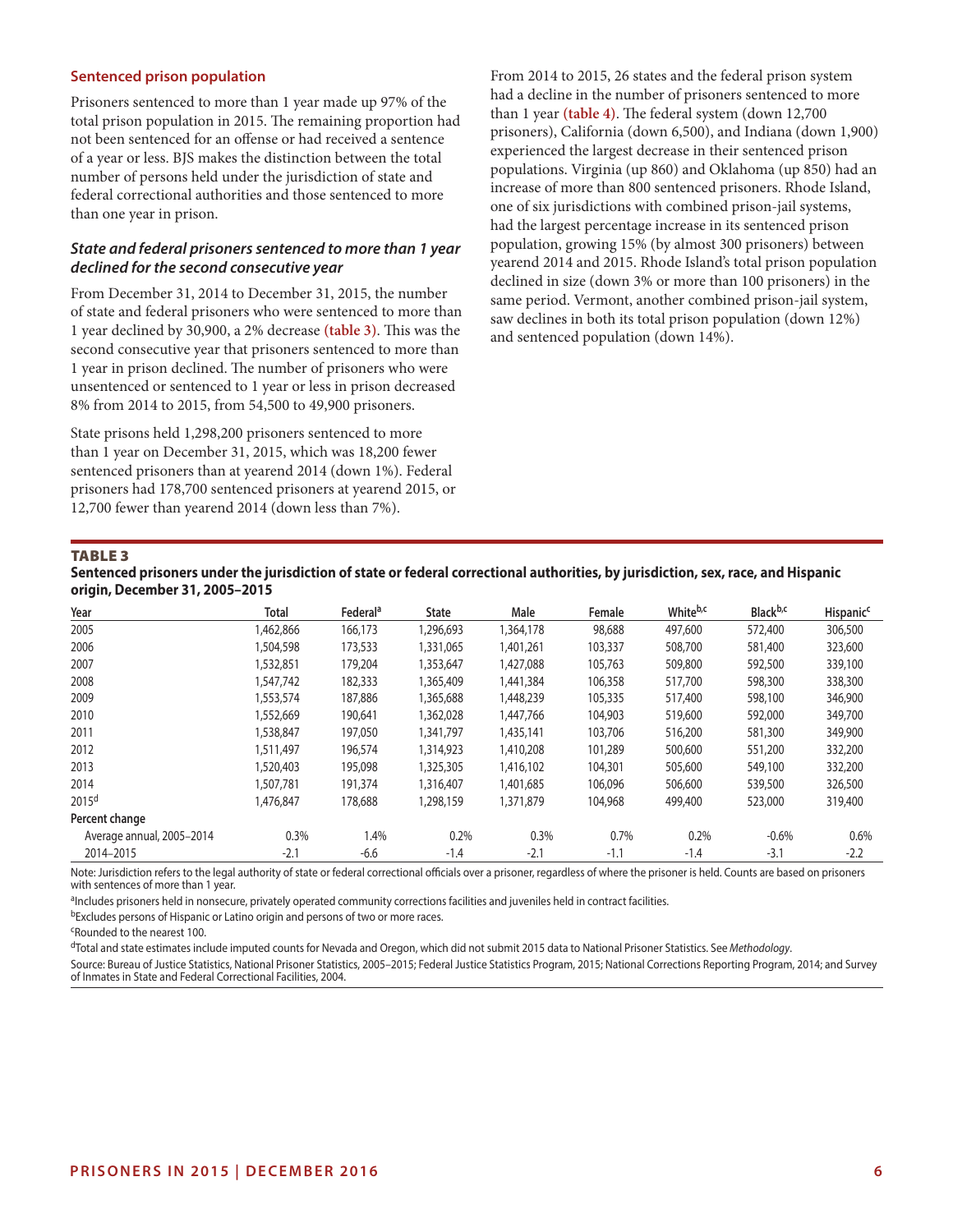| <b>TABLE 4</b>                                                                                                              |  |  |  |
|-----------------------------------------------------------------------------------------------------------------------------|--|--|--|
| Sentenced prisoners under the jurisdiction of state or federal correctional authorities, by sex, December 31, 2014 and 2015 |  |  |  |

|                           |              | 2014      |         |           | 2015      |         |              | Percent change, 2014-2015 |                |
|---------------------------|--------------|-----------|---------|-----------|-----------|---------|--------------|---------------------------|----------------|
| Jurisdiction              | <b>Total</b> | Male      | Female  | Total     | Male      | Female  | <b>Total</b> | Male                      | Female         |
| U.S. total <sup>a</sup>   | 1,507,781    | 1,401,685 | 106,096 | 1,476,847 | 1,371,879 | 104,968 | $-2.1%$      | $-2.1%$                   | $-1.1%$        |
| Federal <sup>b</sup>      | 191,374      | 178,814   | 12,560  | 178,688   | 167,080   | 11,608  | $-6.6%$      | $-6.6%$                   | $-7.6%$        |
| <b>State<sup>a</sup></b>  | 1,316,407    | 1,222,871 | 93,536  | 1,298,159 | 1,204,799 | 93,360  | $-1.4%$      | $-1.5%$                   | $-0.2%$        |
| Alabama                   | 30,766       | 28,324    | 2,442   | 29,762    | 27,329    | 2,433   | $-3.3$       | $-3.5$                    | $-0.4$         |
| Alaska <sup>c,d</sup>     | 2,075        | 1,921     | 154     | 2,261     | 2,086     | 175     | $9.0\,$      | 8.6                       | 13.6           |
| Arizona                   | 40,175       | 36,625    | 3,550   | 40,952    | 37,314    | 3,638   | 1.9          | 1.9                       | 2.5            |
| Arkansas                  | 17,819       | 16,426    | 1,393   | 17,656    | 16,268    | 1,388   | $-0.9$       | $-1.0$                    | $-0.4$         |
| California <sup>c</sup>   | 135,711      | 129,366   | 6,345   | 129,205   | 123,474   | 5,731   | $-4.8$       | $-4.6$                    | $-9.7$         |
| Colorado                  | 20,646       | 18,738    | 1,908   | 20,041    | 18,199    | 1,842   | $-2.9$       | $-2.9$                    | $-3.5$         |
| Connecticut <sup>d</sup>  | 11,735       | 11,098    | 637     | 11,220    | 10,643    | 577     | $-4.4$       | -4.1                      | $-9.4$         |
| Delaware <sup>d</sup>     |              | 3,927     | 214     |           | 3,963     | 225     | 1.1          | 0.9                       | 5.1            |
|                           | 4,141        |           |         | 4,188     |           |         |              |                           |                |
| Florida                   | 102,870      | 95,567    | 7,303   | 101,424   | 94,481    | 6,943   | $-1.4$       | $-1.1$                    | $-4.9$         |
| Georgia                   | 52,485       | 49,010    | 3,475   | 51,700    | 48,127    | 3,573   | $-1.5$       | $-1.8$                    | 2.8            |
| Hawaii <sup>d</sup>       | 3,663        | 3,354     | 309     | 3,769     | 3,414     | 355     | 2.9          | 1.8                       | 14.9           |
| Idaho <sup>c,e</sup>      | 8,039        | 7,013     | 1,026   | 7,255     | 6,327     | 928     |              |                           | :              |
| Illinoise                 | 48,278       | 45,390    | 2,888   | 46,240    | 43,565    | 2,675   |              |                           |                |
| Indiana                   | 29,261       | 26,386    | 2,875   | 27,334    | 24,794    | 2,540   | $-6.6$       | $-6.0$                    | $-11.7$        |
| lowa                      | 8,798        | 8,058     | 740     | 8,816     | 8,016     | 800     | 0.2          | $-0.5$                    | 8.1            |
| Kansasc                   | 9,563        | 8,832     | 731     | 9,578     | 8,801     | 777     | 0.2          | $-0.4$                    | 6.3            |
| Kentucky <sup>e</sup>     | 20,969       | 18,549    | 2,420   | 21,697    | 19,110    | 2,587   |              | $\ddot{\cdot}$            | $\ddot{\cdot}$ |
| Louisiana                 | 38,022       | 35,947    | 2,075   | 36,347    | 34,301    | 2,046   | $-4.4$       | $-4.6$                    | $-1.4$         |
| Maine                     | 2,030        | 1,888     | 142     | 1,754     | 1,622     | 132     | $-13.6$      | $-14.1$                   | $-7.0$         |
| Maryland                  | 20,733       | 19,843    | 890     | 20,408    | 19,540    | 868     | $-1.6$       | $-1.5$                    | $-2.5$         |
| Massachusetts             | 9,486        | 9,060     | 426     | 8,954     | 8,549     | 405     | $-5.6$       | $-5.6$                    | $-4.9$         |
| Michigan                  | 43,359       | 41,236    | 2,123   | 42,628    | 40,355    | 2,273   | $-1.7$       | $-2.1$                    | 7.1            |
| Minnesota                 | 10,637       | 9,901     | 736     | 10,798    | 10,027    | 771     | 1.5          | 1.3                       | 4.8            |
| Mississippi               | 17,876       | 16,679    | 1,197   | 18,236    | 17,032    | 1,204   | $2.0\,$      | 2.1                       | 0.6            |
| Missouri                  | 31,938       | 28,832    | 3,106   | 32,328    | 29,061    | 3,267   | 1.2          | 0.8                       | 5.2            |
| Montana                   | 3,699        | 3,311     | 388     | 3,685     | 3,295     | 390     | $-0.4$       | $-0.5$                    | 0.5            |
| Nebraska                  | 5,347        | 4,919     | 428     | 5,312     | 4,893     | 419     | $-0.7$       | $-0.5$                    | $-2.1$         |
| Nevada <sup>f</sup>       | 12,415       | 11,330    | 1,085   | 12,944    | 11,778    | 1,166   | 4.3          | 4.0                       | 7.5            |
| New Hampshire             | 2,915        | 2,671     | 244     | 2,897     | 2,661     | 236     | $-0.6$       | $-0.4$                    | $-3.3$         |
| New Jersey                | 21,590       | 20,571    | 1,019   | 20,489    | 19,581    | 908     | $-5.1$       | $-4.8$                    | $-10.9$        |
| New Mexico                | 6,860        | 6,201     | 659     | 6,994     | 6,301     | 693     | 2.0          | 1.6                       | 5.2            |
| New York                  | 52,399       | 50,091    | 2,308   | 51,606    | 49,271    | 2,335   | $-1.5$       | $-1.6$                    | 1.2            |
| North Carolina            | 35,769       | 33,325    | 2,444   | 35,523    | 33,026    | 2,497   | $-0.7$       | $-0.9$                    | 2.2            |
| North Dakota              | 1,603        | 1,416     | 187     | 1,783     | 1,577     | 206     | 11.2         | 11.4                      | 10.2           |
| Ohio                      | 51,519       | 47,311    | 4,208   | 52,233    | 47,803    | 4,430   | 1.4          | 1.0                       | 5.3            |
| Oklahoma <sup>c</sup>     | 27,261       | 24,460    | 2,801   | 28,114    | 25,119    | 2,995   | 3.1          | 2.7                       | 6.9            |
| Oregon <sup>t</sup>       | 15,060       | 13,784    | 1,276   | 15,230    | 13,923    | 1,307   | 1.1          | 1.0                       | 2.4            |
| Pennsylvania              | 50,423       | 47,730    | 2,693   | 49,578    | 46,824    | 2,754   | $-1.7$       | $-1.9$                    | 2.3            |
| Rhode Island <sup>d</sup> | 1,880        | 1,812     | 68      | 2,156     | 2,094     | 62      | 14.7         | 15.6                      | $-8.8$         |
| South Carolina            | 20,830       | 19,545    | 1,285   | 20,392    | 19,129    | 1,263   | $-2.1$       | $-2.1$                    | $-1.7$         |
| South Dakota              | 3,605        | 3,197     | 408     | 3,558     | 3,144     | 414     | $-1.3$       | $-1.7$                    | 1.5            |
| Tennessee                 | 28,769       | 26,160    | 2,609   | 28,172    | 25,532    | 2,640   | $-2.1$       | $-2.4$                    | 1.2            |
| Texas                     | 158,589      | 145,899   | 12,690  | 157,251   | 144,508   | 12,743  | $-0.8$       | $-1.0$                    | 0.4            |
| Utah <sup>c</sup>         | 7,027        | 6,365     | 662     | 6,488     | 5,973     | 515     | $-7.7$       | $-6.2$                    | $-22.2$        |
| Vermont <sup>d</sup>      | 1,508        | 1,403     | 105     | 1,290     | 1,207     | 83      | $-14.5$      | $-14.0$                   | $-21.0$        |
| Virginia                  | 37,544       | 34,529    | 3,015   | 38,403    | 35,167    | 3,236   | 2.3          | 1.8                       | 7.3            |
| Washington                | 18,052       | 16,613    | 1,439   | 18,205    | 16,756    | 1,449   | 0.8          | 0.9                       | 0.7            |
| West Virginia             | 6,881        | 6,053     | 828     | 7,118     | 6,253     | 865     | 3.4          | 3.3                       | 4.5            |
| Wisconsin                 | 21,404       | 20,099    | 1,305   | 21,763    | 20,429    | 1,334   | 1.7          | 1.6                       | 2.2            |
| Wyoming                   | 2,383        | 2,106     | 277     | 2,424     | 2,157     | 267     | 1.7          | 2.4                       | $-3.6$         |

Note: Jurisdiction refers to the legal authority of state or federal correctional officials over a prisoner, regardless of where the prisoner is held. Counts are based on prisoners with sentences of more than 1 year.

: Not calculated.

a Total and state estimates include imputed counts for Nevada and Oregon, which did not submit 2015 data to National Prisoner Statistics (NPS). See *Methodology*.

bIncludes prisoners held in nonsecure privately operated community corrections facilities and juveniles held in contract facilities.

cState submitted updated 2014 population counts.

dPrisons and jails form one integrated system. Data include total jail and prison populations.

eCounts from 2015 are not comparable to counts from prior years due to a change in reporting methodology. See *Jurisdiction notes*.

f State did not submit 2015 data to NPS. Counts were imputed. See *Methodology*.

Source: Bureau of Justice Statistics, National Prisoner Statistics, 2014–2015.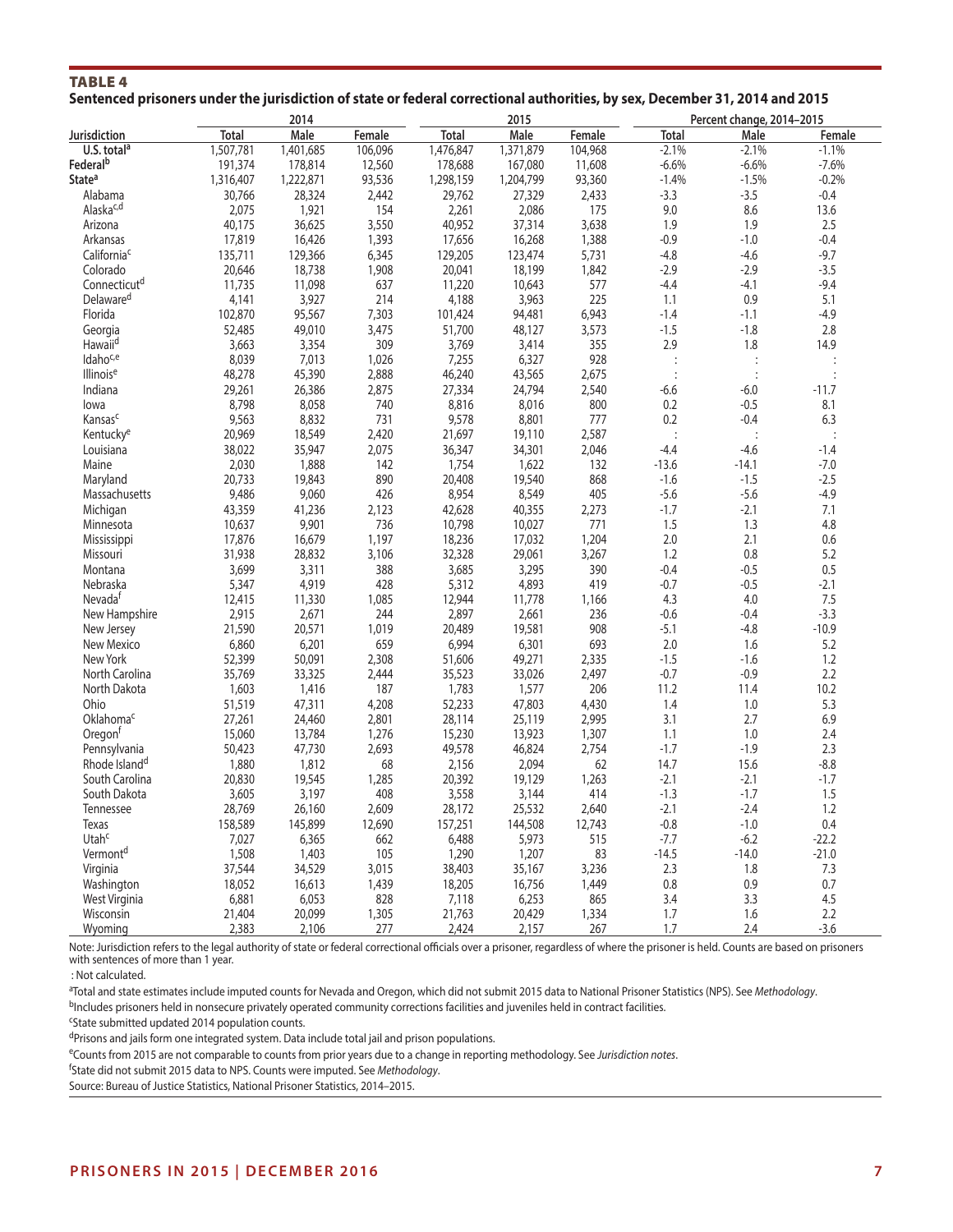# *Blacks and Hispanics sentenced to more than 1 year in state or federal prison declined in 2015*

At yearend 2015, there were 523,000 non-Hispanic black prisoners sentenced to more than 1 year under state or federal correctional authority. This was a 3% decrease from yearend 2014 and a 9% decline from yearend 2005. The number of non-Hispanic white prisoners sentenced to more than 1 year was virtually unchanged between 2005 (497,600 prisoners) and 2015 (499,400 prisoners). Hispanic prisoners sentenced to more than 1 year declined 2% between 2014 and 2015 and were down by 8% between 2010 and 2015.

# **Imprisonment rate**

# *At yearend 2015, the imprisonment rate for sentenced prisoners of all ages was the lowest since 1997*

At yearend 2015, there were 458 prisoners sentenced to more than 1 year in state or federal prison per 100,000 U.S. residents of all ages **(table 5)**. The imprisonment rate for the U.S. population of all ages was the lowest since 1997 (444 per 100,000 U.S. residents, not shown). Among U.S. residents age 18 or older, there were 593 prisoners sentenced to more than 1 year in state or federal prison per 100,000 U.S. adult residents. Both rates decreased since their peak in 2007.

On December 31, 2015, 1% of adult males living in the United States were serving prison sentences of greater than 1 year. However, this imprisonment rate decreased 3% between yearend 2014 (1,168 per 100,000 adult males) and yearend 2015 (1,131 per 100,000). The rates for female imprisonment in 2015 (64 per 100,000 females of all ages and 82 per 100,000 adult females) both decreased by about 2% from yearend 2014.

Maine had the lowest imprisonment rate at yearend 2015 (132 per 100,000 residents of all ages), followed by Massachusetts (179) and Minnesota (196) **(table 6)**. Louisiana had the highest imprisonment rate for persons of all ages in 2015 (776 per 100,000 state residents) and adults (1,019 prisoners per 100,000 state residents age 18 or older), followed by Oklahoma (715 per 100,000 state residents of all ages and 948 per 100,000 adult state residents). Seven additional states had imprisonment rates of more than 500 per 100,000 state residents of all ages, including Alabama (611 per 100,000), Mississippi (609), Arizona (596), Arkansas (591), Texas (568), Missouri (530), and Georgia (503).

#### TABLE 5

**Imprisonment rate of sentenced prisoners under the jurisdiction of state or federal correctional authorities, by jurisdiction and demographic characteristics, December 31, 2005–2015**

|                           |              | Per 100,000 U.S. residents of all ages |              |         |        |         |         |         | Per 100,000 U.S. residents age 18 or older |                           |                 |
|---------------------------|--------------|----------------------------------------|--------------|---------|--------|---------|---------|---------|--------------------------------------------|---------------------------|-----------------|
| Year                      | <b>Total</b> | Federal <sup>a</sup>                   | <b>State</b> | Male    | Female | Total   | Male    | Female  | Whiteb                                     | <b>Black</b> <sup>b</sup> | <b>Hispanic</b> |
| 2005                      | 492          | 56                                     | 436          | 932     | 65     | 655     | 1,257   | 86      | 319                                        | 2,228                     | 1,084           |
| 2006                      | 501          | 58                                     | 443          | 948     | 68     | 666     | 1,275   | 89      | 325                                        | 2,227                     | 1,107           |
| 2007                      | 506          | 59                                     | 447          | 955     | 69     | 670     | 1,282   | 90      | 324                                        | 2,232                     | 1,123           |
| 2008                      | 506          | 60                                     | 447          | 956     | 69     | 669     | 1,279   | 90      | 327                                        | 2,216                     | 1,085           |
| 2009                      | 504          | 61                                     | 443          | 952     | 67     | 665     | 1,271   | 88      | 325                                        | 2,183                     | 1,078           |
| 2010                      | 500          | 61                                     | 439          | 948     | 66     | 656     | 1,260   | 86      | 329                                        | 2,128                     | 1,025           |
| 2011                      | 492          | 63                                     | 429          | 932     | 65     | 644     | 1,236   | 84      | 326                                        | 2,058                     | 996             |
| 2012                      | 480          | 62                                     | 417          | 909     | 63     | 626     | 1,201   | 82      | 315                                        | 1,920                     | 926             |
| 2013                      | 478          | 61                                     | 417          | 905     | 65     | 623     | 1,192   | 83      | 317                                        | 1,882                     | 898             |
| 2014                      | 471          | 60                                     | 411          | 889     | 65     | 611     | 1,168   | 84      | 317                                        | 1,824                     | 860             |
| 2015 <sup>c</sup>         | 458          | 55                                     | 402          | 863     | 64     | 593     | 1,131   | 82      | 312                                        | 1,745                     | 820             |
| Percent change            |              |                                        |              |         |        |         |         |         |                                            |                           |                 |
| Average annual, 2004-2014 | $-0.4%$      | 0.7%                                   | $-0.6%$      | $-0.5%$ | 0.0%   | $-0.7%$ | $-0.7%$ | $-0.3%$ | $-0.1%$                                    | $-2.0\%$                  | $-2.3%$         |
| 2014-2015                 | $-2.8$       | $-7.3$                                 | $-2.1$       | $-2.9$  | $-1.8$ | $-3.0$  | $-3.1$  | $-2.0$  | $-1.6%$                                    | $-4.3%$                   | $-4.7\%$        |

Note: Jurisdiction refers to the legal authority of state or federal correctional officials over a prisoner, regardless of where the prisoner is held. Counts are based on prisoners with sentences of more than 1 year.

aIncludes prisoners held in nonsecure, privately operated community corrections facilities and juveniles held in contract facilities.

bExcludes persons of Hispanic or Latino origin and persons of two or more races.

c Total and state estimates include imputed counts for Nevada and Oregon, which did not submit 2015 data to National Prisoner Statistics. See *Methodology*.

Source: Bureau of Justice Statistics, National Prisoner Statistics, 2005–2015; Federal Justice Statistics Program, 2015; National Corrections Reporting Program, 2014; Survey of Inmates in State and Federal Correctional Facilities, 2004; and U.S. Census Bureau, postcensal resident population estimates for January 1 of the following calendar year.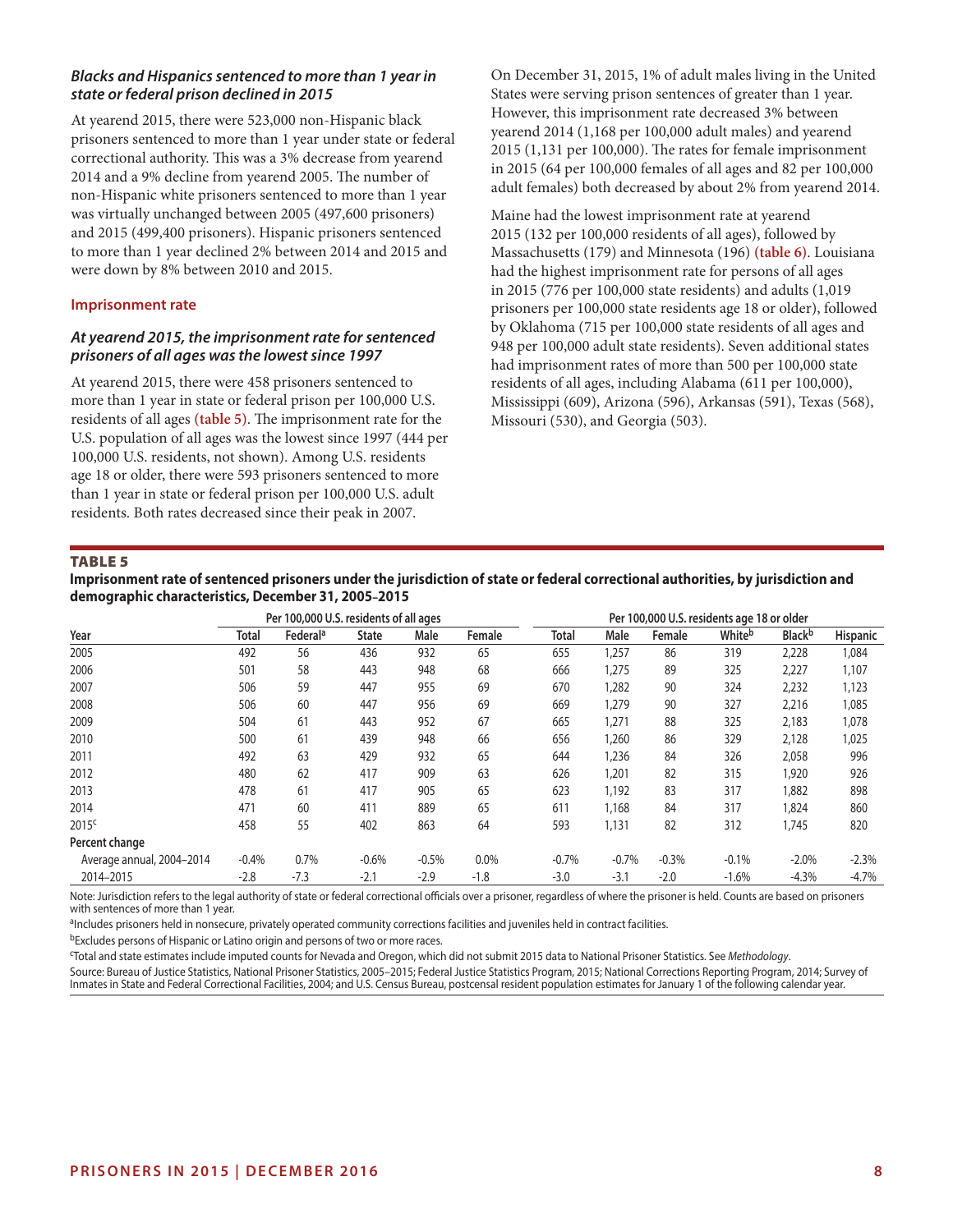# TABLE 6

**Imprisonment rate of sentenced prisoners under the jurisdiction of state or federal correctional authorities, by sex, December 31, 2014 and 2015**

| Total adult <sup>b</sup><br>Total <sup>a</sup><br>Total adult <sup>b</sup><br>Male <sup>a</sup><br>Female <sup>a</sup><br>Total <sup>a</sup><br>Male <sup>a</sup><br>Female <sup>a</sup><br>U.S. total $a$<br>471<br>889<br>611<br>458<br>863<br>593<br>65<br>64<br>8<br>55<br>Federal <sup>c</sup><br>60<br>78<br>7<br>113<br>105<br>72<br>State <sup>a</sup><br>411<br>776<br>58<br>534<br>402<br>57<br>758<br>521<br>98<br>97<br>Alabama<br>634<br>1,204<br>821<br>1,159<br>790<br>611<br>Alaska <sup>d,e</sup><br>281<br>494<br>44<br>376<br>306<br>536<br>50<br>409<br>592<br>104<br>779<br>596<br>Arizona<br>1,087<br>1,093<br>105<br>781<br>599<br>92<br>786<br>591<br>1,109<br>91<br>774<br>Arkansas<br>1,125<br>California <sup>d</sup><br>348<br>668<br>32<br>455<br>329<br>632<br>29<br>428<br>Colorado<br>382<br>689<br>71<br>497<br>364<br>657<br>67<br>473<br>326<br>633<br>35<br>415<br>312<br>607<br>31<br>396<br>Connecticute<br>Delaware <sup>e</sup><br>440<br>862<br>44<br>562<br>441<br>46<br>862<br>561<br>Florida<br>512<br>973<br>71<br>642<br>496<br>946<br>66<br>621<br>67<br>517<br>989<br>503<br>68<br>Georgia<br>685<br>961<br>666<br>257<br>44<br>328<br>50<br>Hawaii <sup>e</sup><br>464<br>262<br>469<br>335<br>Idaho <sup>d,f</sup><br>489<br>851<br>125<br>663<br>436<br>759<br>112<br>590<br>Illinois <sup>t</sup><br>375<br>44<br>488<br>718<br>360<br>690<br>41<br>466<br>443<br>75<br>Indiana<br>810<br>86<br>582<br>412<br>758<br>541<br>282<br>520<br>47<br>368<br>281<br>51<br>lowa<br>515<br>367<br>Kansas <sup>d</sup><br>329<br>609<br>50<br>437<br>328<br>604<br>53<br>436<br>474<br>Kentucky <sup>t</sup><br>852<br>108<br>615<br>489<br>875<br>115<br>634<br>816<br>1,577<br>87<br>1,072<br>776<br>1,498<br>85<br>1,019<br>Louisiana<br>21<br>189<br>19<br>Maine<br>153<br>290<br>132<br>249<br>163<br>29<br>346<br>683<br>446<br>339<br>669<br>28<br>437<br>Maryland<br>188<br>373<br>15<br>179<br>Massachusetts<br>237<br>355<br>14<br>225<br>437<br>845<br>42<br>429<br>45<br>563<br>826<br>551<br>Michigan<br>27<br>194<br>364<br>254<br>196<br>28<br>Minnesota<br>366<br>256<br>597<br>78<br>789<br>609<br>78<br>1,147<br>1,172<br>803<br>Mississippi<br>526<br>100<br>971<br>967<br>682<br>530<br>105<br>687<br>Missouri<br>360<br>640<br>76<br>461<br>355<br>632<br>76<br>455<br>Montana<br>45<br>279<br>283<br>522<br>376<br>515<br>44<br>371<br>Nebraska<br>76<br>80<br>Nevada <sup>g</sup><br>433<br>787<br>564<br>444<br>806<br>577<br>219<br>406<br>36<br>274<br>217<br>404<br>35<br>New Hampshire<br>271<br>241<br>20<br>471<br>22<br>311<br>228<br>447<br>293<br>New Jersey<br>New Mexico<br>329<br>600<br>63<br>432<br>335<br>610<br>66<br>440<br>265<br>522<br>23<br>260<br>23<br>New York<br>337<br>511<br>330<br>358<br>684<br>48<br>352<br>48<br>North Carolina<br>464<br>672<br>455<br>51<br>55<br>North Dakota<br>214<br>369<br>278<br>233<br>400<br>302<br>444<br>832<br>71<br>574<br>449<br>839<br>75<br>Ohio<br>580<br>Oklahoma <sup>d</sup><br>700<br>142<br>928<br>715<br>1,267<br>1,290<br>151<br>948<br>376<br>696<br>63<br>480<br>376<br>694<br>64<br>477<br>Oregon <sup>g</sup><br>394<br>41<br>499<br>387<br>489<br>Pennsylvania<br>762<br>746<br>42<br>Rhode Island <sup>e</sup><br>178<br>354<br>12<br>223<br>204<br>408<br>11<br>254<br>51<br>428<br>827<br>552<br>414<br>799<br>50<br>532<br>South Carolina<br>96<br>559<br>97<br>South Dakota<br>421<br>742<br>413<br>725<br>548<br>437<br>77<br>425<br>790<br>78<br>816<br>566<br>549<br>Tennessee<br>582<br>93<br>790<br>91<br><b>Texas</b><br>1,079<br>568<br>1,050<br>769<br>Utah <sup>d</sup><br>237<br>45<br>341<br>215<br>393<br>34<br>309<br>426<br>241<br>454<br>33<br>298<br>206<br>391<br>26<br>Vermonte<br>255<br>449<br>71<br>579<br>457<br>Virginia<br>840<br>850<br>76<br>588<br>254<br>40<br>252<br>40<br>467<br>328<br>325<br>Washington<br>464<br>373<br>89<br>469<br>386<br>93<br>486<br>West Virginia<br>663<br>686<br>371<br>701<br>45<br>479<br>377<br>46<br>485<br>711<br>Wisconsin |              |     |     | 2014 |     |     |     |    |     |
|-----------------------------------------------------------------------------------------------------------------------------------------------------------------------------------------------------------------------------------------------------------------------------------------------------------------------------------------------------------------------------------------------------------------------------------------------------------------------------------------------------------------------------------------------------------------------------------------------------------------------------------------------------------------------------------------------------------------------------------------------------------------------------------------------------------------------------------------------------------------------------------------------------------------------------------------------------------------------------------------------------------------------------------------------------------------------------------------------------------------------------------------------------------------------------------------------------------------------------------------------------------------------------------------------------------------------------------------------------------------------------------------------------------------------------------------------------------------------------------------------------------------------------------------------------------------------------------------------------------------------------------------------------------------------------------------------------------------------------------------------------------------------------------------------------------------------------------------------------------------------------------------------------------------------------------------------------------------------------------------------------------------------------------------------------------------------------------------------------------------------------------------------------------------------------------------------------------------------------------------------------------------------------------------------------------------------------------------------------------------------------------------------------------------------------------------------------------------------------------------------------------------------------------------------------------------------------------------------------------------------------------------------------------------------------------------------------------------------------------------------------------------------------------------------------------------------------------------------------------------------------------------------------------------------------------------------------------------------------------------------------------------------------------------------------------------------------------------------------------------------------------------------------------------------------------------------------------------------------------------------------------------------------------------------------------------------------------------------------------------------------------------------------------------------------------------------------------------------------------------------------------------------------------------------------------------------------------------------------------------------------------------------------------------------------------------------------------------------------------------------------------------------------------------------------------------------------------------------------------------------------------------------------------------------------------------------------------------------------------------------------------------------------------------------|--------------|-----|-----|------|-----|-----|-----|----|-----|
|                                                                                                                                                                                                                                                                                                                                                                                                                                                                                                                                                                                                                                                                                                                                                                                                                                                                                                                                                                                                                                                                                                                                                                                                                                                                                                                                                                                                                                                                                                                                                                                                                                                                                                                                                                                                                                                                                                                                                                                                                                                                                                                                                                                                                                                                                                                                                                                                                                                                                                                                                                                                                                                                                                                                                                                                                                                                                                                                                                                                                                                                                                                                                                                                                                                                                                                                                                                                                                                                                                                                                                                                                                                                                                                                                                                                                                                                                                                                                                                                                                               | Jurisdiction |     |     |      |     |     |     |    |     |
|                                                                                                                                                                                                                                                                                                                                                                                                                                                                                                                                                                                                                                                                                                                                                                                                                                                                                                                                                                                                                                                                                                                                                                                                                                                                                                                                                                                                                                                                                                                                                                                                                                                                                                                                                                                                                                                                                                                                                                                                                                                                                                                                                                                                                                                                                                                                                                                                                                                                                                                                                                                                                                                                                                                                                                                                                                                                                                                                                                                                                                                                                                                                                                                                                                                                                                                                                                                                                                                                                                                                                                                                                                                                                                                                                                                                                                                                                                                                                                                                                                               |              |     |     |      |     |     |     |    |     |
|                                                                                                                                                                                                                                                                                                                                                                                                                                                                                                                                                                                                                                                                                                                                                                                                                                                                                                                                                                                                                                                                                                                                                                                                                                                                                                                                                                                                                                                                                                                                                                                                                                                                                                                                                                                                                                                                                                                                                                                                                                                                                                                                                                                                                                                                                                                                                                                                                                                                                                                                                                                                                                                                                                                                                                                                                                                                                                                                                                                                                                                                                                                                                                                                                                                                                                                                                                                                                                                                                                                                                                                                                                                                                                                                                                                                                                                                                                                                                                                                                                               |              |     |     |      |     |     |     |    |     |
|                                                                                                                                                                                                                                                                                                                                                                                                                                                                                                                                                                                                                                                                                                                                                                                                                                                                                                                                                                                                                                                                                                                                                                                                                                                                                                                                                                                                                                                                                                                                                                                                                                                                                                                                                                                                                                                                                                                                                                                                                                                                                                                                                                                                                                                                                                                                                                                                                                                                                                                                                                                                                                                                                                                                                                                                                                                                                                                                                                                                                                                                                                                                                                                                                                                                                                                                                                                                                                                                                                                                                                                                                                                                                                                                                                                                                                                                                                                                                                                                                                               |              |     |     |      |     |     |     |    |     |
|                                                                                                                                                                                                                                                                                                                                                                                                                                                                                                                                                                                                                                                                                                                                                                                                                                                                                                                                                                                                                                                                                                                                                                                                                                                                                                                                                                                                                                                                                                                                                                                                                                                                                                                                                                                                                                                                                                                                                                                                                                                                                                                                                                                                                                                                                                                                                                                                                                                                                                                                                                                                                                                                                                                                                                                                                                                                                                                                                                                                                                                                                                                                                                                                                                                                                                                                                                                                                                                                                                                                                                                                                                                                                                                                                                                                                                                                                                                                                                                                                                               |              |     |     |      |     |     |     |    |     |
|                                                                                                                                                                                                                                                                                                                                                                                                                                                                                                                                                                                                                                                                                                                                                                                                                                                                                                                                                                                                                                                                                                                                                                                                                                                                                                                                                                                                                                                                                                                                                                                                                                                                                                                                                                                                                                                                                                                                                                                                                                                                                                                                                                                                                                                                                                                                                                                                                                                                                                                                                                                                                                                                                                                                                                                                                                                                                                                                                                                                                                                                                                                                                                                                                                                                                                                                                                                                                                                                                                                                                                                                                                                                                                                                                                                                                                                                                                                                                                                                                                               |              |     |     |      |     |     |     |    |     |
|                                                                                                                                                                                                                                                                                                                                                                                                                                                                                                                                                                                                                                                                                                                                                                                                                                                                                                                                                                                                                                                                                                                                                                                                                                                                                                                                                                                                                                                                                                                                                                                                                                                                                                                                                                                                                                                                                                                                                                                                                                                                                                                                                                                                                                                                                                                                                                                                                                                                                                                                                                                                                                                                                                                                                                                                                                                                                                                                                                                                                                                                                                                                                                                                                                                                                                                                                                                                                                                                                                                                                                                                                                                                                                                                                                                                                                                                                                                                                                                                                                               |              |     |     |      |     |     |     |    |     |
|                                                                                                                                                                                                                                                                                                                                                                                                                                                                                                                                                                                                                                                                                                                                                                                                                                                                                                                                                                                                                                                                                                                                                                                                                                                                                                                                                                                                                                                                                                                                                                                                                                                                                                                                                                                                                                                                                                                                                                                                                                                                                                                                                                                                                                                                                                                                                                                                                                                                                                                                                                                                                                                                                                                                                                                                                                                                                                                                                                                                                                                                                                                                                                                                                                                                                                                                                                                                                                                                                                                                                                                                                                                                                                                                                                                                                                                                                                                                                                                                                                               |              |     |     |      |     |     |     |    |     |
|                                                                                                                                                                                                                                                                                                                                                                                                                                                                                                                                                                                                                                                                                                                                                                                                                                                                                                                                                                                                                                                                                                                                                                                                                                                                                                                                                                                                                                                                                                                                                                                                                                                                                                                                                                                                                                                                                                                                                                                                                                                                                                                                                                                                                                                                                                                                                                                                                                                                                                                                                                                                                                                                                                                                                                                                                                                                                                                                                                                                                                                                                                                                                                                                                                                                                                                                                                                                                                                                                                                                                                                                                                                                                                                                                                                                                                                                                                                                                                                                                                               |              |     |     |      |     |     |     |    |     |
|                                                                                                                                                                                                                                                                                                                                                                                                                                                                                                                                                                                                                                                                                                                                                                                                                                                                                                                                                                                                                                                                                                                                                                                                                                                                                                                                                                                                                                                                                                                                                                                                                                                                                                                                                                                                                                                                                                                                                                                                                                                                                                                                                                                                                                                                                                                                                                                                                                                                                                                                                                                                                                                                                                                                                                                                                                                                                                                                                                                                                                                                                                                                                                                                                                                                                                                                                                                                                                                                                                                                                                                                                                                                                                                                                                                                                                                                                                                                                                                                                                               |              |     |     |      |     |     |     |    |     |
|                                                                                                                                                                                                                                                                                                                                                                                                                                                                                                                                                                                                                                                                                                                                                                                                                                                                                                                                                                                                                                                                                                                                                                                                                                                                                                                                                                                                                                                                                                                                                                                                                                                                                                                                                                                                                                                                                                                                                                                                                                                                                                                                                                                                                                                                                                                                                                                                                                                                                                                                                                                                                                                                                                                                                                                                                                                                                                                                                                                                                                                                                                                                                                                                                                                                                                                                                                                                                                                                                                                                                                                                                                                                                                                                                                                                                                                                                                                                                                                                                                               |              |     |     |      |     |     |     |    |     |
|                                                                                                                                                                                                                                                                                                                                                                                                                                                                                                                                                                                                                                                                                                                                                                                                                                                                                                                                                                                                                                                                                                                                                                                                                                                                                                                                                                                                                                                                                                                                                                                                                                                                                                                                                                                                                                                                                                                                                                                                                                                                                                                                                                                                                                                                                                                                                                                                                                                                                                                                                                                                                                                                                                                                                                                                                                                                                                                                                                                                                                                                                                                                                                                                                                                                                                                                                                                                                                                                                                                                                                                                                                                                                                                                                                                                                                                                                                                                                                                                                                               |              |     |     |      |     |     |     |    |     |
|                                                                                                                                                                                                                                                                                                                                                                                                                                                                                                                                                                                                                                                                                                                                                                                                                                                                                                                                                                                                                                                                                                                                                                                                                                                                                                                                                                                                                                                                                                                                                                                                                                                                                                                                                                                                                                                                                                                                                                                                                                                                                                                                                                                                                                                                                                                                                                                                                                                                                                                                                                                                                                                                                                                                                                                                                                                                                                                                                                                                                                                                                                                                                                                                                                                                                                                                                                                                                                                                                                                                                                                                                                                                                                                                                                                                                                                                                                                                                                                                                                               |              |     |     |      |     |     |     |    |     |
|                                                                                                                                                                                                                                                                                                                                                                                                                                                                                                                                                                                                                                                                                                                                                                                                                                                                                                                                                                                                                                                                                                                                                                                                                                                                                                                                                                                                                                                                                                                                                                                                                                                                                                                                                                                                                                                                                                                                                                                                                                                                                                                                                                                                                                                                                                                                                                                                                                                                                                                                                                                                                                                                                                                                                                                                                                                                                                                                                                                                                                                                                                                                                                                                                                                                                                                                                                                                                                                                                                                                                                                                                                                                                                                                                                                                                                                                                                                                                                                                                                               |              |     |     |      |     |     |     |    |     |
|                                                                                                                                                                                                                                                                                                                                                                                                                                                                                                                                                                                                                                                                                                                                                                                                                                                                                                                                                                                                                                                                                                                                                                                                                                                                                                                                                                                                                                                                                                                                                                                                                                                                                                                                                                                                                                                                                                                                                                                                                                                                                                                                                                                                                                                                                                                                                                                                                                                                                                                                                                                                                                                                                                                                                                                                                                                                                                                                                                                                                                                                                                                                                                                                                                                                                                                                                                                                                                                                                                                                                                                                                                                                                                                                                                                                                                                                                                                                                                                                                                               |              |     |     |      |     |     |     |    |     |
|                                                                                                                                                                                                                                                                                                                                                                                                                                                                                                                                                                                                                                                                                                                                                                                                                                                                                                                                                                                                                                                                                                                                                                                                                                                                                                                                                                                                                                                                                                                                                                                                                                                                                                                                                                                                                                                                                                                                                                                                                                                                                                                                                                                                                                                                                                                                                                                                                                                                                                                                                                                                                                                                                                                                                                                                                                                                                                                                                                                                                                                                                                                                                                                                                                                                                                                                                                                                                                                                                                                                                                                                                                                                                                                                                                                                                                                                                                                                                                                                                                               |              |     |     |      |     |     |     |    |     |
|                                                                                                                                                                                                                                                                                                                                                                                                                                                                                                                                                                                                                                                                                                                                                                                                                                                                                                                                                                                                                                                                                                                                                                                                                                                                                                                                                                                                                                                                                                                                                                                                                                                                                                                                                                                                                                                                                                                                                                                                                                                                                                                                                                                                                                                                                                                                                                                                                                                                                                                                                                                                                                                                                                                                                                                                                                                                                                                                                                                                                                                                                                                                                                                                                                                                                                                                                                                                                                                                                                                                                                                                                                                                                                                                                                                                                                                                                                                                                                                                                                               |              |     |     |      |     |     |     |    |     |
|                                                                                                                                                                                                                                                                                                                                                                                                                                                                                                                                                                                                                                                                                                                                                                                                                                                                                                                                                                                                                                                                                                                                                                                                                                                                                                                                                                                                                                                                                                                                                                                                                                                                                                                                                                                                                                                                                                                                                                                                                                                                                                                                                                                                                                                                                                                                                                                                                                                                                                                                                                                                                                                                                                                                                                                                                                                                                                                                                                                                                                                                                                                                                                                                                                                                                                                                                                                                                                                                                                                                                                                                                                                                                                                                                                                                                                                                                                                                                                                                                                               |              |     |     |      |     |     |     |    |     |
|                                                                                                                                                                                                                                                                                                                                                                                                                                                                                                                                                                                                                                                                                                                                                                                                                                                                                                                                                                                                                                                                                                                                                                                                                                                                                                                                                                                                                                                                                                                                                                                                                                                                                                                                                                                                                                                                                                                                                                                                                                                                                                                                                                                                                                                                                                                                                                                                                                                                                                                                                                                                                                                                                                                                                                                                                                                                                                                                                                                                                                                                                                                                                                                                                                                                                                                                                                                                                                                                                                                                                                                                                                                                                                                                                                                                                                                                                                                                                                                                                                               |              |     |     |      |     |     |     |    |     |
|                                                                                                                                                                                                                                                                                                                                                                                                                                                                                                                                                                                                                                                                                                                                                                                                                                                                                                                                                                                                                                                                                                                                                                                                                                                                                                                                                                                                                                                                                                                                                                                                                                                                                                                                                                                                                                                                                                                                                                                                                                                                                                                                                                                                                                                                                                                                                                                                                                                                                                                                                                                                                                                                                                                                                                                                                                                                                                                                                                                                                                                                                                                                                                                                                                                                                                                                                                                                                                                                                                                                                                                                                                                                                                                                                                                                                                                                                                                                                                                                                                               |              |     |     |      |     |     |     |    |     |
|                                                                                                                                                                                                                                                                                                                                                                                                                                                                                                                                                                                                                                                                                                                                                                                                                                                                                                                                                                                                                                                                                                                                                                                                                                                                                                                                                                                                                                                                                                                                                                                                                                                                                                                                                                                                                                                                                                                                                                                                                                                                                                                                                                                                                                                                                                                                                                                                                                                                                                                                                                                                                                                                                                                                                                                                                                                                                                                                                                                                                                                                                                                                                                                                                                                                                                                                                                                                                                                                                                                                                                                                                                                                                                                                                                                                                                                                                                                                                                                                                                               |              |     |     |      |     |     |     |    |     |
|                                                                                                                                                                                                                                                                                                                                                                                                                                                                                                                                                                                                                                                                                                                                                                                                                                                                                                                                                                                                                                                                                                                                                                                                                                                                                                                                                                                                                                                                                                                                                                                                                                                                                                                                                                                                                                                                                                                                                                                                                                                                                                                                                                                                                                                                                                                                                                                                                                                                                                                                                                                                                                                                                                                                                                                                                                                                                                                                                                                                                                                                                                                                                                                                                                                                                                                                                                                                                                                                                                                                                                                                                                                                                                                                                                                                                                                                                                                                                                                                                                               |              |     |     |      |     |     |     |    |     |
|                                                                                                                                                                                                                                                                                                                                                                                                                                                                                                                                                                                                                                                                                                                                                                                                                                                                                                                                                                                                                                                                                                                                                                                                                                                                                                                                                                                                                                                                                                                                                                                                                                                                                                                                                                                                                                                                                                                                                                                                                                                                                                                                                                                                                                                                                                                                                                                                                                                                                                                                                                                                                                                                                                                                                                                                                                                                                                                                                                                                                                                                                                                                                                                                                                                                                                                                                                                                                                                                                                                                                                                                                                                                                                                                                                                                                                                                                                                                                                                                                                               |              |     |     |      |     |     |     |    |     |
|                                                                                                                                                                                                                                                                                                                                                                                                                                                                                                                                                                                                                                                                                                                                                                                                                                                                                                                                                                                                                                                                                                                                                                                                                                                                                                                                                                                                                                                                                                                                                                                                                                                                                                                                                                                                                                                                                                                                                                                                                                                                                                                                                                                                                                                                                                                                                                                                                                                                                                                                                                                                                                                                                                                                                                                                                                                                                                                                                                                                                                                                                                                                                                                                                                                                                                                                                                                                                                                                                                                                                                                                                                                                                                                                                                                                                                                                                                                                                                                                                                               |              |     |     |      |     |     |     |    |     |
|                                                                                                                                                                                                                                                                                                                                                                                                                                                                                                                                                                                                                                                                                                                                                                                                                                                                                                                                                                                                                                                                                                                                                                                                                                                                                                                                                                                                                                                                                                                                                                                                                                                                                                                                                                                                                                                                                                                                                                                                                                                                                                                                                                                                                                                                                                                                                                                                                                                                                                                                                                                                                                                                                                                                                                                                                                                                                                                                                                                                                                                                                                                                                                                                                                                                                                                                                                                                                                                                                                                                                                                                                                                                                                                                                                                                                                                                                                                                                                                                                                               |              |     |     |      |     |     |     |    |     |
|                                                                                                                                                                                                                                                                                                                                                                                                                                                                                                                                                                                                                                                                                                                                                                                                                                                                                                                                                                                                                                                                                                                                                                                                                                                                                                                                                                                                                                                                                                                                                                                                                                                                                                                                                                                                                                                                                                                                                                                                                                                                                                                                                                                                                                                                                                                                                                                                                                                                                                                                                                                                                                                                                                                                                                                                                                                                                                                                                                                                                                                                                                                                                                                                                                                                                                                                                                                                                                                                                                                                                                                                                                                                                                                                                                                                                                                                                                                                                                                                                                               |              |     |     |      |     |     |     |    |     |
|                                                                                                                                                                                                                                                                                                                                                                                                                                                                                                                                                                                                                                                                                                                                                                                                                                                                                                                                                                                                                                                                                                                                                                                                                                                                                                                                                                                                                                                                                                                                                                                                                                                                                                                                                                                                                                                                                                                                                                                                                                                                                                                                                                                                                                                                                                                                                                                                                                                                                                                                                                                                                                                                                                                                                                                                                                                                                                                                                                                                                                                                                                                                                                                                                                                                                                                                                                                                                                                                                                                                                                                                                                                                                                                                                                                                                                                                                                                                                                                                                                               |              |     |     |      |     |     |     |    |     |
|                                                                                                                                                                                                                                                                                                                                                                                                                                                                                                                                                                                                                                                                                                                                                                                                                                                                                                                                                                                                                                                                                                                                                                                                                                                                                                                                                                                                                                                                                                                                                                                                                                                                                                                                                                                                                                                                                                                                                                                                                                                                                                                                                                                                                                                                                                                                                                                                                                                                                                                                                                                                                                                                                                                                                                                                                                                                                                                                                                                                                                                                                                                                                                                                                                                                                                                                                                                                                                                                                                                                                                                                                                                                                                                                                                                                                                                                                                                                                                                                                                               |              |     |     |      |     |     |     |    |     |
|                                                                                                                                                                                                                                                                                                                                                                                                                                                                                                                                                                                                                                                                                                                                                                                                                                                                                                                                                                                                                                                                                                                                                                                                                                                                                                                                                                                                                                                                                                                                                                                                                                                                                                                                                                                                                                                                                                                                                                                                                                                                                                                                                                                                                                                                                                                                                                                                                                                                                                                                                                                                                                                                                                                                                                                                                                                                                                                                                                                                                                                                                                                                                                                                                                                                                                                                                                                                                                                                                                                                                                                                                                                                                                                                                                                                                                                                                                                                                                                                                                               |              |     |     |      |     |     |     |    |     |
|                                                                                                                                                                                                                                                                                                                                                                                                                                                                                                                                                                                                                                                                                                                                                                                                                                                                                                                                                                                                                                                                                                                                                                                                                                                                                                                                                                                                                                                                                                                                                                                                                                                                                                                                                                                                                                                                                                                                                                                                                                                                                                                                                                                                                                                                                                                                                                                                                                                                                                                                                                                                                                                                                                                                                                                                                                                                                                                                                                                                                                                                                                                                                                                                                                                                                                                                                                                                                                                                                                                                                                                                                                                                                                                                                                                                                                                                                                                                                                                                                                               |              |     |     |      |     |     |     |    |     |
|                                                                                                                                                                                                                                                                                                                                                                                                                                                                                                                                                                                                                                                                                                                                                                                                                                                                                                                                                                                                                                                                                                                                                                                                                                                                                                                                                                                                                                                                                                                                                                                                                                                                                                                                                                                                                                                                                                                                                                                                                                                                                                                                                                                                                                                                                                                                                                                                                                                                                                                                                                                                                                                                                                                                                                                                                                                                                                                                                                                                                                                                                                                                                                                                                                                                                                                                                                                                                                                                                                                                                                                                                                                                                                                                                                                                                                                                                                                                                                                                                                               |              |     |     |      |     |     |     |    |     |
|                                                                                                                                                                                                                                                                                                                                                                                                                                                                                                                                                                                                                                                                                                                                                                                                                                                                                                                                                                                                                                                                                                                                                                                                                                                                                                                                                                                                                                                                                                                                                                                                                                                                                                                                                                                                                                                                                                                                                                                                                                                                                                                                                                                                                                                                                                                                                                                                                                                                                                                                                                                                                                                                                                                                                                                                                                                                                                                                                                                                                                                                                                                                                                                                                                                                                                                                                                                                                                                                                                                                                                                                                                                                                                                                                                                                                                                                                                                                                                                                                                               |              |     |     |      |     |     |     |    |     |
|                                                                                                                                                                                                                                                                                                                                                                                                                                                                                                                                                                                                                                                                                                                                                                                                                                                                                                                                                                                                                                                                                                                                                                                                                                                                                                                                                                                                                                                                                                                                                                                                                                                                                                                                                                                                                                                                                                                                                                                                                                                                                                                                                                                                                                                                                                                                                                                                                                                                                                                                                                                                                                                                                                                                                                                                                                                                                                                                                                                                                                                                                                                                                                                                                                                                                                                                                                                                                                                                                                                                                                                                                                                                                                                                                                                                                                                                                                                                                                                                                                               |              |     |     |      |     |     |     |    |     |
|                                                                                                                                                                                                                                                                                                                                                                                                                                                                                                                                                                                                                                                                                                                                                                                                                                                                                                                                                                                                                                                                                                                                                                                                                                                                                                                                                                                                                                                                                                                                                                                                                                                                                                                                                                                                                                                                                                                                                                                                                                                                                                                                                                                                                                                                                                                                                                                                                                                                                                                                                                                                                                                                                                                                                                                                                                                                                                                                                                                                                                                                                                                                                                                                                                                                                                                                                                                                                                                                                                                                                                                                                                                                                                                                                                                                                                                                                                                                                                                                                                               |              |     |     |      |     |     |     |    |     |
|                                                                                                                                                                                                                                                                                                                                                                                                                                                                                                                                                                                                                                                                                                                                                                                                                                                                                                                                                                                                                                                                                                                                                                                                                                                                                                                                                                                                                                                                                                                                                                                                                                                                                                                                                                                                                                                                                                                                                                                                                                                                                                                                                                                                                                                                                                                                                                                                                                                                                                                                                                                                                                                                                                                                                                                                                                                                                                                                                                                                                                                                                                                                                                                                                                                                                                                                                                                                                                                                                                                                                                                                                                                                                                                                                                                                                                                                                                                                                                                                                                               |              |     |     |      |     |     |     |    |     |
|                                                                                                                                                                                                                                                                                                                                                                                                                                                                                                                                                                                                                                                                                                                                                                                                                                                                                                                                                                                                                                                                                                                                                                                                                                                                                                                                                                                                                                                                                                                                                                                                                                                                                                                                                                                                                                                                                                                                                                                                                                                                                                                                                                                                                                                                                                                                                                                                                                                                                                                                                                                                                                                                                                                                                                                                                                                                                                                                                                                                                                                                                                                                                                                                                                                                                                                                                                                                                                                                                                                                                                                                                                                                                                                                                                                                                                                                                                                                                                                                                                               |              |     |     |      |     |     |     |    |     |
|                                                                                                                                                                                                                                                                                                                                                                                                                                                                                                                                                                                                                                                                                                                                                                                                                                                                                                                                                                                                                                                                                                                                                                                                                                                                                                                                                                                                                                                                                                                                                                                                                                                                                                                                                                                                                                                                                                                                                                                                                                                                                                                                                                                                                                                                                                                                                                                                                                                                                                                                                                                                                                                                                                                                                                                                                                                                                                                                                                                                                                                                                                                                                                                                                                                                                                                                                                                                                                                                                                                                                                                                                                                                                                                                                                                                                                                                                                                                                                                                                                               |              |     |     |      |     |     |     |    |     |
|                                                                                                                                                                                                                                                                                                                                                                                                                                                                                                                                                                                                                                                                                                                                                                                                                                                                                                                                                                                                                                                                                                                                                                                                                                                                                                                                                                                                                                                                                                                                                                                                                                                                                                                                                                                                                                                                                                                                                                                                                                                                                                                                                                                                                                                                                                                                                                                                                                                                                                                                                                                                                                                                                                                                                                                                                                                                                                                                                                                                                                                                                                                                                                                                                                                                                                                                                                                                                                                                                                                                                                                                                                                                                                                                                                                                                                                                                                                                                                                                                                               |              |     |     |      |     |     |     |    |     |
|                                                                                                                                                                                                                                                                                                                                                                                                                                                                                                                                                                                                                                                                                                                                                                                                                                                                                                                                                                                                                                                                                                                                                                                                                                                                                                                                                                                                                                                                                                                                                                                                                                                                                                                                                                                                                                                                                                                                                                                                                                                                                                                                                                                                                                                                                                                                                                                                                                                                                                                                                                                                                                                                                                                                                                                                                                                                                                                                                                                                                                                                                                                                                                                                                                                                                                                                                                                                                                                                                                                                                                                                                                                                                                                                                                                                                                                                                                                                                                                                                                               |              |     |     |      |     |     |     |    |     |
|                                                                                                                                                                                                                                                                                                                                                                                                                                                                                                                                                                                                                                                                                                                                                                                                                                                                                                                                                                                                                                                                                                                                                                                                                                                                                                                                                                                                                                                                                                                                                                                                                                                                                                                                                                                                                                                                                                                                                                                                                                                                                                                                                                                                                                                                                                                                                                                                                                                                                                                                                                                                                                                                                                                                                                                                                                                                                                                                                                                                                                                                                                                                                                                                                                                                                                                                                                                                                                                                                                                                                                                                                                                                                                                                                                                                                                                                                                                                                                                                                                               |              |     |     |      |     |     |     |    |     |
|                                                                                                                                                                                                                                                                                                                                                                                                                                                                                                                                                                                                                                                                                                                                                                                                                                                                                                                                                                                                                                                                                                                                                                                                                                                                                                                                                                                                                                                                                                                                                                                                                                                                                                                                                                                                                                                                                                                                                                                                                                                                                                                                                                                                                                                                                                                                                                                                                                                                                                                                                                                                                                                                                                                                                                                                                                                                                                                                                                                                                                                                                                                                                                                                                                                                                                                                                                                                                                                                                                                                                                                                                                                                                                                                                                                                                                                                                                                                                                                                                                               |              |     |     |      |     |     |     |    |     |
|                                                                                                                                                                                                                                                                                                                                                                                                                                                                                                                                                                                                                                                                                                                                                                                                                                                                                                                                                                                                                                                                                                                                                                                                                                                                                                                                                                                                                                                                                                                                                                                                                                                                                                                                                                                                                                                                                                                                                                                                                                                                                                                                                                                                                                                                                                                                                                                                                                                                                                                                                                                                                                                                                                                                                                                                                                                                                                                                                                                                                                                                                                                                                                                                                                                                                                                                                                                                                                                                                                                                                                                                                                                                                                                                                                                                                                                                                                                                                                                                                                               |              |     |     |      |     |     |     |    |     |
|                                                                                                                                                                                                                                                                                                                                                                                                                                                                                                                                                                                                                                                                                                                                                                                                                                                                                                                                                                                                                                                                                                                                                                                                                                                                                                                                                                                                                                                                                                                                                                                                                                                                                                                                                                                                                                                                                                                                                                                                                                                                                                                                                                                                                                                                                                                                                                                                                                                                                                                                                                                                                                                                                                                                                                                                                                                                                                                                                                                                                                                                                                                                                                                                                                                                                                                                                                                                                                                                                                                                                                                                                                                                                                                                                                                                                                                                                                                                                                                                                                               |              |     |     |      |     |     |     |    |     |
|                                                                                                                                                                                                                                                                                                                                                                                                                                                                                                                                                                                                                                                                                                                                                                                                                                                                                                                                                                                                                                                                                                                                                                                                                                                                                                                                                                                                                                                                                                                                                                                                                                                                                                                                                                                                                                                                                                                                                                                                                                                                                                                                                                                                                                                                                                                                                                                                                                                                                                                                                                                                                                                                                                                                                                                                                                                                                                                                                                                                                                                                                                                                                                                                                                                                                                                                                                                                                                                                                                                                                                                                                                                                                                                                                                                                                                                                                                                                                                                                                                               |              |     |     |      |     |     |     |    |     |
|                                                                                                                                                                                                                                                                                                                                                                                                                                                                                                                                                                                                                                                                                                                                                                                                                                                                                                                                                                                                                                                                                                                                                                                                                                                                                                                                                                                                                                                                                                                                                                                                                                                                                                                                                                                                                                                                                                                                                                                                                                                                                                                                                                                                                                                                                                                                                                                                                                                                                                                                                                                                                                                                                                                                                                                                                                                                                                                                                                                                                                                                                                                                                                                                                                                                                                                                                                                                                                                                                                                                                                                                                                                                                                                                                                                                                                                                                                                                                                                                                                               |              |     |     |      |     |     |     |    |     |
|                                                                                                                                                                                                                                                                                                                                                                                                                                                                                                                                                                                                                                                                                                                                                                                                                                                                                                                                                                                                                                                                                                                                                                                                                                                                                                                                                                                                                                                                                                                                                                                                                                                                                                                                                                                                                                                                                                                                                                                                                                                                                                                                                                                                                                                                                                                                                                                                                                                                                                                                                                                                                                                                                                                                                                                                                                                                                                                                                                                                                                                                                                                                                                                                                                                                                                                                                                                                                                                                                                                                                                                                                                                                                                                                                                                                                                                                                                                                                                                                                                               |              |     |     |      |     |     |     |    |     |
|                                                                                                                                                                                                                                                                                                                                                                                                                                                                                                                                                                                                                                                                                                                                                                                                                                                                                                                                                                                                                                                                                                                                                                                                                                                                                                                                                                                                                                                                                                                                                                                                                                                                                                                                                                                                                                                                                                                                                                                                                                                                                                                                                                                                                                                                                                                                                                                                                                                                                                                                                                                                                                                                                                                                                                                                                                                                                                                                                                                                                                                                                                                                                                                                                                                                                                                                                                                                                                                                                                                                                                                                                                                                                                                                                                                                                                                                                                                                                                                                                                               |              |     |     |      |     |     |     |    |     |
|                                                                                                                                                                                                                                                                                                                                                                                                                                                                                                                                                                                                                                                                                                                                                                                                                                                                                                                                                                                                                                                                                                                                                                                                                                                                                                                                                                                                                                                                                                                                                                                                                                                                                                                                                                                                                                                                                                                                                                                                                                                                                                                                                                                                                                                                                                                                                                                                                                                                                                                                                                                                                                                                                                                                                                                                                                                                                                                                                                                                                                                                                                                                                                                                                                                                                                                                                                                                                                                                                                                                                                                                                                                                                                                                                                                                                                                                                                                                                                                                                                               |              |     |     |      |     |     |     |    |     |
|                                                                                                                                                                                                                                                                                                                                                                                                                                                                                                                                                                                                                                                                                                                                                                                                                                                                                                                                                                                                                                                                                                                                                                                                                                                                                                                                                                                                                                                                                                                                                                                                                                                                                                                                                                                                                                                                                                                                                                                                                                                                                                                                                                                                                                                                                                                                                                                                                                                                                                                                                                                                                                                                                                                                                                                                                                                                                                                                                                                                                                                                                                                                                                                                                                                                                                                                                                                                                                                                                                                                                                                                                                                                                                                                                                                                                                                                                                                                                                                                                                               |              |     |     |      |     |     |     |    |     |
|                                                                                                                                                                                                                                                                                                                                                                                                                                                                                                                                                                                                                                                                                                                                                                                                                                                                                                                                                                                                                                                                                                                                                                                                                                                                                                                                                                                                                                                                                                                                                                                                                                                                                                                                                                                                                                                                                                                                                                                                                                                                                                                                                                                                                                                                                                                                                                                                                                                                                                                                                                                                                                                                                                                                                                                                                                                                                                                                                                                                                                                                                                                                                                                                                                                                                                                                                                                                                                                                                                                                                                                                                                                                                                                                                                                                                                                                                                                                                                                                                                               |              |     |     |      |     |     |     |    |     |
|                                                                                                                                                                                                                                                                                                                                                                                                                                                                                                                                                                                                                                                                                                                                                                                                                                                                                                                                                                                                                                                                                                                                                                                                                                                                                                                                                                                                                                                                                                                                                                                                                                                                                                                                                                                                                                                                                                                                                                                                                                                                                                                                                                                                                                                                                                                                                                                                                                                                                                                                                                                                                                                                                                                                                                                                                                                                                                                                                                                                                                                                                                                                                                                                                                                                                                                                                                                                                                                                                                                                                                                                                                                                                                                                                                                                                                                                                                                                                                                                                                               |              |     |     |      |     |     |     |    |     |
|                                                                                                                                                                                                                                                                                                                                                                                                                                                                                                                                                                                                                                                                                                                                                                                                                                                                                                                                                                                                                                                                                                                                                                                                                                                                                                                                                                                                                                                                                                                                                                                                                                                                                                                                                                                                                                                                                                                                                                                                                                                                                                                                                                                                                                                                                                                                                                                                                                                                                                                                                                                                                                                                                                                                                                                                                                                                                                                                                                                                                                                                                                                                                                                                                                                                                                                                                                                                                                                                                                                                                                                                                                                                                                                                                                                                                                                                                                                                                                                                                                               |              |     |     |      |     |     |     |    |     |
|                                                                                                                                                                                                                                                                                                                                                                                                                                                                                                                                                                                                                                                                                                                                                                                                                                                                                                                                                                                                                                                                                                                                                                                                                                                                                                                                                                                                                                                                                                                                                                                                                                                                                                                                                                                                                                                                                                                                                                                                                                                                                                                                                                                                                                                                                                                                                                                                                                                                                                                                                                                                                                                                                                                                                                                                                                                                                                                                                                                                                                                                                                                                                                                                                                                                                                                                                                                                                                                                                                                                                                                                                                                                                                                                                                                                                                                                                                                                                                                                                                               |              |     |     |      |     |     |     |    |     |
|                                                                                                                                                                                                                                                                                                                                                                                                                                                                                                                                                                                                                                                                                                                                                                                                                                                                                                                                                                                                                                                                                                                                                                                                                                                                                                                                                                                                                                                                                                                                                                                                                                                                                                                                                                                                                                                                                                                                                                                                                                                                                                                                                                                                                                                                                                                                                                                                                                                                                                                                                                                                                                                                                                                                                                                                                                                                                                                                                                                                                                                                                                                                                                                                                                                                                                                                                                                                                                                                                                                                                                                                                                                                                                                                                                                                                                                                                                                                                                                                                                               |              |     |     |      |     |     |     |    |     |
|                                                                                                                                                                                                                                                                                                                                                                                                                                                                                                                                                                                                                                                                                                                                                                                                                                                                                                                                                                                                                                                                                                                                                                                                                                                                                                                                                                                                                                                                                                                                                                                                                                                                                                                                                                                                                                                                                                                                                                                                                                                                                                                                                                                                                                                                                                                                                                                                                                                                                                                                                                                                                                                                                                                                                                                                                                                                                                                                                                                                                                                                                                                                                                                                                                                                                                                                                                                                                                                                                                                                                                                                                                                                                                                                                                                                                                                                                                                                                                                                                                               |              |     |     |      |     |     |     |    |     |
|                                                                                                                                                                                                                                                                                                                                                                                                                                                                                                                                                                                                                                                                                                                                                                                                                                                                                                                                                                                                                                                                                                                                                                                                                                                                                                                                                                                                                                                                                                                                                                                                                                                                                                                                                                                                                                                                                                                                                                                                                                                                                                                                                                                                                                                                                                                                                                                                                                                                                                                                                                                                                                                                                                                                                                                                                                                                                                                                                                                                                                                                                                                                                                                                                                                                                                                                                                                                                                                                                                                                                                                                                                                                                                                                                                                                                                                                                                                                                                                                                                               | Wyoming      | 407 | 705 | 97   | 534 | 413 | 721 | 93 | 541 |

Note: Jurisdiction refers to the legal authority of state or federal correctional officials over a prisoner, regardless of where the prisoner is held. Counts are based on prisoners with sentences of more than 1 year.

ªTotal and state estimates include imputed counts for Nevada and Oregon, which did not submit 2015 data to National Prisoner Statistics (NPS). See *Methodology.*<br><sup>b</sup>Imprisonment rate per 100,000 U.S. residents age 18 or ol

<sup>c</sup>Includes prisoners held in nonsecure, privately operated community corrections facilities and juveniles held in contract facilities.

dState submitted updated 2014 population counts.

ePrisons and jails form one integrated system. Data include total jail and prison populations.

f Counts from 2015 are not comparable to counts from prior years due to a change in reporting methodology. See *Jurisdiction notes*.

gState did not submit 2015 data to NPS. Counts were imputed. See *Methodolog*y.

Source: Bureau of Justice Statistics, National Prisoner Statistics, 2014–2015.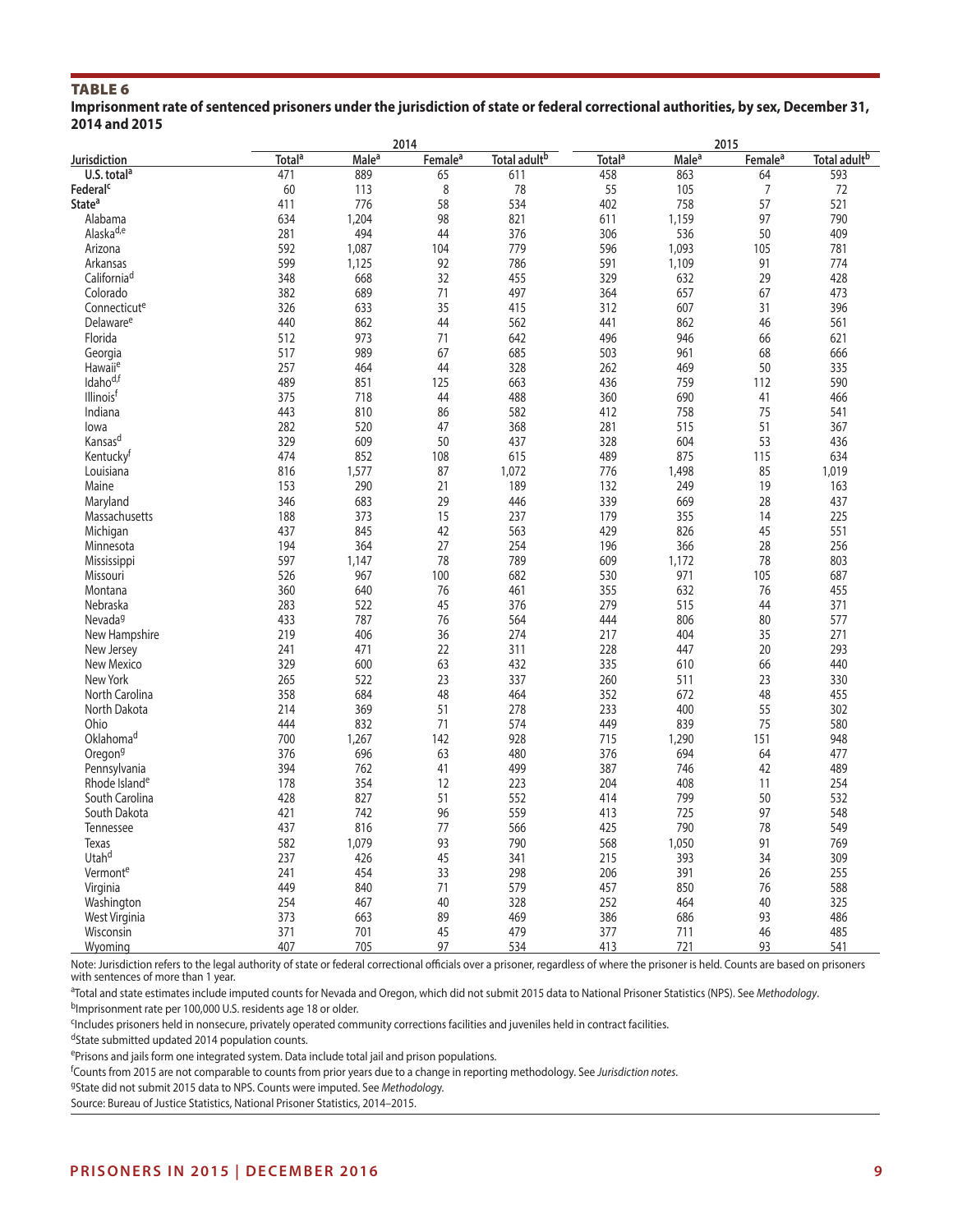Oklahoma had the highest imprisonment rate for females in the United States at yearend 2014 (151 female prisoners per 100,000 females of all ages). The states with the next highest imprisonment rates for females of all ages were Kentucky (115 per 100,000), Idaho (112), and Arizona and Missouri (105 each).

# *The imprisonment rates decreased for all races from 2014 to 2015*

In 2015, imprisonment rates for white, black, and Hispanic adults were at their lowest levels since 2005 **(figure 4)**. Between December 31, 2014, and December 31, 2015, the rate of imprisonment for black adults decreased 4% (from 1,824 per 100,000 in 2014 to 1,745 in 2015). The rate for Hispanic adults decreased 5%, from 860 per 100,000 to 820. The rate for whites also declined, from 317 per 100,000 U.S. residents age 18 or older in 2014 to 312 per 100,000 in 2015.

#### FIGURE 4

**Imprisonment rate of persons under the jurisdiction of state or federal correctional authorities per 100,000 U.S. residents age 18 or older, by race and Hispanic origin, December 31, 2005–2015**

**Rate per 100,000 U.S. residents age 18 or older**



Note: Jurisdiction refers to the legal authority of state or federal correctional officials over a prisoner, regardless of where the prisoner is held. Counts are based on prisoners with sentences of more than 1 year. Federal data include prisoners held in nonsecure, privately operated community corrections facilities and juveniles held in contract facilities. Rates are per 100,000 U.S. residents age 18 or older of corresponding race or Hispanic origin.

\*Excludes persons of Hispanic or Latino origin and persons of two or more races. Source: Bureau of Justice Statistics, National Prisoner Statistics, 2005–2015; Federal Justice Statistics Program, 2015; National Corrections Reporting Program, 2014; Survey of Inmates in State and Federal Correctional Facilities, 2004; and U.S. Census Bureau, postcensal resident population estimates for January 1 of the following calendar year.

#### **Prison admissions and releases**

## *State and federal correctional authorities admitted 17,800 fewer prisoners in 2015 than in 2014*

Federal and state correctional authorities admitted a total of 608,300 prisoners sentenced to more than 1 year in 2015, including 429,100 new court commitments **(table 7)**. This represented a 3% decrease from the number of prison admissions (626,100) in 2014. Both California (down 10%) and the federal prison system (down 8%) admitted 4,000 fewer prisoners in 2015 than in 2014. Illinois (down 2,500 or 8%), Florida (down 1,600 or 5%), and Tennessee (down 1,500 or 10%) also had large declines in admissions from 2014 to 2015. Washington had the largest increase in the number of admissions from 2014 to 2015, up by 5% or more than 1,000 entries to prison.

In 2015, new court commitments of prisoners sentenced to more than 1 year accounted for 71% of all U.S. prison admissions, 91% of the federal system's admissions, and 69% of admissions to state prisons. Admissions of persons who were on community supervision following a previous prison term, which included both new offenses and supervision term violations, made up the majority of the remaining admissions. In 2015, new court commitments made up 66% (49,600) of admissions in Texas, 91% (42,600) in the federal system, 88% (30,700) in California, and 97% (29,700) in Florida. In comparison, violations of post-custody supervision programs made up more than 60% each of admissions in Washington, Vermont, and Idaho.

#### *Correctional authorities released 4,700 more prisoners from state and federal prisons in 2015 than in 2014*

The total number of prisoners released by state and federal correctional authorities was largely unchanged between 2014 and 2015 (increasing by 4,700 releases or 1%). A total of 60,200 prisoners were released from federal prison (up 10% from 2014), and 580,900 prisoners were released from state prisons (down less than 1% from 2014). States with smaller prison populations experienced the largest percentage increases and declines in releases during 2015, including North Dakota (up 42% or 400 more releases than in 2014), Mississippi (down 35% or 3,300), and Maine (down 34% or 300).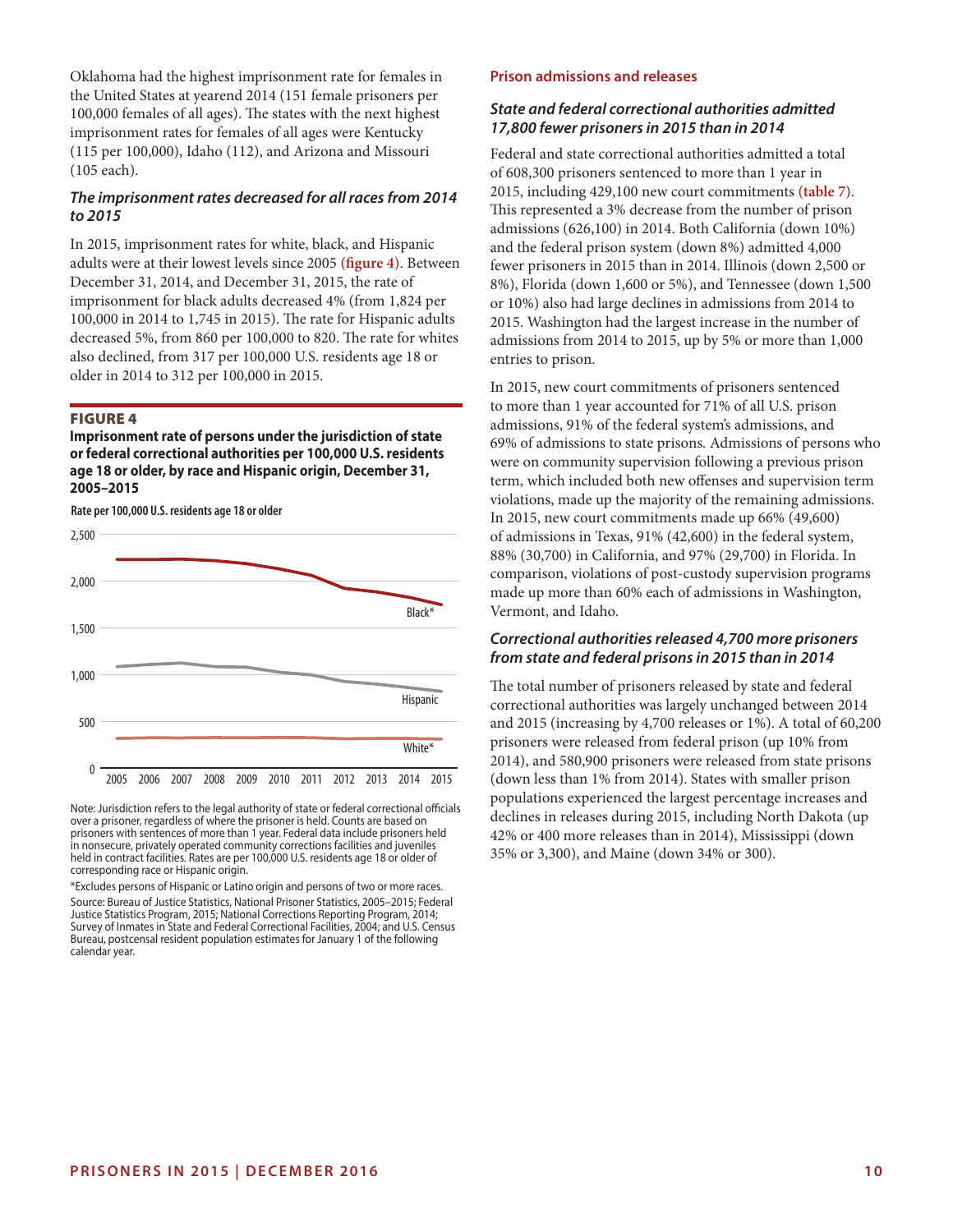Among states that provided disaggregated counts by type of release, 70% of prisoners released in 2015 were discharged with some form of required post-custody community supervision. A total of 405,200 persons were released to state post-custody community supervision programs during 2015. Ten states (Arkansas, Delaware, Idaho, Louisiana, Mississippi, Missouri,

New Hampshire, Oregon, Virginia, and Wisconsin) released more than 90% of prisoners onto post-custody community supervision. Connecticut, Florida, Hawaii, Massachusetts, New Jersey, and Rhode Island placed post-custody supervision conditions on less than half of prisoners released in 2015.

TABLE 7

**Admissions and releases of sentenced prisoners under the jurisdiction of state or federal correctional authorities, 2014 and 2015**

|                           |         |         |                | <b>Admissions<sup>a</sup></b> |                           |         |         |                      | Releases <sup>b</sup>        |                                |
|---------------------------|---------|---------|----------------|-------------------------------|---------------------------|---------|---------|----------------------|------------------------------|--------------------------------|
|                           |         |         | Percent        |                               | 2015 post-custody         |         |         | Percent              |                              |                                |
|                           | 2014    | 2015    | change,        | 2015 new court supervision    |                           | 2014    | 2015    | change,              | 2015                         | 2015                           |
| Jurisdiction              | total   | total   | 2014-2015      | commitments <sup>c</sup>      | violations <sup>c,d</sup> | total   | total   |                      | 2014-2015 unconditionale,f,g | conditional <sup>e, g, h</sup> |
| U.S. total                | 626,096 | 608,318 | $-2.8%$        | 429,074                       | 164,626                   | 636,346 | 641,027 | 0.7%                 | 181,868                      | 405,603                        |
| Federal <sup>g</sup>      | 50,865  | 46,912  | $-7.8%$        | 42,573                        | 4,338                     | 54,529  | 60.156  | 10.3%                | 58,931                       | 367                            |
| <b>State</b>              | 575,231 | 561,406 | $-2.4%$        | 386,501                       | 160,288                   | 581,817 | 580,871 | $-0.2%$              | 122,937                      | 405,236                        |
| Alabama                   | 10,912  | 10,451  | $-4.2$         | 8,507                         | 1,136                     | 11,585  | 11,446  | $-1.2$               | 3,958                        | 7,300                          |
| Alaska <sup>J,k</sup>     | 3,846   | 4,271   | 11.1           |                               |                           | 3,774   | 4,085   | 8.2                  | 1,903                        | 2,140                          |
| Arizona                   | 14,439  | 14,670  | 1.6            | 11,920                        | 2,723                     | 13,513  | 14,092  | 4.3                  | 2,363                        | 10,738                         |
| Arkansas                  | 9,435   | 9,351   | $-0.9$         | 5,480                         | 3,871                     | 8,812   | 9,702   | 10.1                 | 726                          | 8,923                          |
| California                | 38,765  | 34,790  | $-10.3$        | 30,744                        | 4,046                     | 38,559  | 41,257  | 7.0                  |                              |                                |
| Colorado                  | 10,144  | 9,291   | $-8.4$         | 5,153                         | 4,138                     | 9,869   | 9,958   | 0.9                  | 1,523                        | 8,277                          |
| Connecticut               | 5,487   | 5,377   | $-2.0$         | 4,482                         | 809                       | 5,968   | 5,937   | $-0.5$               | 3,043                        | 2,880                          |
| Delaware <sup>j,l</sup>   | 3,349   | 3,146   | $-6.1$         | 2,435                         | 684                       | 4,222   | 4,261   | 0.9                  | 315                          | 3,866                          |
| Florida                   | 32,014  | 30,431  | $-4.9$         | 29.667                        | 106                       | 32,754  | 32,690  | $-0.2$               | 20,355                       | 11,963                         |
| Georgia                   | 18,455  | 17,227  | $-6.7$         | 14,919                        | 2,201                     | 17,124  | 15,599  | $-8.9$               | 7,085                        | 8,386                          |
| Hawaii                    | 1,845   | 1,515   | $-17.9$        | 844                           | 671                       | 1,242   | 1,293   | 4.1                  | 330                          | 581                            |
| Idaho                     | 4,597   | 4,092   | $-11.0$        | 1,599                         | 2,483                     | 4,501   | 5,315   | 18.1                 | 476                          | 4,818                          |
| Illinois <sup>m</sup>     | 29,678  | 27,175  | $-8.4$         | 18,075                        | 8,975                     | 30,055  | 29,650  | $-1.3$               | 4,669                        | 24,797                         |
| Indiana                   | 17,086  | 16,021  | $-6.2$         | 12,033                        | 3,742                     | 17,866  | 16,075  | $-10.0$              | 1,850                        | 14,141                         |
| lowa                      | 5,153   | 5,120   | $-0.6$         | 3,552                         | 1,557                     | 5,005   | 5,134   | 2.6                  | 1,195                        | 3,875                          |
| Kansas <sup>n</sup>       | 5,135   | 5,884   | 14.6           | 3,591                         | 1,375                     | 5,554   | 5,924   | 6.7                  | 1,689                        | 4,208                          |
| Kentucky                  | 18,385  | 19,356  | 5.3            | 10,709                        | 8,420                     | 17,731  | 18,476  | 4.2                  | 3,540                        | 14,259                         |
| Louisiana                 | 16,376  | 15,746  | $-3.8$         | 10,801                        | 4,945                     | 17,882  | 17,971  | 0.5                  | 1,136                        | 16,692                         |
| Maine                     | 774     | 845     | 9.2            | 408                           | 437                       | 1,031   | 682     | $-33.9$              | 318                          | 354                            |
| Maryland <sup>o</sup>     | 9,223   | 9,837   | $\ddot{\cdot}$ | 6,711                         | 3,123                     | 9,466   | 10,258  | $\ddot{\phantom{a}}$ | 3,209                        | 6,965                          |
| Massachusetts             | 2,526   | 2,214   | $-12.4$        | 1,995                         | 211                       | 2,654   | 2,708   | 2.0                  | 1,919                        | 758                            |
| Michigan                  | 13,834  | 12,982  | $-6.2$         | 7,412                         | 3,014                     | 14,177  | 13,713  | $-3.3$               | 915                          | 10,536                         |
| Minnesota <sup>p</sup>    | 7,866   | 8,057   | $\cdot$        | 5,117                         | 2,940                     | 7.642   | 7,669   | $\ddot{\phantom{a}}$ | 956                          | 6,697                          |
| <b>Mississippi</b>        | 6,570   | 6,461   | $-1.7$         | 4,702                         | 1,411                     | 9,442   | 6,104   | $-35.4$              | 499                          | 5,509                          |
| Missouri                  | 19,000  | 18,208  | $-4.2$         | 9,609                         | 8,599                     | 18,767  | 17,930  | $-4.5$               | 1,510                        | 16,287                         |
| Montana                   | 2,448   | 2,394   | $-2.2$         | 1,816                         | 578                       | 2,387   | 2.413   | 1.1                  | 263                          | 2,132                          |
| Nebraska                  | 2,705   | 2,283   | $-15.6$        | 1,875                         | 366                       | 2,284   | 2,317   | 1.4                  | 877                          | 1,420                          |
| Nevada <sup>q</sup>       | 5,876   |         |                |                               |                           | 5,838   |         |                      | $\sqrt{2}$                   |                                |
| New Hampshire             | 1,611   | 1,578   | $-2.0$         | 796                           | 782                       | 1,562   | 1,660   | 6.3                  | 76                           | 1,574                          |
| New Jersey                | 9,257   | 9,028   | $-2.5$         | 6,456                         | 2,572                     | 10,275  | 10,248  | $-0.3$               | 5,907                        | 4,020                          |
| New Mexico <sup>r</sup>   | 3,798   | 3,994   | 5.2            | 2.653                         | 1,341                     | 3,515   | 3,737   | 6.3                  | 985                          | 2,731                          |
| New York                  | 21,572  | 20,667  | $-4.2$         | 12,390                        | 8,140                     | 22,927  | 21,775  | $-5.0$               | 2,322                        | 19,174                         |
| North Carolina            | 16,016  | 16,319  | 1.9            | 13,021                        | 3,298                     | 15,264  | 16,353  | 7.1                  | 3,294                        | 12,975                         |
| North Dakota              | 1,142   | 1,569   | 37.4           | 903                           | 665                       | 1,046   | 1,484   | 41.9                 | 197                          | 1,283                          |
| Ohio <sup>r</sup>         | 22,189  | 22,473  | 1.3            | 18,207                        | 4,247                     | 22,399  | 21,759  | $-2.9$               | 9,441                        | 12,164                         |
| Oklahoma                  | 10,095  | 9,734   | $-3.6$         | 7,096                         | 2,638                     | 8,654   | 8,898   | 2.8                  | 3,397                        | 5,393                          |
| Oregon <sup>s</sup>       | 5,330   | 5,212   | $-2.2$         |                               |                           | 5,432   | 5,084   | $-6.4$               | $\sqrt{2}$                   | $\sqrt{2}$                     |
| Pennsylvania <sup>t</sup> | 20,084  | 20,113  | 0.1            | 9,697                         | 9,452                     | 20,555  | 20,847  | 1.4                  | 3,285                        | 17,382                         |
| Rhode Island <sup>J</sup> | 821     | 623     | $-24.1$        | 524                           | 99                        | 867     | 781     | $-9.9$               | 576                          | 200                            |
| South Carolina            | 6,283   | 6,156   | $-2.0$         | 4,877                         | 1,272                     | 6,897   | 6,595   | $-4.4$               | 2,126                        | 4,387                          |
| South Dakota              | 2,266   | 2,623   | 15.8           | 1,220                         | 549                       | 2,413   | 2,746   | 13.8                 | 326                          | 1,832                          |
| Tennessee                 | 14,987  | 13,536  | $-9.7$         | 7,954                         | 5,562                     | 15,556  | 14,488  | $-6.9$               | 5,278                        | 9,116                          |
| Texas                     | 75,571  | 74,851  | $-1.0$         | 49,632                        | 24,167                    | 77,277  | 76,189  | $-1.4$               | 10,698                       | 63,563                         |
| Utah                      | 2,922   | 2,803   | $-4.1$         | 1,419                         | 1,384                     | 2,979   | 3,346   | 12.3                 | 1,063                        | 2,266                          |
| Vermont <sup>j,s</sup>    | 1,715   | 1,715   | 0.0            |                               |                           | 1,740   | 1,886   | 8.4                  |                              |                                |
| Virginia <sup>r</sup>     | 12,237  | 11,762  | $-3.9$         | 11,670                        | 92                        | 12,094  | 12,483  | 3.2                  | 1,112                        | 11,245                         |
|                           |         |         |                |                               |                           |         |         |                      |                              |                                |

*Continued on the next page*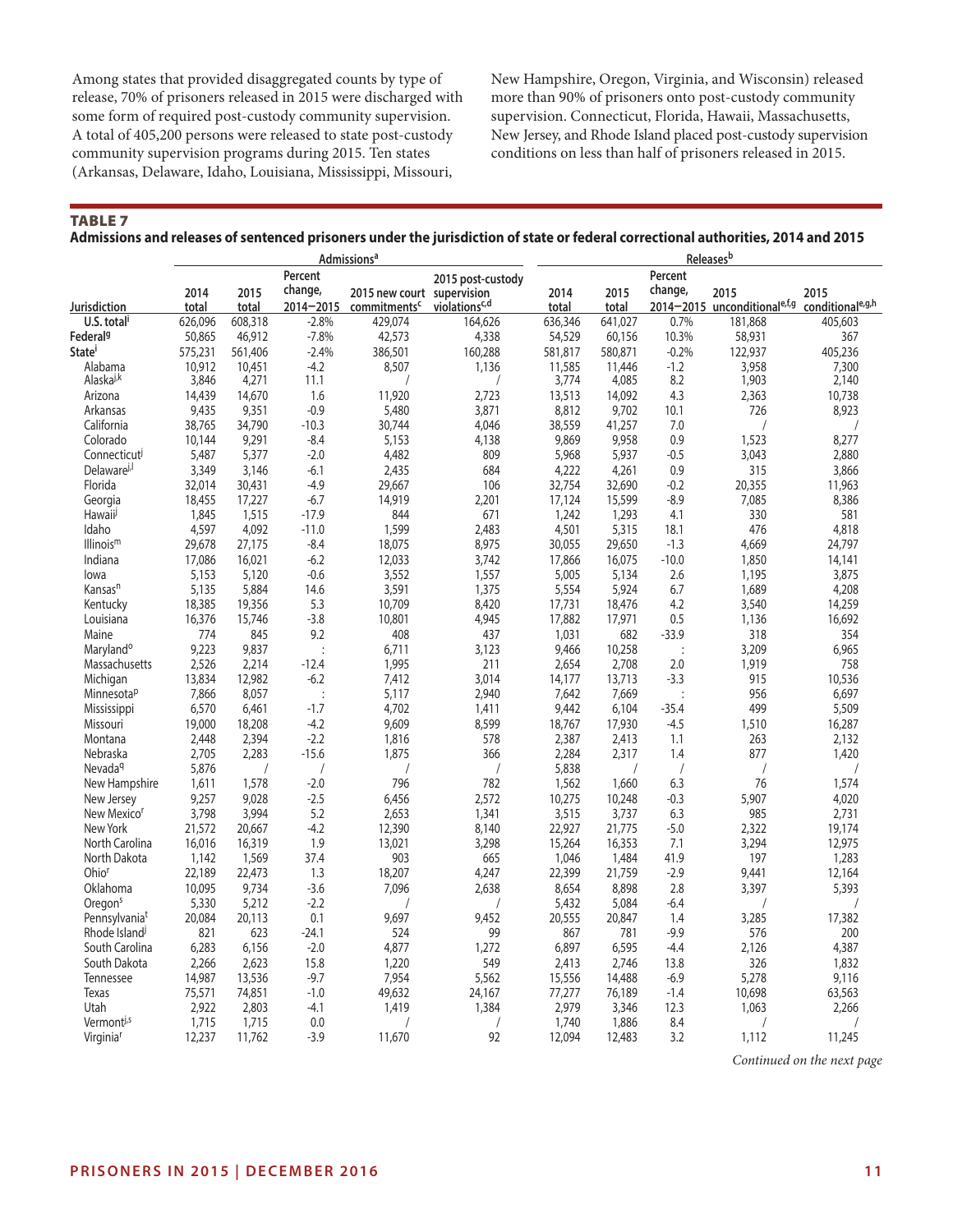#### TABLE 7 (continued) **Admissions and releases of sentenced prisoners under the jurisdiction of state or federal correctional authorities, 2014 and 2015**

|                         |               |               |                                     | <b>Admissions</b> <sup>a</sup>             |                                                               | <b>Releases</b> <sup>b</sup> |               |                    |                                                      |                                        |  |  |
|-------------------------|---------------|---------------|-------------------------------------|--------------------------------------------|---------------------------------------------------------------|------------------------------|---------------|--------------------|------------------------------------------------------|----------------------------------------|--|--|
| <b>Jurisdiction</b>     | 2014<br>total | 2015<br>total | Percent<br>change,<br>$2014 - 2015$ | 2015 new court<br>commitments <sup>c</sup> | 2015 post-custody<br>supervision<br>violations <sup>c,d</sup> | 2014<br>total                | 2015<br>total | Percent<br>change, | 2015<br>$2014 - 2015$ unconditional <sup>e,t,g</sup> | 2015<br>conditional <sup>e, g, h</sup> |  |  |
| Washington <sup>r</sup> | 20.797        | 21,824        | 4.9%                                | 7,489                                      | 14,334                                                        | 20,898                       | 21,939        | 5.0%               | 2,347                                                | 19,545                                 |  |  |
| West Virginia           | 3,544         | 3,879         | 9.5                                 | 2,288                                      | 1,201                                                         | 3,468                        | 3,644         | 5.1                | 988                                                  | 2,188                                  |  |  |
| Wisconsin               | 6.134         | 6,442         | 5.0                                 | 4.233                                      | 2.185                                                         | 5,433                        | 5,532         | 1.8                | 266                                                  | 5,204                                  |  |  |
| Wyoming                 | 937           | 942           |                                     | 755                                        | 187                                                           | 862                          | 900           | 4.4                | 214                                                  | 679                                    |  |  |

Note: Jurisdiction refers to the legal authority of state or federal correctional officials over a prisoner, regardless of where the prisoner is held. Counts are based on prisoners admitted to or released from state or federal correctional authority with a sentence of more than 1 year.

: Not calculated.

/Not reported.

aExcludes transfers, escapes, and those absent without leave (AWOL), and includes other conditional release violators, returns from appeal or bond, and other admissions. See *Methodology*.

bExcludes transfers, escapes, and those AWOL, and includes deaths, releases to appeal or bond, and other releases. See *Methodology*.

<sup>c</sup>U.S. and state totals by type of admission exclude counts for Alaska because the state was unable to report detailed information on admission type. See Jurisdiction notes.<br><sup>d</sup>Includes all conditional release violators r release or for new crimes.

eU.S. and state totals by type of release exclude counts for California, since the state was unable to report detailed information on releases. See *Jurisdiction notes*. <sup>f</sup>Includes expirations of sentence, commutations, and other unconditional releases.

gFederal data include prisoners held in nonsecure, privately operated community corrections facilities and juveniles held in contract facilities. The Federal Bureau of Prisons reports prison releases as unconditional even though prisoners may serve post-custody community supervision.

hIncludes releases to probation, supervised mandatory releases, and other unspecified conditional releases.

i U.S. total and state estimates include imputed counts for Alaska, Nevada, Oregon, and Vermont, which did not submit 2015 data to National Prisoner Statistics (NPS) on admissions and releases. See *Methodology*.

<sup>j</sup>Prisons and jails form one integrated system. Data include total jail and prison populations.

kAlaska did not submit 2014 or 2015 NPS admissions or release data. Counts were imputed. See *Methodology*.

Releases include offenders who received a combined sentence of prison and probation of more than 1 year.

mIllinois could only provide data for calendar year 2015 through November. See *Jurisdiction notes*.

nState submitted updated 2014 admission counts.

oCounts for 2015 admissions and releases are not comparable to prior years due to a change in reporting methodology.

PCounts for 2015 admissions are not comparable to prior years due to a change in reporting methodology.

9State did not submit 2015 NPS admissions or release data. Total and detailed types of admissions and releases were imputed and included in U.S. and state totals. See *Methodology.*

r Includes all admissions and releases from state prison, regardless of sentence length.

<sup>5</sup>State did not provide 2015 data, but admission and release totals were obtained from a department of corrections report. Detailed admission and release types were imputed and included in U.S. and state totals. See *Methodology*.

<sup>t</sup>Estimates for prison releases include all prisoners, regardless of sentence length.

Source: Bureau of Justice Statistics, National Prisoner Statistics, 2014–2015.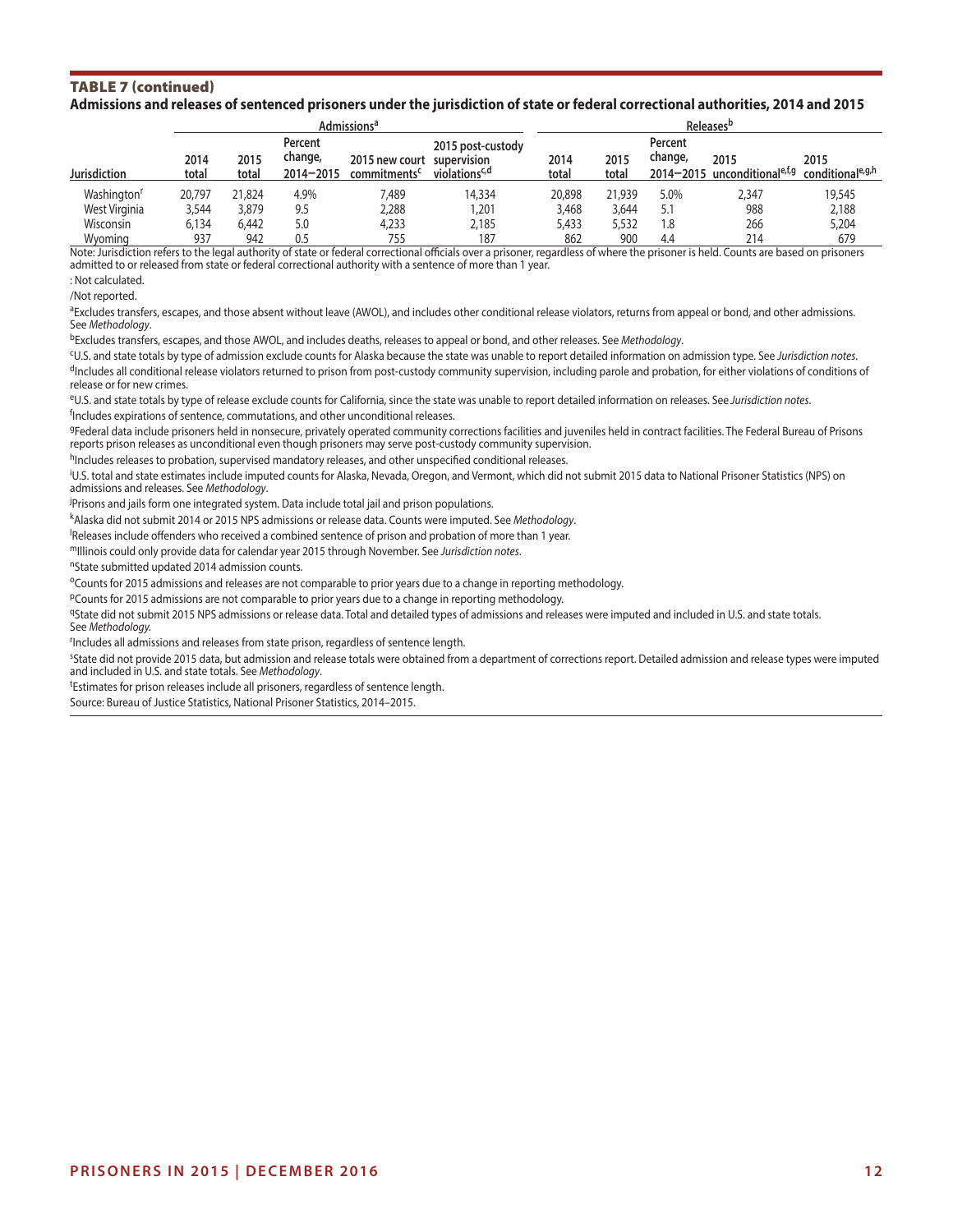# **Demographic and offense characteristics of state and federal prisoners**

# *A tenth (11%) of prisoners sentenced to more than 1 year in state or federal prison at yearend 2015 were age 55 or older*

Prisoners age 55 or older made up almost 11% of the U.S. prison population sentenced to more than 1 year in 2015 **(table 8)**. More than 11% of all prisoners were ages 18 to 24, but this varied by sex and race or Hispanic origin. At yearend 2015, 8% of non-Hispanic white males in state and federal prison were ages 18 to 24, compared to almost 14% of non-Hispanic black males and 13% of Hispanic males. The percentage of white male prisoners age 60 or older (8%) in state and federal prison in 2015 was greater than among black and Hispanic male prisoners (4% each).

A smaller percentage of female prisoners in 2015 were age 55 or older (7%) compared to males (almost 11%). The percentage of white female prisoners age 55 or older was higher for the other race groups of female prisoners. Twice as many white females (52,700 prisoners) than black females (21,700) were in state and federal prison at yearend 2015. However, the imprisonment rate for black females (103 per 100,000 black female residents) was almost double that for white females (52 per 100,000) (appendix table 4). Among any age group, black females were between 1.5 and 4.0 times more likely to be imprisoned than white females and between 1.1 and 2.0 times more likely than Hispanic females. As with males, females ages 30 to 34 had the highest rates of imprisonment of any age group (184 per 100,000 female residents).

#### TABLE 8

**Percent of sentenced prisoners under the jurisdiction of state or federal correctional authorities, by age, sex, race, and Hispanic origin, December 31, 2015**

|                                               |                    |                        |         | Male           |          |                    |                          |        | Female         |                 |        |
|-----------------------------------------------|--------------------|------------------------|---------|----------------|----------|--------------------|--------------------------|--------|----------------|-----------------|--------|
| Age group                                     | Total <sup>a</sup> | All males <sup>a</sup> | Whiteb  | <b>Black</b> b | Hispanic | Other <sup>b</sup> | All females <sup>a</sup> | Whiteb | <b>Black</b> b | <b>Hispanic</b> | Otherb |
| Total <sup>c</sup>                            | 100%               | 100%                   | 100%    | 100%           | 100%     | 100%               | 100%                     | 100%   | 100%           | 100%            | 100%   |
| $18 - 19$                                     | 0.8                | 0.8                    | 0.5     | 1.2            | 1.0      | 1.1                | 0.5                      | 0.4    | 0.9            | 0.6             | 0.8    |
| $20 - 24$                                     | 10.5               | 10.6                   | 7.7     | 12.5           | 11.9     | 12.7               | 9.2                      | 8.0    | 11.5           | 11.2            | 10.2   |
| $25 - 29$                                     | 15.6               | 15.4                   | 13.3    | 16.3           | 17.3     | 16.2               | 17.8                     | 17.5   | 17.5           | 20.1            | 18.1   |
| $30 - 34$                                     | 16.5               | 16.3                   | 15.4    | 15.9           | 18.3     | 17.3               | 19.0                     | 19.0   | 17.1           | 20.7            | 19.7   |
| $35 - 39$                                     | 14.6               | 14.6                   | 13.7    | 14.5           | 16.1     | 15.0               | 15.2                     | 15.6   | 13.8           | 16.2            | 15.7   |
| $40 - 44$                                     | 12.1               | 12.1                   | 12.2    | 11.8           | 12.4     | 12.6               | 12.5                     | 13.1   | 12.4           | 11.7            | 12.6   |
| $45 - 49$                                     | 10.3               | 10.3                   | 11.6    | 9.9            | 9.0      | 9.5                | 10.5                     | 10.6   | 11.5           | 8.9             | 10.2   |
| $50 - 54$                                     | 8.6                | 8.7                    | 10.6    | 8.4            | 6.5      | 7.1                | 7.9                      | 8.3    | 8.3            | 5.6             | 7.1    |
| $55 - 59$                                     | 5.4                | 5.5                    | 7.0     | 5.2            | 3.7      | 4.3                | 4.1                      | 4.4    | 4.6            | 2.8             | 3.1    |
| $60 - 64$                                     | 2.8                | 2.9                    | 3.9     | 2.5            | 2.0      | 2.2                | 1.8                      | 2.1    | 1.8            | 1.1             | 1.6    |
| 65 or older                                   | 2.4                | 2.5                    | 4.1     | 1.5            | 1.6      | 2.0                | 1.2                      | 1.5    | 0.9            | 0.6             | 0.8    |
| Number of sentenced<br>prisoners <sup>a</sup> | 1,476,847          | 1,371,879              | 446,700 | 501,300        | 301,500  | 122,400            | 104,968                  | 52,700 | 21,700         | 17,900          | 12,700 |

Note: Jurisdiction refers to the legal authority of state or federal correctional officials over a prisoner, regardless of where the prisoner is held. Counts are based on prisoners with sentences of more than 1 year. Federal data include prisoners held in nonsecure, privately operated community corrections facilities and juveniles held in contract facilities. Includes imputed counts for Nevada and Oregon, which did not submit 2015 data to National Prisoner Statistics. See *Methodology*.

aIncludes American Indians and Alaska Natives; Asians, Native Hawaiians, and Other Pacific Islanders; and persons of two or more races.

bExcludes persons of Hispanic or Latino orgin.

<sup>c</sup>Includes persons age 17 or younger.

dRace and Hispanic origin totals are rounded to the nearest 100 to accommodate differences in data collection techniques between jurisdictions.

Source: Bureau of Justice Statistics, National Prisoner Statistics, 2015; Federal Justice Statistics Program, 2015; National Corrections Reporting Program, 2014; Survey of Inmates in State and Federal Correctional Facilities, 2004; and U.S. Census Bureau, postcensal resident population estimates for January 1, 2016.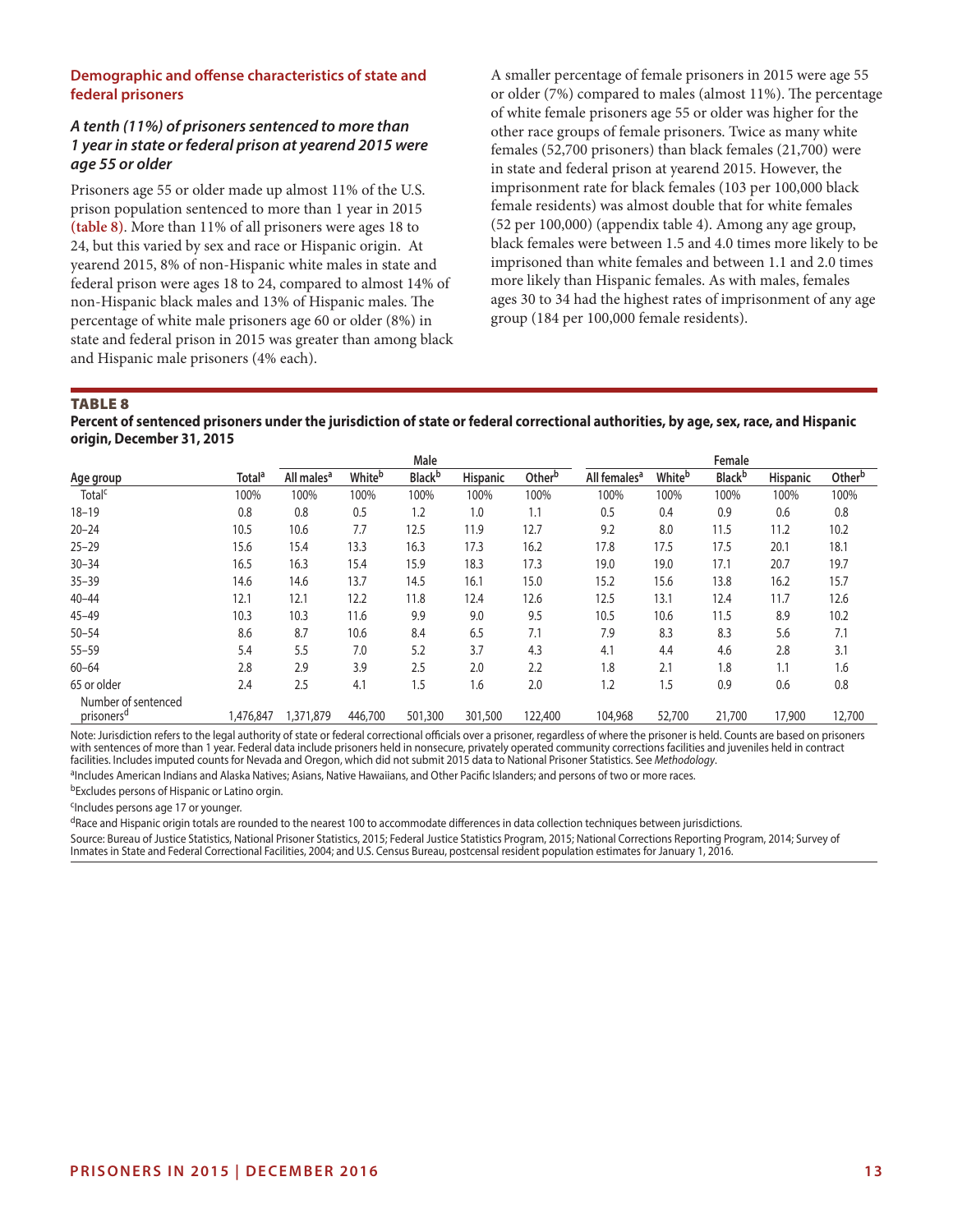# *Fifty-three percent of state prisoners were serving time for violent offenses*

More than half (53% or 696,900 prisoners) of all state prisoners sentenced to more than 1 year on December 31, 2014 (the most recent year for which state prison offense data are available) were serving sentences for violent offenses on their current term of imprisonment **(table 9)** (appendix table 5). At yearend 2014, 13% of sentenced prisoners (171,700 prisoners) were serving time in state prison for murder or nonnegligent manslaughter. An additional 162,800 state prisoners (12%) had been sentenced for rape or sexual assault. On December 31, 2015, 249,900 state prisoners (19%) were sentenced to at least 1 year for property offenses. Sixteen percent of state prisoners were serving sentences for drug-related offenses (206,300 prisoners).

Violent offenders represented more than half (54%) of the sentenced male state prisoners. More than a third (36%) of female prisoners were violent offenders. Eighteen percent (223,700) of male state prisoners and 28% (26,000) of females were sentenced for property offenses. Twenty-five percent of female state prisoners (23,500 females) and 15% of male state prisoners (182,700 males) were sentenced for drug offenses.

A smaller percentage of whites were serving sentences of more than 1 year in state prison for violent offenses (47% or 210,400 prisoners) than blacks (58% or 263,800) or Hispanics (59% or 152,900). This pattern was consistent across racial and ethnic groups for murder or nonnegligent manslaughter, robbery, and assault. Whites had a higher percentage of sentenced prisoners serving time in state facilities for rape or sexual assault (16%) than blacks (8%) or Hispanics (13%). Whites also had a higher percentage offenders serving a sentence of more than 1 year in state prison for property crimes (25%) than blacks (16%) and Hispanics (14%) at yearend 2014. The proportion of prisoners sentenced to more than 1 year in state prison for drug offenses was roughly equal between whites, blacks, and Hispanics (15.0% or 67,800 white prisoners, 14.9% or 68,000 black prisoners, and 14.6% or 28,800 Hispanic prisoners).

TABLE 9

| Percent of sentenced prisoners under the jurisdiction of state correctional authority, by most serious offense, sex, race, and |  |
|--------------------------------------------------------------------------------------------------------------------------------|--|
| Hispanic origin, December 31, 2014                                                                                             |  |

| Most serious offense                             | All prisoners <sup>a</sup> | Male      | Female | Whiteb  | <b>Black</b> b | <b>Hispanic</b> |
|--------------------------------------------------|----------------------------|-----------|--------|---------|----------------|-----------------|
| Total                                            | 100%                       | 100%      | 100%   | 100%    | 100%           | 100%            |
| <b>Violent</b>                                   | 52.9%                      | 54.3%     | 35.8%  | 46.6%   | 57.8%          | 58.7%           |
| Murder <sup>c</sup>                              | 13.0                       | 13.2      | 11.0   | 10.2    | 14.9           | 14.7            |
| Manslaughter                                     | 1.3                        | 1.2       | 2.3    | 1.4     | 0.8            | 1.0             |
| Rape/sexual assault                              | 12.4                       | 13.2      | 2.2    | 15.9    | 8.0            | 13.1            |
| Robbery                                          | 12.8                       | 13.2      | 8.0    | 7.4     | 19.4           | 12.9            |
| Aggravated/simple assault                        | 10.2                       | 10.4      | 8.3    | 8.6     | 11.2           | 13.2            |
| Other                                            | 3.2                        | 3.1       | 4.0    | 3.1     | 3.4            | 3.9             |
| Property                                         | 19.0%                      | 18.3%     | 27.8%  | 24.8%   | 16.0%          | 13.6%           |
| Burglary                                         | 10.1                       | 10.3      | 7.2    | 11.9    | 9.7            | 8.0             |
| Larceny-theft                                    | 3.6                        | 3.2       | 8.0    | 5.2     | 2.8            | 2.4             |
| Motor vehicle theft                              | 0.8                        | 0.8       | 0.9    | 1.0     | 0.5            | 0.9             |
| Fraud                                            | 2.3                        | 1.8       | 8.6    | 3.4     | 1.6            | 1.1             |
| Other                                            | 2.2                        | 2.2       | 3.2    | 3.3     | 1.3            | 1.3             |
| Drug                                             | 15.7%                      | 14.9%     | 25.1%  | 15.0%   | 14.9%          | 14.6%           |
| Drug possession                                  | 3.5                        | 3.3       | 6.5    | 3.9     | 3.5            | 3.5             |
| Other <sup>d</sup>                               | 12.2                       | 11.7      | 18.5   | 11.2    | 11.3           | 11.1            |
| Public order                                     | 11.6%                      | 11.7%     | 10.2%  | 12.8%   | 11.0%          | 12.6%           |
| Weapons                                          | 3.9                        | 4.0       | 1.8    | 2.5     | 5.2            | 5.1             |
| Driving under the influence                      | 2.1                        | 2.1       | 2.9    | 3.0     | 0.7            | 2.7             |
| Othere                                           | 5.6                        | 5.6       | 5.5    | 7.2     | 5.1            | 4.8             |
| Other/unspecifiedf                               | 0.8%                       | 0.8%      | 1.1%   | 0.8%    | 0.4%           | 0.4%            |
| Total number of sentenced prisoners <sup>g</sup> | 1,316,409                  | 1,222,873 | 93,536 | 451,100 | 456,600        | 261,000         |

Note: Jurisdiction refers to the legal authority of state correctional officials over a prisoner, regardless of where the prisoner is held. Counts are based on prisoners with a sentence of more than 1 year. Detail may not sum to total due to rounding and missing offense data. See *Methodology*.

aIncludes American Indians and Alaska Natives; Asians, Native Hawaiians, and Other Pacific Islanders; and persons of two or more races.

bExcludes persons of Hispanic or Latino origin and persons of two or more races.

cIncludes nonnegligent manslaughter.

dIncludes trafficking and other drug offenses.

eIncludes court offenses; commercialized vice, morals, and decency offenses; and liquor law violations and other public order offenses.

<sup>f</sup>Includes juvenile offenses and other unspecified offense categories.

9Race and Hispanic origin totals are rounded to the nearest 100 to accommodate differences in data collection techniques between jurisdictions.

Source: Bureau of Justice Statistics, National Prisoner Statistics, 2014; National Corrections Reporting Program, 2014; and Survey of Inmates in State Correctional Facilities, 2004.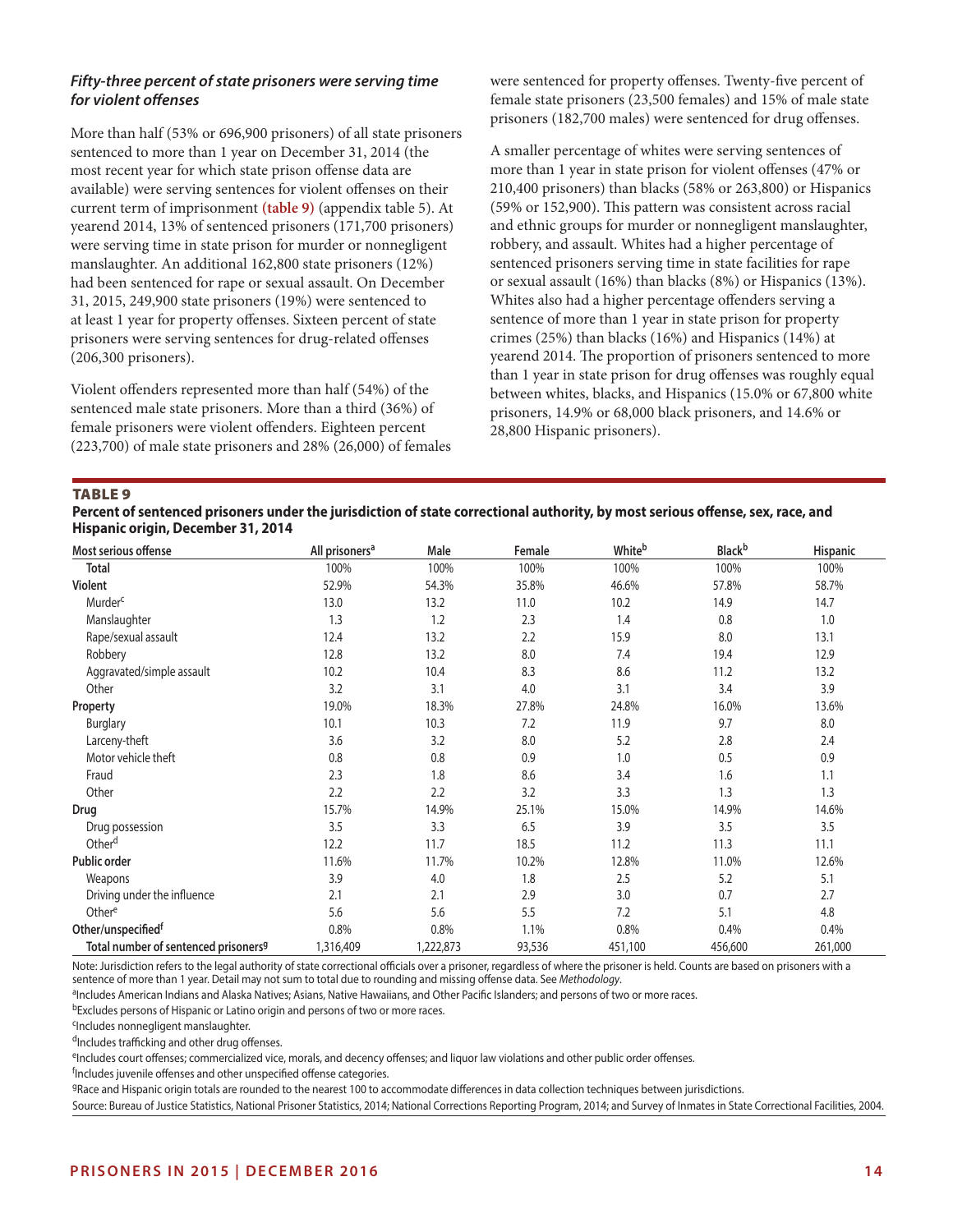# *Nearly half of federal prisoners in 2015 were serving sentences for drug offenses*

Almost 50% (92,000 prisoners) of sentenced federal prisoners on September 30, 2015 (the most recent date for which federal offense data are available) were serving time for drug offenses **(table 10)** (appendix table 6). An additional 36% of federal offenders (67,500 prisoners) were imprisoned for public order offenses, including 30,200 (16% of all federal prisoners) for weapons offenses and 14,900 (8%) for adjudicated immigration crimes. While 53% of sentenced state prisoners

were serving time for violent offenses, 7% of federal prisoners (13,700 prisoners) were serving sentences for violent crimes.

Among female federal prisoners, 59% were serving sentences for drug offenses, compared to 49% of males. A larger proportion of white prisoners in federal prison (42%) were serving time for public order offenses on September 30, 2015 than blacks (32%) or Hispanics (37%). More than half of black (51%) and Hispanic (58%) federal prisoners in 2015 were convicted of drug offenses.

## TABLE 10

# **Percent of sentenced prisoners under the jurisdiction of federal correctional authority, by most serious offense, sex, race, and Hispanic origin, September 30, 2015**

| Most serious offense                | All prisoners <sup>a</sup> | Male    | Female | Whiteb | <b>Black</b> b | <b>Hispanic</b> |
|-------------------------------------|----------------------------|---------|--------|--------|----------------|-----------------|
| <b>Total</b>                        | 100%                       | 100%    | 100%   | 100%   | 100%           | 100%            |
| Violent                             | 7.4%                       | 7.6%    | 4.1%   | 7.0%   | 10.0%          | 2.1%            |
| Homicide <sup>c</sup>               | 1.5                        | 1.5     | 1.3    | 0.7    | 2.4            | 0.3             |
| Robbery                             | 3.7                        | 3.9     | 1.6    | 4.7    | 5.6            | 0.9             |
| Other                               | 2.1                        | 2.2     | 1.2    | 1.6    | 2.0            | 0.9             |
| Property                            | 6.0%                       | 5.2%    | 18.2%  | 9.6%   | 6.1%           | 2.8%            |
| <b>Burglary</b>                     | 0.2                        | 0.2     | 0.1    | 0.1    | 0.4            | 0.0             |
| Fraud                               | 4.7                        | 4.0     | 15.4   | 7.6    | 4.6            | 2.3             |
| Other                               | 1.1                        | 1.0     | 2.7    | 1.9    | 1.1            | 0.4             |
| Drug <sup>d</sup>                   | 49.5%                      | 48.9%   | 58.6%  | 39.6%  | 51.0%          | 57.7%           |
| Public order                        | 36.3%                      | 37.6%   | 18.3%  | 42.4%  | 32.4%          | 37.0%           |
| Immigration                         | 8.0                        | 8.4     | 3.3    | 0.9    | 0.3            | 23.4            |
| Weapons                             | 16.3                       | 17.1    | 4.3    | 14.8   | 25.2           | 7.7             |
| Other                               | 12.0                       | 12.1    | 10.7   | 26.7   | 6.9            | 5.9             |
| Other/unspecified <sup>e</sup>      | 0.8%                       | 0.8%    | 0.7%   | 1.5%   | 0.5%           | 0.4%            |
| Total number of sentenced prisoners | 185,917                    | 173,857 | 12,060 | 50,300 | 69,000         | 60,800          |

Note: Jurisdiction refers to the legal authority of federal correctional officials over a prisoner, regardless of where the prisoner is held. Counts are based on sentenced prisoners of all sentence lengths under federal jurisdiction on September 30, 2015. Detail may not sum to total due to rounding and missing offense data. See *Methodology*. aIncludes American Indians and Alaska Natives; Asians, Native Hawaiians, and other Pacific Islanders; and persons of two or more races.

bExcludes persons of Hispanic or Latino origin and persons of two or more races.

cIncludes murder, negligent manslaughter, and nonnegligent manslaughter.

dIncludes trafficking, possession, and other drug offenses.

eIncludes offenses not classified.

Source: Bureau of Justice Statistics, Federal Justice Statistics Program, 2015 (preliminary).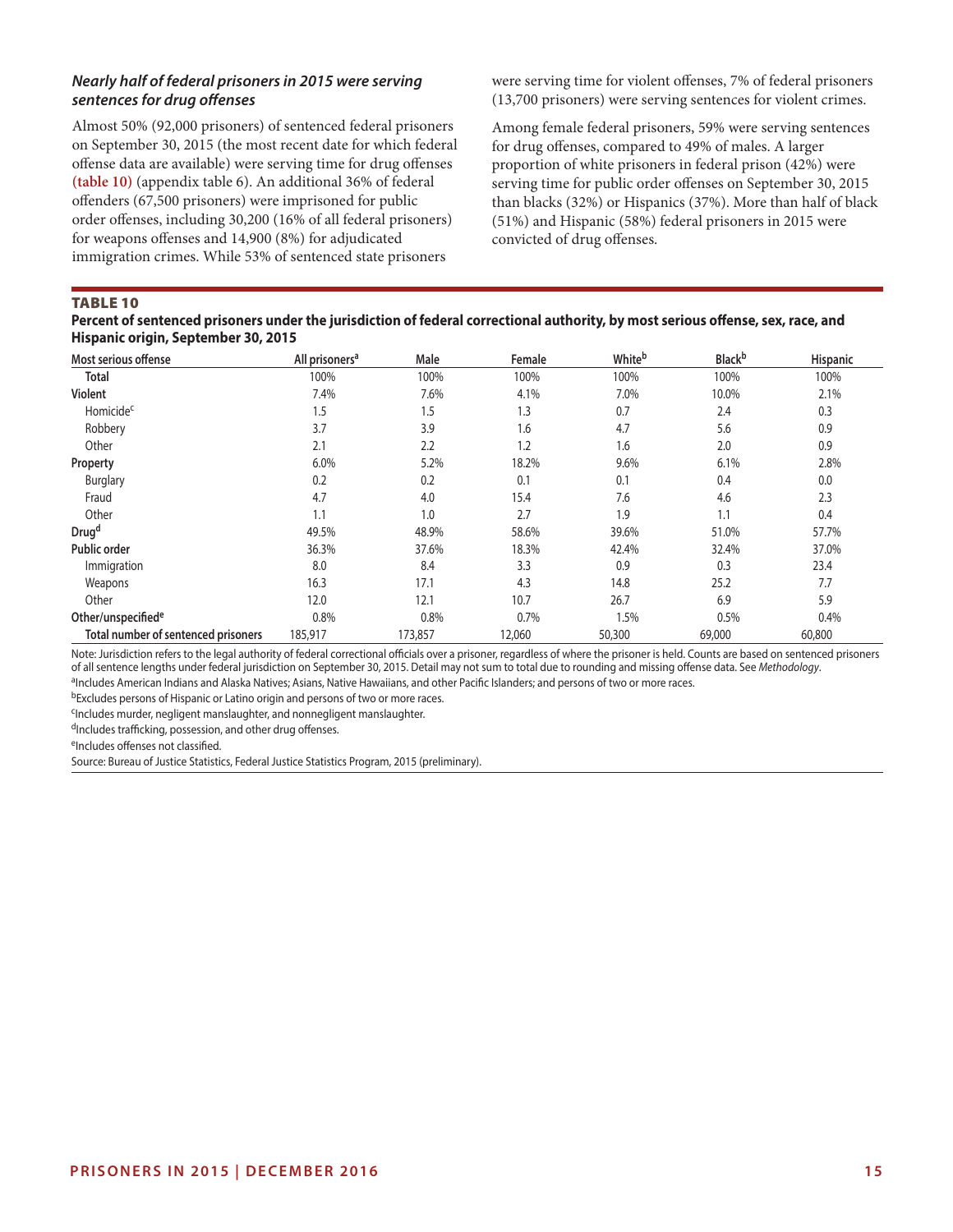# **Other selected findings**

#### *Prison capacity*

- At yearend 2015, 18 states and the BOP met or exceeded the maximum measure of their prison facilities' capacity, and 26 states and the BOP had a number of prisoners in their custody that met or exceeded their minimum number of beds (appendix table 1).
- Prison facilities in Illinois held 46,200 prisoners at yearend 2015, 145% of the rated capacity of 31,900 (their maximum capacity), and 165% of the design capacity of 28,000 (their minimum capacity).
- $\blacksquare$  Jurisdictions with more prisoners in custody than the maximum number of beds for which their facilities were designed, rated, or operationally intended included Illinois (145%), Nebraska (125%), Massachusetts (123%), the BOP (120%), Delaware (117%), and Hawaii (115%).

#### *Private prisons*

- In 2015, 8% of the total number of state and federal prisoners were held in privately operated facilities that were under the jurisdiction of 29 states and the BOP. The number of prisoners held in private facilities in 2015 (126,300) decreased 4% (5,500 prisoners) from yearend 2014 (appendix table 2).
- Federal prisoners held in private prison decreased by  $5,100$ prisoners, which accounted for 93% of the total decrease in the number of prisoners held in private prisons at yearend 2015.
- **Private prison facilities, including nonsecure community** corrections centers and home confinement, housed almost 18% of the federal prison population on December 31, 2015.
- Six states (Hawaii, Mississippi, Montana, New Mexico, North Dakota, and Oklahoma) housed at least 20% of their prison population in privately operated facilities.
- Vermont, Connecticut, Alabama, and Idaho experienced large percentage decreases in prisoners held in private facilities, while South Dakota, North Dakota, and Ohio observed large percentage increases.

#### *Prisoners held in local jails*

- At yearend 2015, almost 81,200 prisoners were held in the custody of local jails in 37 states and the BOP, an almost 1% decline (down 580 prisoners) from the 81,800 prisoners held in jail facilities in 2014.
- Nineteen states increased the number of prisoners held in local jails during 2015, while 17 states and the BOP reduced the number of prisoners held in local jails between 2014 and 2015.
- Four states (Arkansas, Indiana, Louisiana, and Mississippi) held at least 600 fewer prisoners in local jails in 2015 than in 2014.
- Louisiana saw a 7% decrease  $(1,400 \text{ prisoners})$  in the number of prisoners held in local jails in 2015. Louisiana held nearly half (49%) of the total state prisoners in local jails—the highest of any jurisdiction at yearend 2015.

#### *U.S. military and territories*

- At yearend 2015, the U.S. military held 1,100 persons sentenced to at least 1 year and 1,400 persons of all sentence lengths under their correctional authority (appendix table 7).
- About half (48%) of offenders under military correctional authority had served in the U.S. Army before imprisonment.
- $\blacksquare$  The Army had custody of two-thirds (67%) of all military personnel sentenced to 1 year or more on December 31, 2015, and the U.S. Navy held nearly a third.
- **Of military personnel with known offense data** sentenced to any term of imprisonment under military jurisdiction, 45% had committed violent offenses, including 29% incarcerated for violent sexual offenses, 7% for murder, and 8% for assault (appendix table 8).
- $\blacksquare$  Thirty-seven percent of the total military prison population committed some nonviolent sex offense, including sexual misconduct.
- The five U.S. territories held a total of 12,900 persons in custody of correctional authorities at yearend 2015 (appendix table 10).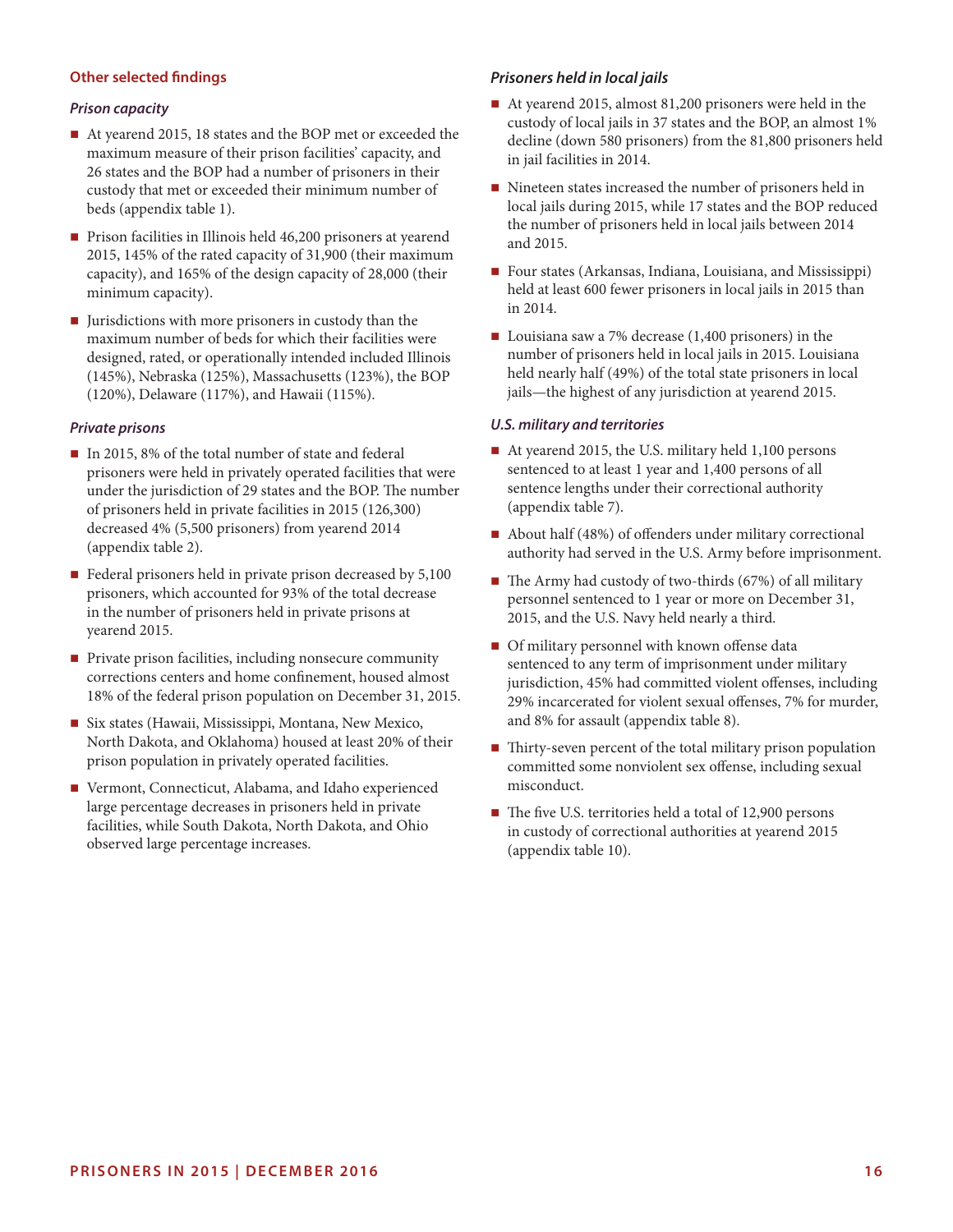# **National Prisoner Statistics (NPS) program jurisdiction notes**

**Alabama**—Prisons were not recently rated for official capacity. The majority of Alabama prisons were overcrowded. As of 2015, 25,763 beds were in operation, which represented the physical capacity for prisoners but was not based on staffing, programs, and services. The operating capacity differs from the Bureau of Justice Statistics' (BJS) definition.

**Alaska**—Alaska did not submit NPS data in 2014. In their 2015 submission, the state updated custody and jurisdiction numbers that BJS estimated for the *Prisoners in 2014* report. Alaska did not report admissions or releases of offenders with a sentence of more than 1 year in 2015 because it could not disaggregate these offenders from those with no sentence or sentences of 1 year or less. BJS based its estimate for admissions of offenders with sentences of more than 1 year on the total number of admissions (regardless of sentence length) from the Alaska Department of Corrections' 2015 Offender Profile (http://www.correct.state.ak.us/admin/ docs/2015profile.pdf). The percentage of all admissions for offenders with sentences of more than 1 year were based on Alaska's reported admission records from the 2014 National Corrections Reporting Program (NCRP) data collection. The number of released offenders with sentences of more than 1 year was estimated as the difference between the yearend 2015 and 2014 populations plus 2015 admissions. BJS assumed the distribution of releases by type was identical to the distribution of release type for offenders sentenced to more than 1 year reported by Alaska in the 2014 NCRP release file.

Alaska did not report capacity measures for its prison system to the 2015 NPS-1B and has not reported capacity data since 2012. While data from prior years were used in earlier *Prisoners* reports, BJS could no longer assume that these reflected current capacity levels in Alaska correctional facilities. BJS assumed that the percentage of Alaska offenders age 17 or younger and those who were not U.S. citizens were the same in 2015 as in 2013, the last time Alaska reported these distributions.

**Arizona**—Jurisdiction counts were based on custody data and prisoners in contracted beds, but did not include prisoners held in other jurisdictions because Arizona receives an equal number of prisoners to house from other jurisdictions. Arizona abolished parole in 1994, and only prisoners released prior to 1994 were on parole. However, community supervision prisoners were supervised as parolees, so both parolees and community supervision violators were included in admissions as parole violators. In 2015, Arizona classified persons returned to prison from deportation as transfer admissions. In prior submissions, these persons had been included in the "other admissions" category. Other unconditional releases included prisoners released by the court. Other conditional releases included releases onto other community supervision programs. Other releases included persons released to deportation.

**Arkansas**—Other conditional releases included those released to boot camps.

**California**—Due to a high-level data conversion project by the California Department of Corrections and Rehabilitation (CDCR), the movement data used to report detailed counts of admissions and releases were not available for this report. CDCR was able to differentiate between new court commitment and parole violation admissions but was not able to provide any other detailed breakdown of other admission types or any release types. Custody counts included California out-of-state correctional facility contracted beds, community correctional facility private contract beds, and private work furlough prisoners. Jurisdiction counts for prisoners with maximum sentences of more than 1 year included felons who were temporarily absent, such as in court, jail, or a hospital. The majority of temporarily absent prisoners were absent for fewer than 30 days. California experienced an increase in releases during 2015 due to the enactment of Proposition 47, the Safe Neighborhoods and Schools Act. This proposition, passed in November 2014, allowed offenders convicted of specific drug- or property-related felonies to petition the court to resentence specified felonies to misdemeanors for expedited release from CDCR institutions during 2015. California was unable to differentiate between its prisoners held in federal or other state facilities. A total of 492 male and 301 female California prisoners were held in federal and other state facilities. Changes in design capacity were based on information from an annual facilities planning and management report.

**Colorado**—Jurisdiction and custody counts included a small, undetermined number of prisoners with a maximum sentence of 1 year or less and 224 males and 8 females who were part of the Youthful Offender System. Prisoners reported as housed in privately operated correctional facilities were offenders under Federal Transfer and Interstate Compact programs and were not reported in the department's population and capacity counts. Jurisdictional population included a small number of prisoners from other states admitted under the interstate compact agreement. Prisoners who were absent without leave (AWOL) or who had escaped were not included in releases. Other conditional releases included discharges from youthful offender systems. Design and operational capacities did not include the privately run facilities in Colorado.

**Connecticut**—Prisons and jails formed one integrated system. All NPS data included jail and prison populations. New court commitment admissions included prisoners who were admitted on accused status but received a sentence later in 2015. Counts of other types of admissions and releases included persons with legitimate types of prison entries and exits that did not match BJS categories. Legislation in July 1995 abolished the capacity law, making a facility's capacity a fluid number based on the needs of the department. The needs were dictated by security issues, populations, court decrees, legal mandates, staffing, and physical plant areas of facilities that served other purposes or had been decommissioned. The actual capacity of a facility was subject to change.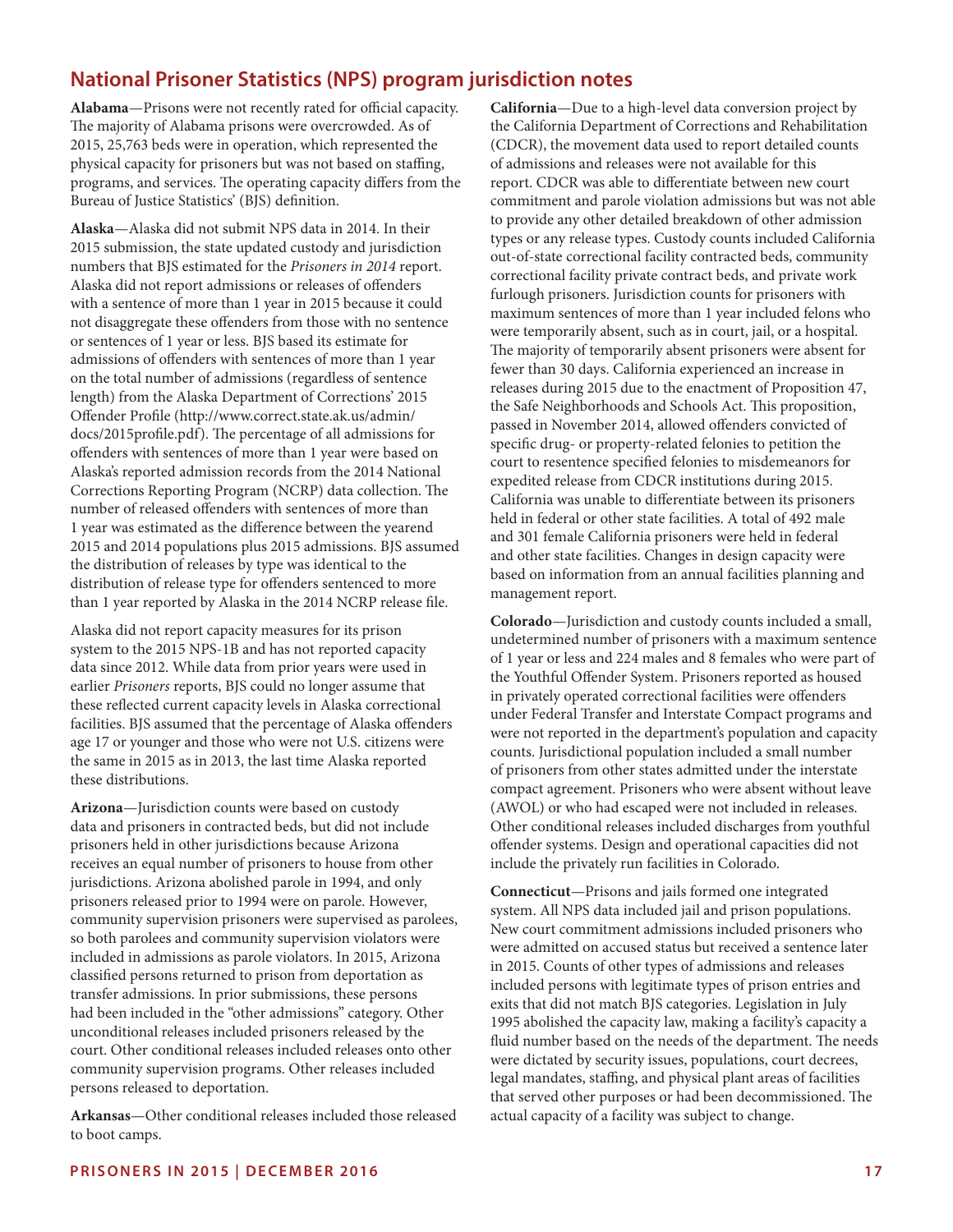**Delaware**—Prisons and jails formed one integrated system. All NPS data included jail and prison populations. Capacity counts included the halfway houses under the Department of Corrections (DOC). Releases included offenders who received a combined sentence (prison and parole) of more than 1 year.

**Federal Bureau of Prisons** (BOP)—Data reflect prisoners under BOP jurisdiction on December 26, 2015. Jurisdiction counts included prisoners housed in secure private facilities where the BOP had a direct contract with a private operator and prisoners housed in secure facilities where there was a subcontract with a private provider at a local government facility. Jurisdiction counts also included prisoners housed in jail or short-term detention and others held in state-operated or other non-federal secure facilities. Counts included 9,153 prisoners (7,971 males and 1,182 females) held in nonsecure, privately operated community corrections centers or halfway houses and 3,122 offenders on home confinement (2,723 males and 399 females). A total of 64 juveniles (58 males and 6 females) were held in contract facilities. These juvenile prisoners were included in the jurisdiction totals but excluded from the counts of private, locally, or federally operated facilities. Some of these juveniles were under the jurisdiction of U.S. probation but were being housed in the custody of the BOP in contract facilities. Due to information system configuration, Asians and Native Hawaiians or Other Pacific Islanders were combined, and prisoners of Hispanic origin were included in the racial categories. On December 31, 2015, the BOP held 62,324 male and 4,062 female prisoners of Hispanic origin. Parole violation counts included those with and without a new sentence. Other admissions include hospitalization and treatment. Expiration of sentence included good conduct releases that usually had a separate and distinct term of supervision, and releases from the residential drug abuse treatment program. In the category of unconditional releases, good conduct releases were included with expiration of sentence cases. Other releases included court-ordered terminations, compassionate release, hospital treatment completions, and releases based on the amount of time served. The BOP population on December 31, 2015 was 160,946 prisoners (excluding contracted and private facilities), and the rated capacity on that date was 134,461. The crowding rate was 20%.

**Florida**—Other admissions included program supervision violations. In 2015, five prisoners received other unconditional releases through vacated sentences. Other conditional releases included provisional release supervision, conditional medical release, program supervision, mandatory conditional, and parole reinstatement. Prior to 2013, Florida identified noncitizen prisoners based on country of birth. In 2013, Florida changed their method for identifying noncitizen prisoners, basing it on citizenship status. Estimates of noncitizens from 2015 are only comparable to those submitted to BJS by Florida in 2013 and 2014.

**Georgia**—Custody populations included both state prisons and county correctional institutions. Subtotals of race, sex, sentence length for jurisdiction, and custody counts were

adjusted by the Georgia DOC, using interpolation to match the overall totals. Counts of admissions and releases were adjusted using interpolation to balance the jurisdictional populations on January 1, 2015 and December 31, 2015. Females were not housed in privately operated correctional facilities in Georgia. The Georgia DOC was not able to distinguish between parole violators who returned with a new sentence from violators who returned without a new sentence. In 2015, the Georgia overall population was slightly lower because the Georgia Criminal Justice Reform Initiatives (GA CJRI) affected both the commitments and admissions of offenders into the prison system.

**Hawaii**—Prisons and jails formed one integrated system. All NPS data included jail and prison populations. In custody and jurisdiction counts, sentenced felon probationers and probation violators were included with the counts of prisoners with a total maximum sentence of 1 year or less. Jurisdiction counts included dual-jurisdiction (State of Hawaii or federal) prisoners currently housed in federal facilities and in contracted federal detention center beds. Other releases included prisoners released due to status change. Hawaii did not have a rated capacity for its integrated prison and jail system. Information on foreign nationals held in correctional facilities was based on self-reports by prisoners.

**Idaho**—Counts were estimates based on live data with some changing variability over time due to the movement and processing of offenders. Other unconditional releases included non-Idaho civil commitments.

**Illinois**—In December 2015, the Illinois DOC initiated a major information technology (IT) transition, moving to a web-based offender tracking system. During the transition, some traditional population counts and other measures were not collected. Therefore, the data the DOC provided to BJS reflected November 30, 2015 populations. Entries (admissions) and discharges (exits) provided to BJS included 11 months of data (January through November 2015). BJS imputed 12-month admission and release data using Illinois NCRP data to estimate the number of admissions and releases in December 2015. The NCRP data showed that from 2010 to 2014, an average of 7.5% of annual admissions and 8.6% of annual releases occurred in December. BJS assumed these percentages for December 2015 admissions and releases. All population counts were based on jurisdiction. Jurisdiction, custody population, admission, and release counts for prisoners with maximum sentences of more than 1 year included an undetermined number of prisoners with a 1-year sentence. Counts included escape admissions and releases that occurred at adult transition centers. Other admission and release types included an undetermined number of transfers to other jurisdictions and the net difference between longterm admissions and release movements not reported in other categories but required to balance yearend populations. Other unconditional releases included court orders.

**Indiana**—Other types of admissions included prisoners on active supervision or who were admitted for prior charges.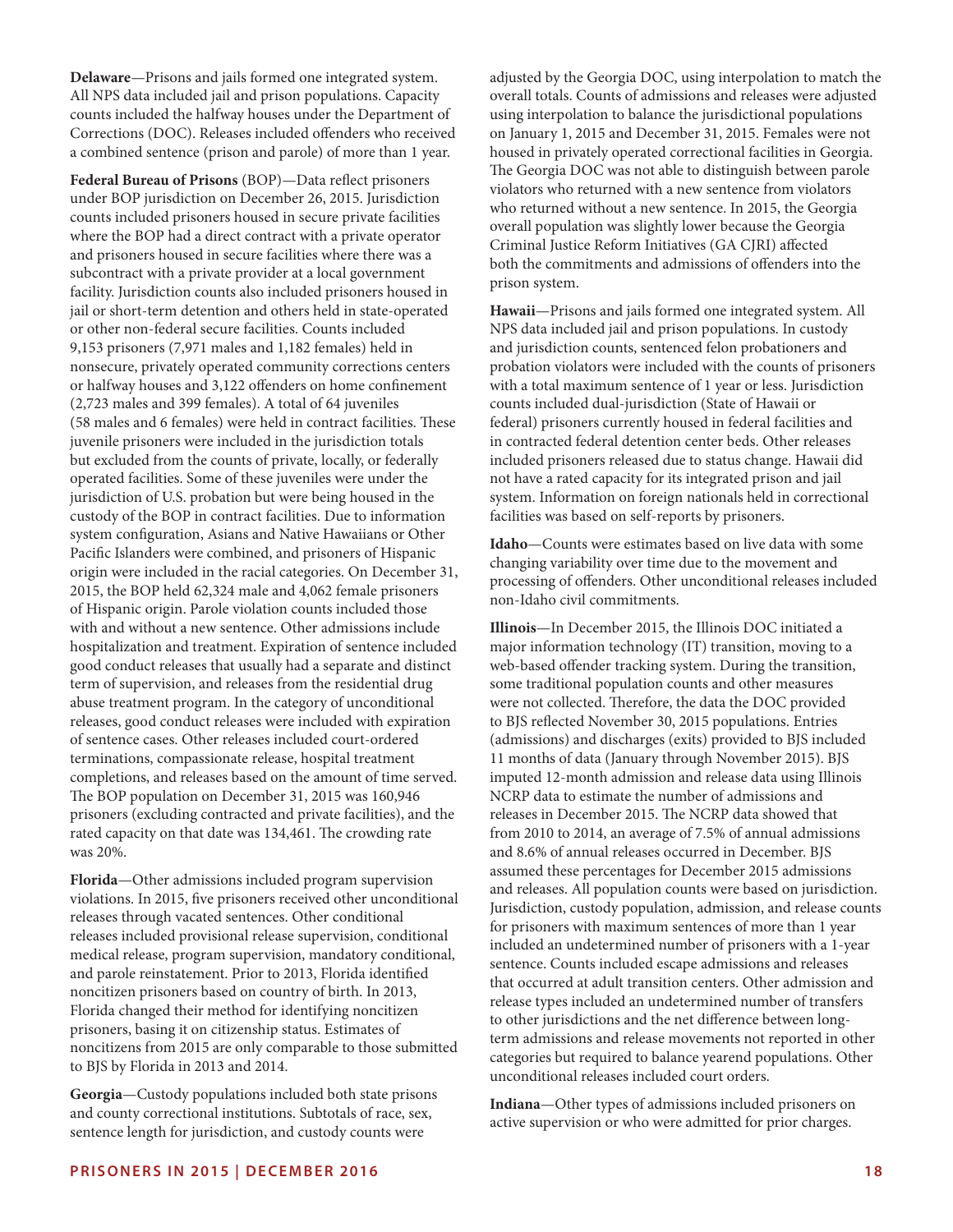**Iowa**—In 2009, the Iowa DOC began including offenders on work release, in the operating-while-intoxicated population. Also, Iowa prisoners housed in out-of-state prisons were included in its jurisdiction counts. Iowa data included in BJS reports prior to 2009 were custody counts only. The admission and release data and methodology were updated in 2013. Therefore, changes from counts in prior years may reflect these updates. The number of sentenced prisoners under Iowa jurisdiction that were transferred from other jurisdictions between January 1, 2015 and December 31, 2015 includes offenders transferring from other jurisdictions with an Iowa sentence. Counts of AWOL admissions and releases were of the work release and operating-while-intoxicated populations. Escape admissions and releases were of the prison population only. Other admissions and releases included some unknown types. Other conditional releases included special sentences for sex offenders.

**Kansas**—Prior to 2014, actual time of incarceration rather than sentence length was used to differentiate persons sentenced to 1 year or less from those sentenced to more than 1 year. The jurisdictional numbers for 2014 have been corrected, but Kansas custody and jurisdiction counts reported for 2014 and 2015 were not comparable to counts from prior years. Admissions data from 2014 were updated because 399 male and 149 female admissions were incorrectly categorized as "sanctions from probation," which had a maximum term of less than 1 year in 2014. These 548 prisoners were reclassified in the "other admissions" section. Other admissions included sanctions from probation for 30 to 180 days. Other unconditional releases included court appearance releases. Other conditional releases included people reparoled in Kansas, reparoled to another state, and supervised on conditional release.

**Kentucky**—Due to a misinterpretation of the counting rules in 2014, the 2015 population counts were not comparable to 2014. Other types of admissions included special admissions and return from active release. Other types of conditional prison releases included exits to home incarceration, and other types of unconditional release included pardons. Other releases included release from jail and active release.

**Louisiana**—Jurisdiction and capacity counts are correct as of December 29, 2015. Other types of unconditional releases include court orders and releases for good time with no supervision. Other types of conditional release included reinstatement to probation. Other types of release included compassionate releases.

**Maine**—Other conditional releases included supervised community confinement program placement.

**Maryland**— The number of prisoners with a maximum sentence of more than 1 year for the jurisdiction, custody, admission, and release measures was estimated by taking the percentage of prisoners with a maximum sentence of more than 1 year from the automated data and applying these percentages to the manual headcounts for the measure of

interest (December 31 jurisdiction population, December 31 custody population, annual admissions, and annual releases). Any sentenced prisoners housed at the Baltimore City Detention Center or the Baltimore Central Booking and Intake Center were included in the jurisdiction and custody counts; pretrial prisoners at these facilities were not included. The unsentenced prisoners in Maryland's custody on December 31, 2015, were all federal prisoners housed contractually at the Chesapeake Correctional Facility. The reported prisoners under Maryland's jurisdiction that were housed in facilities operated by a county or local authority were prisoners that were sentenced to state prison by local jurisdictions and were waiting to be transferred to DOC custody. No sentence or demographic information were known for these prisoners, and they were not included in the total jurisdictional number. Note that the three additional male prisoners in the number of prisoners housed in local facilities operated by a county or local authority were part of a special program to serve the end of their prison sentence in a local facility, and they were included in the total jurisdiction. Hispanic or Latino origin was captured in the information system but may have been underreported because records for existing prisoners were still being updated. Due to implementation issues with a new information system, admissions and releases for 2015 were estimates. The total number of new court commitments may have included a small, undetermined number of returns from appeal or bond. Mandatory release violators were included with parole violators. Maryland did not distinguish between AWOLs and escapees. Other unconditional releases included court order releases and a small, undetermined number of released to appeal or bond. Other releases were coded as "other, permanent exit." Operational capacities included beds used for some Maryland pre-trial prisoners that were not counted in the yearend counts.

**Massachusetts**—By law, offenders in Massachusetts may be sentenced to terms of up to 2.5 years in locally operated jails and correctional institutions. This population was excluded from the state count but was included in published population counts and rates for local jails and correctional institutions. Jurisdiction counts exclude approximately 2,652 prisoners (2,539 males and 113 females) in the county system (local jails and houses of correction) who were serving a sentence of more than 1 year, but these prisoners were included in imprisonment rate calculations at the request of the Massachusetts DOC. Jurisdiction and custody counts may have included a small but undetermined number of prisoners who were remanded to court; transferred to the custody of another state, federal, or locally operated system; or subsequently released. There was a continued increase in prisoners transferred to local jails prior to their release from prison as part of a step-down initiative for reentry. Two juveniles under the jurisdiction of the Massachusetts DOC and housed in a Massachusetts Department of Youth Services facility were included in the count of prisoners housed on other arrangements.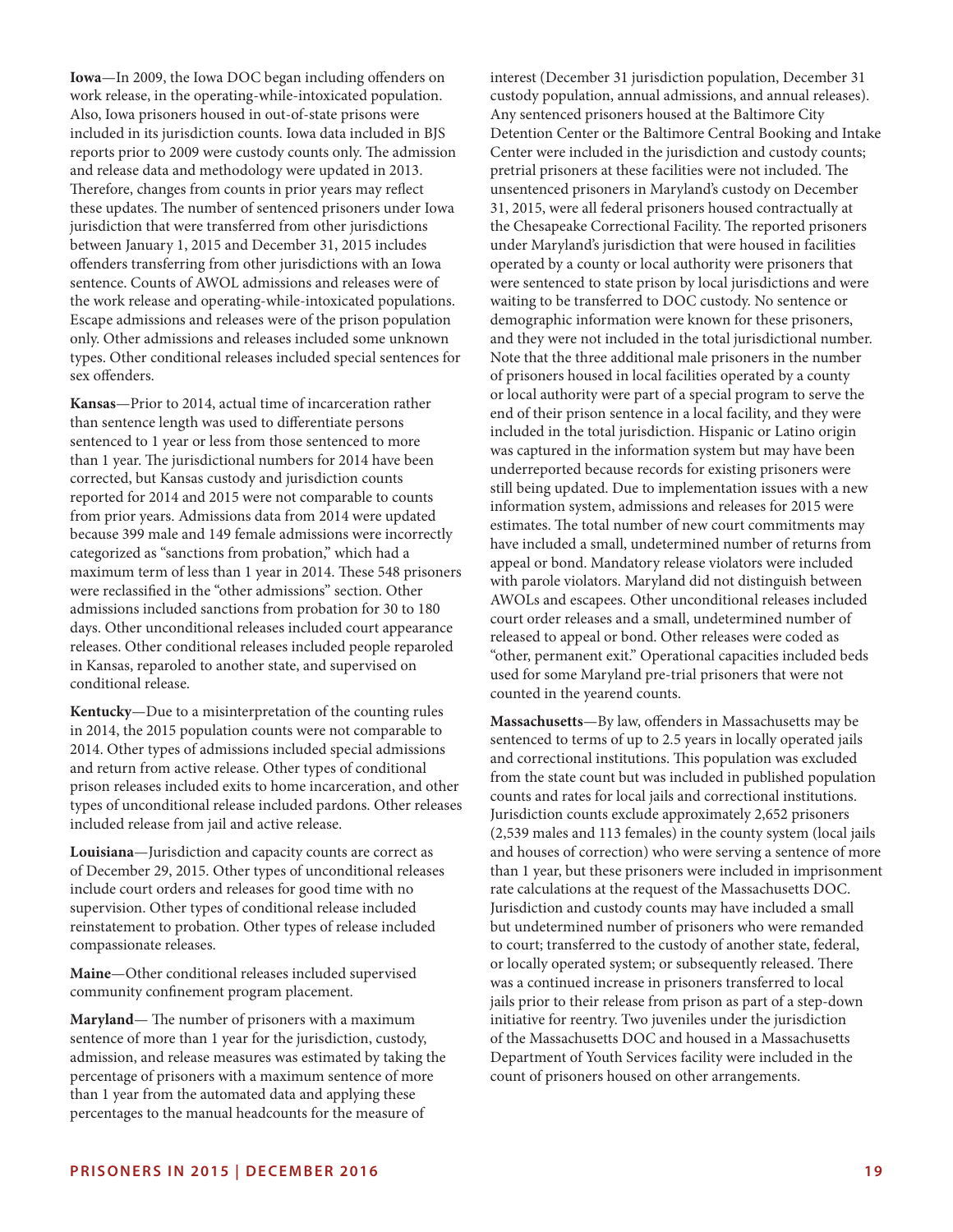**Michigan**—During the reporting year for 2015, the Michigan DOC's major data system was under transition to a new data platform. As a result, statistical techniques had to be modified to obtain much of the data reported in this survey. However, the numbers reported were solidly in line with previous trends, which have remained stable. For example, the racial breakdown percentages stayed constant for several years. Similarly, the percentage of admissions from new court commitments has also stayed constant for several years. Therefore, BJS calculated the racial breakdowns and admissions from new court commitments based on previous trends. The data recorded for Hispanics were treated as an ethnicity rather than as a race, and reporting was optional. Therefore, the numbers for Hispanics were significantly under-reported. Rather than reporting an incorrect number, BJS has included the relatively small number of cases recorded as Hispanic under the "white" category. Releases to appeal or bond and admissions of prisoners returning from appeal or bond were not disaggregated by length of time out to court. These counts represented the net difference between all movements to and from court. Operational capacity was institutional net capacity.

**Minnesota**—Jurisdiction counts for parole violators increased from 2014 to 2015 due to database updates. Because of data issues, the jurisdictional total with admissions and releases did not match yearend numbers. Jurisdiction included prisoners temporarily housed in local jails, on work release, or on community work crew programs. Admissions and releases due to AWOL or escape, returns from or releases to appeal or bond, and releases because of transfer were excluded from Minnesota's database file. Minnesota measured only operational capacity.

**Mississippi**—Jurisdiction counts of local facilities included both local county jails and county regional facilities. Violators of parole and conditional release were not distinguished by their sentence status in the Mississippi file. Other types of admission and release data included corrections to data because of a lag in processing. Other conditional releases included earned release, house arrest, and medical release. Total operational capacity on December 31, 2015 was 23,516. This capacity included private prisons, county jails, and county regional facilities.

**Missouri**—Offenders reported to have a total maximum sentence of 1 year or less had a sentence of exactly 1 year. Other types of unconditional releases included resentenced completions, court-ordered discharges, and compensation. Other types of conditional releases included parole board holdover returns. Other releases included releases to the field. The Missouri DOC did not have the design capacity of its older prisons, nor did it update design capacity for prison extensions or improvements. Missouri did not use a rated capacity. The state defined operational capacity as the number of beds available, including those temporarily offline. Noncitizen data were based on self-reported place of birth.

**Montana**—DOC did not record Hispanic origin. Therefore, the number of Hispanics was not recorded.

**Nebraska**—Other admissions reflected movements in the population of the reentry furlough program. Other unconditional releases included amended sentences. Nebraska defined operational capacity as its stress capacity, which was 125% of design capacity for designated facilities. The total design and operational capacities for institutions that house females included one female multicustody facility. The department operates two coed facilities that represented a design capacity of 290 and were counted in the male design and operational capacities.

**Nevada—**Nevada did not submit the 2015 NPS data. BJS imputed all 2015 responses from either Nevada DOC reports or the 2014 NPS-1B, as indicated below. For custody and jurisdiction counts, BJS compared the male and female populations in the Nevada DOC's January 20, 2016 Fact Sheet (http://doc.nv.gov/uploadedFiles/docnvgov/content/ About/Statistics/WFS/20160120%20Fact%20Sheet.pdf) to the male and female population in the DOC's January 2, 2015 Fact Sheet (http://doc.nv.gov/uploadedFiles/docnvgov/ content/About/Statistics/WFS/FactSheetsWeekly01022015. pdf). These two reports showed that the male (up 3.96%) and female (up 7.44%) populations had increased from yearend 2014 to yearend 2015. BJS increased the population figures in Nevada's 2014 NPS data by these percentages to derive the 2015 figures. For the distribution of the Nevada prison population by race, BJS used the racial distribution provided in the January 20, 2016 fact sheet. Because the Nevada prison population increased from yearend 2014 to yearend 2015, BJS assumed that the number of releases in 2015 was the same as in 2014, and that the population increase was due to increased admissions. BJS assumed the number of releases in 2015 was the same as in 2014. BJS assumed the distributions of admission and release types were the same in 2015 as in 2014. The number of noncitizen prisoners and those age 17 or younger were assumed to be the same as in 2014.

**New Hampshire**—Other conditional releases included end of 7-day or 90-day detention for parole violation releases to home confinement.

**New Jersey**—Population counts for prisoners with a maximum sentence of more than 1 year included prisoners with sentences of a year. The New Jersey DOC had no jurisdiction over prisoners with sentences of less than 1 year or over unsentenced prisoners. Reporting of other conditional releases included those to an intensive supervision program. Other types of unconditional releases included vacated and amended sentences and court ordered releases. New Jersey data for escapes did not differentiate between prisoners who disappeared from confined walls and those who disappeared while out of institutions. Other releases included prisoners transferred early from county jails into the state prison system then released back to county jails, and other transfers.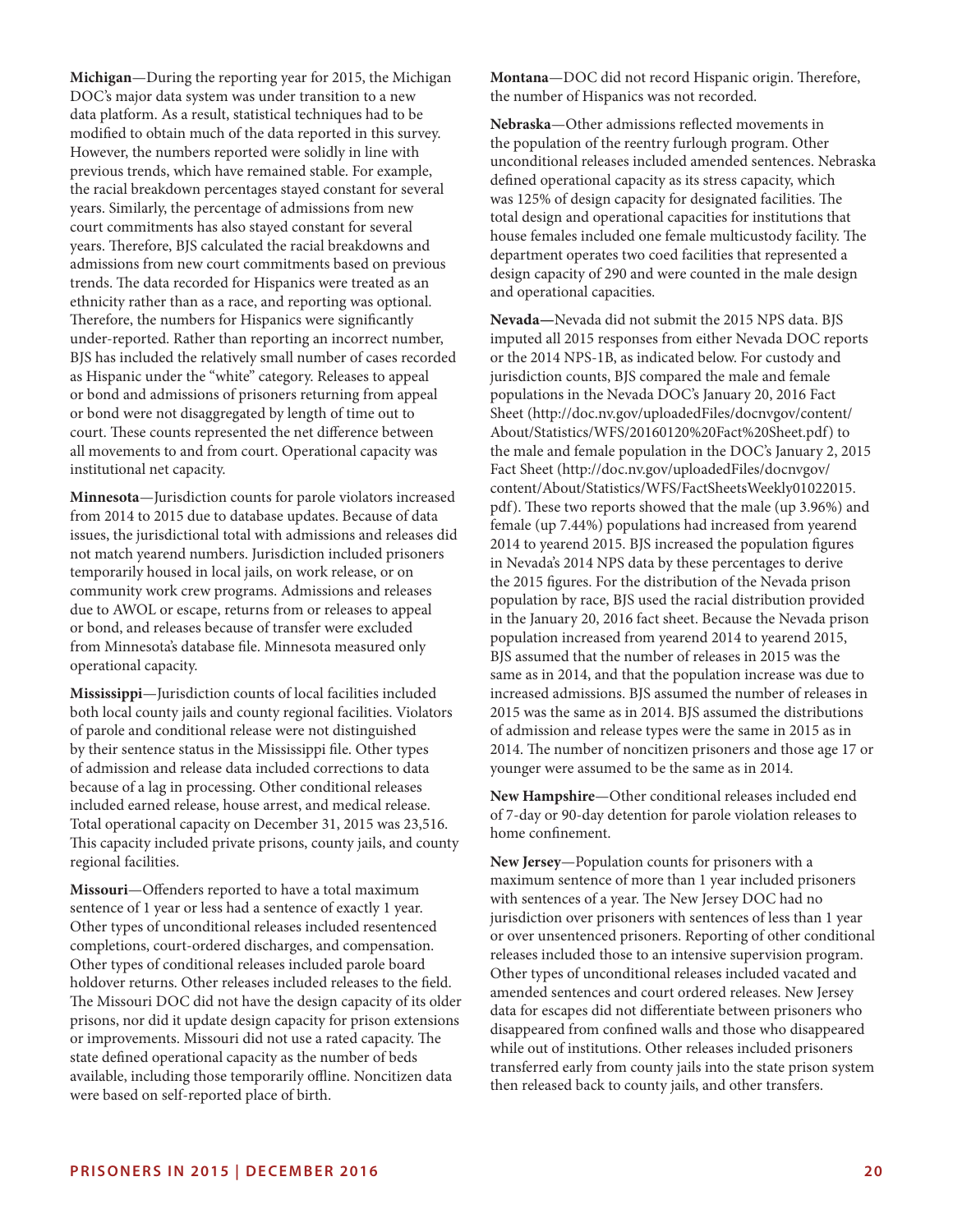**New Mexico**—Totals for admissions and releases included all entries and exits to New Mexico prisons, regardless of sentence length. New Mexico did not include its prisoners housed in other states under the interstate compact agreement in its total jurisdiction count. According to BJS definitions, these prisoners should be included in the total state jurisdiction and were in this report. The count of noncitizens included prisoners in both state-run and private facilities.

**New York**—Other admissions included the return to prison of persons erroneously discharged and those admitted for parole supervision. Other releases include errors, release to parole supervision, and other discharges.

**North Carolina**—As of December 1, 2011, North Carolina prisons no longer housed misdemeanor offenders with sentences of fewer than 180 days. Captured escapees were not considered a prison admission type in North Carolina, and escape was not considered a type of prison release. Supervised mandatory releases were post-release offenders. Post-release supervision was defined as a reintegration program for serious offenders who served extensive prison terms. This form of supervision was created by the Structured Sentencing Act of 1993. Other unconditional releases included court-ordered interstate compact releases. Rated capacity was not available.

**North Dakota**—Other releases included court-ordered release.

**Ohio**—Population counts for prisoners with a maximum sentence of more than 1 year included an undetermined number of prisoners with a sentence of 1 year or less. Returns and conditional releases involving transitional control prisoners were reported only after movement from confinement to a terminal release status occurs. Admissions of parole violators without a new sentence included only formally revoked violators. Escapes included nonconfinement escapes. Other unconditional releases included vacated sentences. Rated capacity figures excluded two privately operated prison facilities. The count of noncitizens and prisoners age 17 or younger excluded prisoners housed in privately operated facilities.

**Oklahoma**—Most prisoners with sentences of less than 1 year were part of the Oklahoma Delayed Sentencing Program for Young Adults. On December 31, 2015, the number of prisoners under their jurisdiction with a maximum sentence of more than 1 year included 285 males and 39 females who were waiting in county jails to be moved to state prisons. Prisoners held by Oklahoma for other states were excluded from all jurisdiction counts. Waiting in county consisted of offenders who had been sentenced to DOC but not yet taken into custody. Jurisdiction counts included offenders in a DOC jail program, those in court, escapees in the custody of local jails, and those sentenced to the DOC but not yet in custody. Offenders in the custody of other states were mostly escapees. Numbers reported in "escapes from confinement" represented escapes from state-run prisons. Only DOC facilities were included in the capacity counts. Noncitizen status was determined by country of birth.

**Oregon**—This state did not submit 2015 NPS data. BJS imputed all 2015 responses from the Oregon DOC report (http://www.oregon.gov/doc/OC/docs/pdf/IB-53-Quick%20 Facts.pdf) and the 2014 NPS-1B. For jurisdiction and custody counts, BJS assumed that the sentence length distributions were the same in 2015 as in 2014, and that the ratio of the size of the custody to jurisdiction populations was also the same. In addition, BJS assumed that the percentage of persons held in private facilities, local jails, and in other states was the same in 2015 as in 2014. BJS used race data on the custody population from the DOC report and applied this distribution to the total jurisdiction population count. For counts of admissions and releases, BJS used the total number of admissions and releases reported by the Oregon DOC and assumed the distributions of admission and release types remained the same as in 2014. BJS assumed Oregon had the same prison capacity in 2015 as in 2014, and that the percentage of noncitizen prisoners and those age 17 or younger did not change in 2015.

**Pennsylvania**—Release counts included 59 offenders whose sentences are less than 1 year. Other admissions included admissions from the state hospital and unspecified reasons. Other types of unconditional releases included vacated sentences and convictions. Other releases included temporary absences.

**Rhode Island**—Prisons and jails formed one integrated system. All NPS data included jail and prison populations. Jurisdiction counts included prisoners who had dual jurisdiction or those serving Rhode Island sentences out of state while also serving that state's sentence. The Rhode Island data system recorded Hispanic origin as a race rather than an ethnicity and did not capture Native Hawaiians, Other Pacific Islanders, or persons identifying as two or more races, including those who may identify themselves as Hispanic second to another race. Prison admissions classified as escape returns included admissions under home confinement, serving out of state, and minimum-security facilities. Rhode Island DOC's data system could not differentiate between parole violation admissions with and without new sentences. Other types of unconditional releases consisted of court-ordered discharges. Other types of conditional releases included discharge to the Institute for Mental Health. Other releases included those prisoners discharged out of state.

**South Carolina**—The December 31, 2015 count of unsentenced prisoners included 13 unsentenced males: 9 safekeeper and 4 Interstate Compact Commission prisoners. As of July 1, 2003, the South Carolina Department of Corrections (SCDC) began releasing prisoners due for release and housed in SCDC institutions on the first day of each month. Because January 1, 2016 was a holiday, prisoners eligible for release on January 1 were released on December 31, 2015. Therefore, the prisoner count was at its lowest point for the month on December 31, 2015. All prisoners in private facilities in South Carolina were housed in private medical facilities. The local facilities holding prisoners on December 31, 2015 included designated facilities and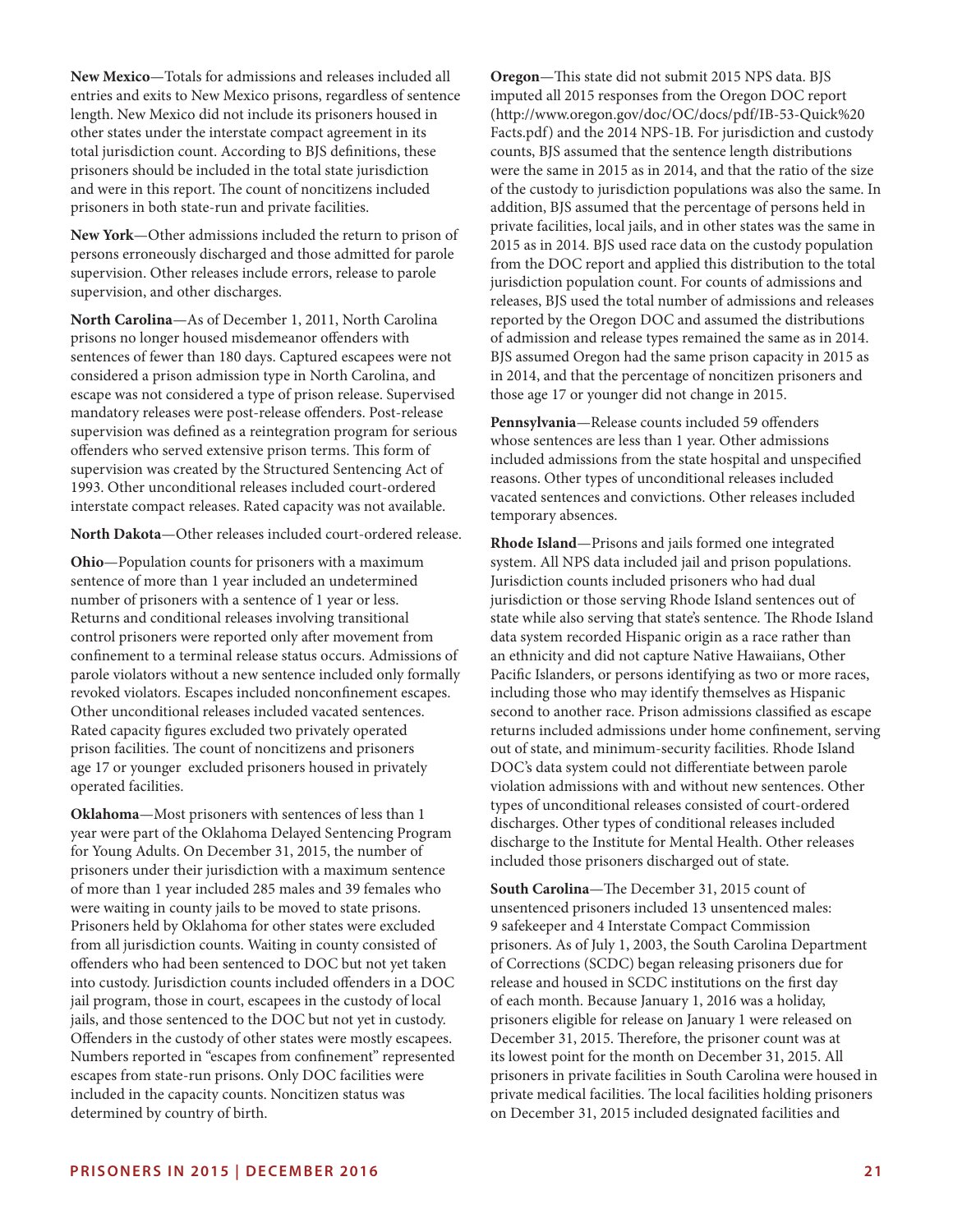persons AWOL to county or local facilities. South Carolina did not have a specific race code to designate persons identifying as two or more races. These individuals were included in other specific race groups or labeled as other race. Other types of admissions included resentenced Youthful Offender Act (YOA) conversion admissions and prisoners who were resentenced. Other types of unconditional releases consisted of remands and releases by court order. Conditional release counts included prisoners released under community supervision after serving 85% of their sentence under truth in sentencing and supervised reentry. Other release types included persons who were resentenced. There were two paroling authorities within the adult correctional system in South Carolina. The Intensive Supervision Administrative Release Authority of SCDC (ISARA) assumed YOA Parole Board duties on February 1, 2013. Prior to that, the Youthful Offender Branch of SCDC handled YOA paroles. ISARA paroled 804 offenders sentenced under the YOA, and the South Carolina Department of Probation, Parole, and Pardon Services paroled 747 non-YOA sentenced offenders. South Carolina used the operational capacity concept in its management reports and other requested surveys.

**South Dakota**—Custody and jurisdiction counts of prisoners serving a maximum sentence of 1 year or less included those under the sentence of probation who, as a condition of probation, must serve up to 180 days in state prison. The reporting system for the South Dakota DOC did not have a category for prisoners of two or more races. These prisoners were included in the counts of other race prisoners. South Dakota did not separate discretionary and presumptive parole releases. Parole detainees were included in the counts of other admissions and other release types. Prior to 2014, these persons had not been included. The operational capacity reported was planned capacity. South Dakota did not have rated or design capacities. South Dakota did not record the number of prisoners with a sentence of greater than 1 year who were admitted in 2015. Instead, in its place they used the total number of prisoners under their jurisdiction with a total sentence of 1 year or greater as of December 31, 2014. Other admissions included parole or supervised release detainees.

**Tennessee**—Other admissions included those admitted for unknown reasons. Other conditional releases included those who were released to community corrections. The total rated capacity included the rated capacity of three private prisons. The total operational capacity included the operational capacity of three private prisons.

**Texas**—Offenders in custody were all offenders serving time in a facility owned and operated by the Texas Department of Criminal Justice at the time of data collection. Jurisdiction counts included offenders in custody and those held in privately operated prisons, intermediate-sanction facilities, substance abuse felony punishment facilities, and halfway houses; offenders temporarily released to a county for fewer than 30 days; and offenders awaiting paperwork for transfer to state-funded custody. Capacities excluded county jail beds because they do not have a minimum or maximum number of beds available for paper-ready and bench-warrant prisoners. Admissions and releases included offenders received into an intermediate-sanction facility, which was a sanction in lieu of revocation. These offenders were counted in the parole violator category, although these were not revocations. Other conditional releases included discretionary mandatory releases. Other admissions and other release types included transfers between divisions. Executions are included in other releases.

**Utah**—Other types of unconditional release included discharges of cases or prisoners holds.

**Vermont**—Prisons and jails formed one integrated system. Vermont did not complete the 2015 NPS-1B form. The Vermont DOC provided the total jurisdiction population by sex, the number unsentenced by sex, and the number housed out of state by sex. Based on the 2014 NPS, BJS assumed that the only difference between the custody and jurisdiction populations was the 241 male offenders housed in an outof-state private prison. BJS assumed that the distribution of sentenced offenders in custody or under jurisdiction receiving a sentence of more than 1 year was the same in 2015 as 2014. BJS assumed the race distribution was the same in 2015 as 2014. BJS assumed the number of admissions in 2015 was equal to the number in 2014 and that the decrease in the jurisdiction population was due solely to an increase in releases in 2015. Admission and release type distributions were assumed to be the same in 2015 as 2014. BJS used the same prison capacity reported in 2014 for 2015 and assumed the number of noncitizen offenders and those age 17 or younger were the same in 2015 as 2014.

**Virginia**—Jurisdiction counts were for December 31, 2014. As of September 1, 1998, the state was responsible for prisoners with a sentence of 1 year or more or a sentence of 12 months plus 1 day. Prior to September 1, 1998, the state had been responsible for a 1-year sentence, while local authorities were responsible for sentences of 12 months or fewer. Prior to 2013, the count of prisoners housed in local facilities was taken from Compensation Board reports. Starting in 2013, these counts were obtained from DOC data. Virginia DOC revised its method of reporting prison capacity in 2014 to match BJS definitions. As a result, comparisons should not be made to estimates before 2014. The counts do not include beds assigned to institutional hospitals that cannot be designated as only male or only female and do not include detention and diversion centers. Native Hawaiians and Other Pacific Islanders are included in the Asian racial category. Admissions and releases are preliminary fiscal year 2015 figures. Other unconditional releases included court ordered releases.

**Washington**—Offenders sentenced to 1 year or less and unsentenced offenders generally resided in county jails, but revisions to law allowed certain prisoners with sentences of less than 1 year to be housed in prison. Admission and release counts included offenders who did not receive sentences of greater than 1 year. They included offenders who served time in county jails who were released to community supervision,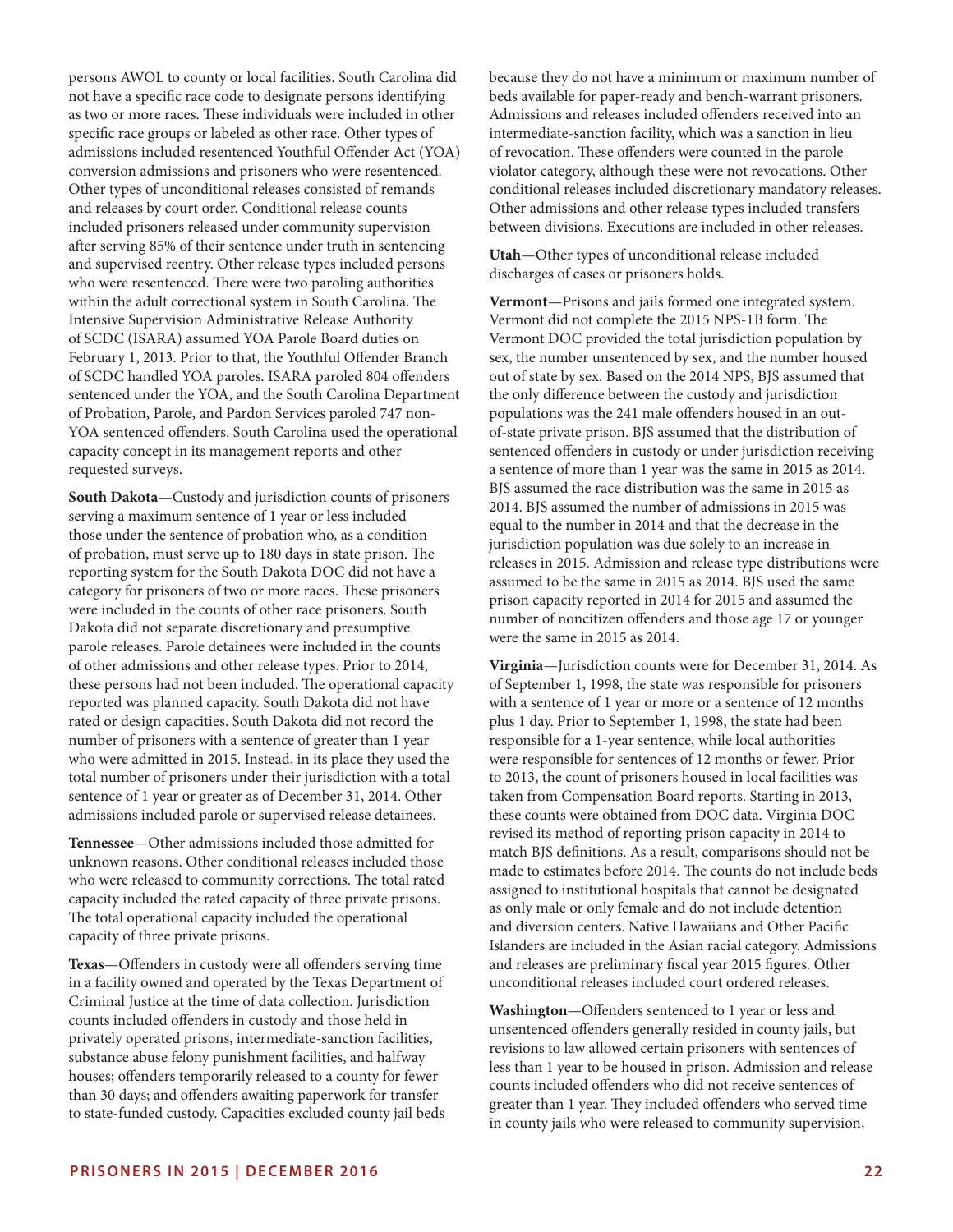and then returned to a county jail for a term of less than 30 days because they violated the terms of their community supervision. Also included in admissions and releases of conditional release violators were offenders who received probation sentences and were sent to county jails for a term of less than 30 days for violating the conditions of their probation. Native Hawaiians and Other Pacific Islanders were included in the Asian racial category. Other unconditional releases included vacated sentences.

**West Virginia**—Other types of admissions and releases included those to and from the Anthony Center for Young Adults and Diagnostics. Other types of unconditional releases included court-ordered releases.

**Wisconsin**—Consistent with the method used to generate population estimates in 2014, the Wisconsin DOC used the time between a prisoner's admission date and their maximum discharge date to determine sentence length for yearend counts. If a maximum discharge date was not recorded, the mandatory release date was used. If this date was not recorded, the prisoner's release date was used. Therefore, this may not accurately reflect whether the prisoner was initially sentenced to 1 year or less or more than 1 year. Custody measures include prisoners without Wisconsin sentences who were physically housed in a Wisconsin prison. Jurisdiction measures include prisoners with Wisconsin sentences, regardless of where they were physically located. Unsentenced prisoners were those who had not yet had data entered reflecting their mandatory release date and maximum discharge date and some offenders temporarily held in the Milwaukee facility. An offender on a temporary hold who was on probation did not have a mandatory release date or maximum discharge date. To determine sentence length for admissions totals, the time between a prisoner's admission date and their maximum discharge date was used. If a maximum discharge date was not recorded, the mandatory release date was used. If this date was not recorded, the prisoner's release date was used. Therefore, this may not accurately reflect whether the prisoner was initially sentenced to 1 year or less or more than 1 year. Other admissions included temporary holds, alternatives to revocation, persons admitted under the corrections compact, and erroneous releases. To determine sentence length for the releases total, the time between a prisoner's admission date and release date was used. This may not accurately reflect whether a prisoner was initially sentenced to 1 year or less or more than 1 year. Native Hawaiian and Other Pacific Islander prisoners are included in the Asian category.

**Wyoming**—No notes were submitted.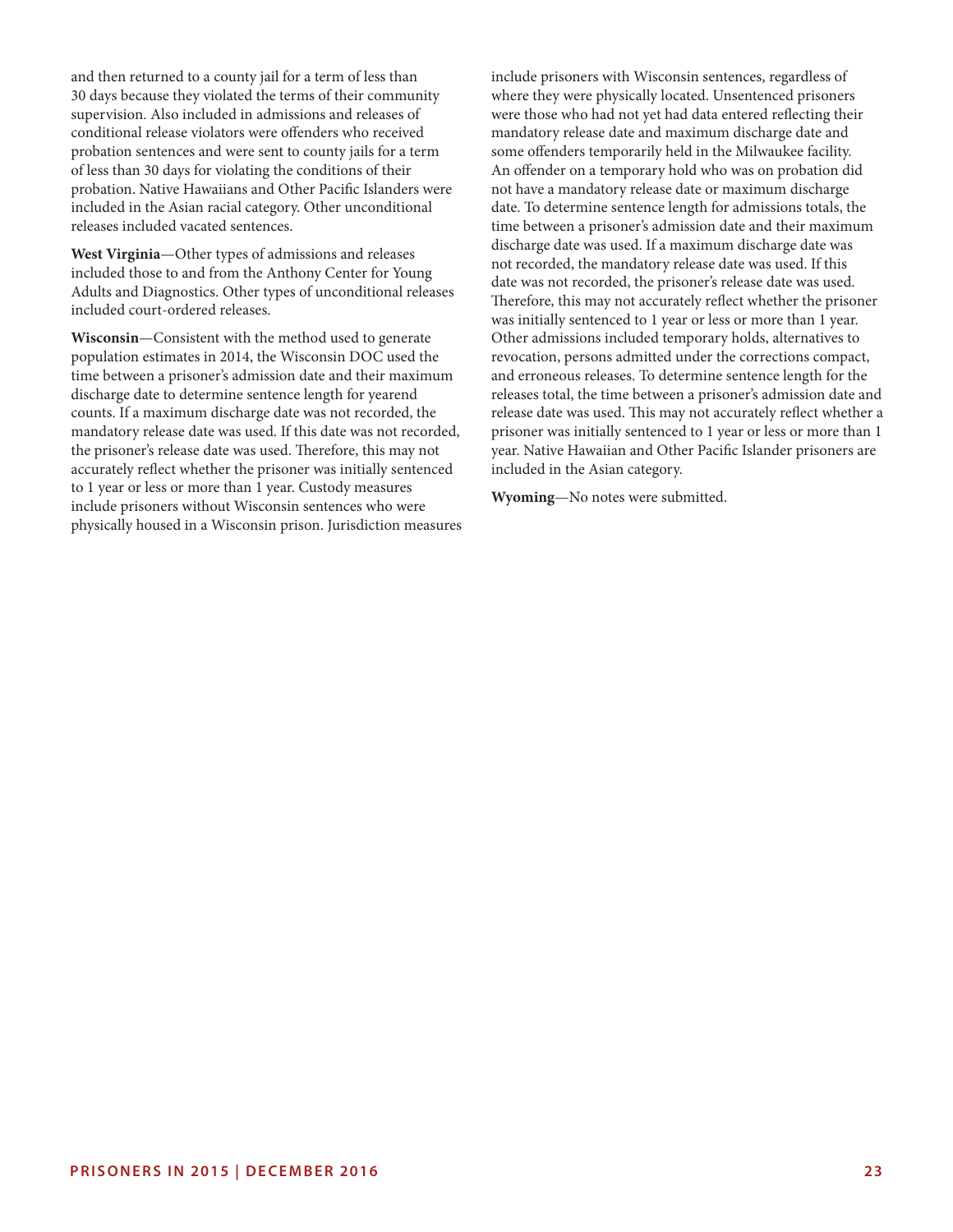# **Methodology**

The National Prisoner Statistics (NPS) program started in 1926 under a mandate from Congress to collects annual data on prisoners at yearend. The Bureau of Justice Statistics (BJS) sponsors the survey, and the U.S. Census Bureau serves as the data collection agent. BJS depends entirely on voluntary participation by state departments of corrections (DOC) and the Federal Bureau of Prisons (BOP) for NPS data.

The NPS distinguishes between prisoners in custody and prisoners under jurisdiction. To have custody of a prisoner, a state or the BOP must hold the prisoner in one of its facilities. To have jurisdiction over a prisoner, the state or BOP must have legal authority over that prisoner, regardless of where the prisoner is incarcerated or supervised. Some states were unable to provide counts that distinguish between custody and jurisdiction. (See *Jurisdiction notes* to determine which states did not distinguish between custody and jurisdiction counts.)

The NPS jurisdiction counts include persons held in prisons, penitentiaries, correctional facilities, halfway houses, boot camps, farms, training or treatment centers, and hospitals. Counts also include prisoners who were temporarily absent (fewer than 30 days), in court, or on work release; housed in privately operated facilities, local jails, or other state or federal facilities; and serving concurrent sentences for more than one correctional authority.

The NPS custody counts include all prisoners held within a respondent's facility, including prisoners housed for other correctional facilities. The custody counts exclude prisoners held in local jails and other jurisdictions. With a few exceptions, the NPS custody counts exclude prisoners held in privately operated facilities.

Respondents to NPS surveys are permitted to update prior counts of prisoners held in custody and under jurisdiction. Some statistics on jurisdiction and sentenced prison populations for prior years have been updated in this report. All tables showing data based on jurisdiction counts, including tables of imprisonment rates, were based on the updated and most recently available data that respondents provided.

Admissions include new court commitments, parole and probation violator returns, other conditional release violator returns, transfers from other jurisdictions, returns of prisoners who were absent without leave (AWOL) with or without a new sentence, escape returns with or without a new sentence; returns from appeal or bond, and other admissions. For reporting purposes, BJS admission counts exclude transfers from other jurisdictions, AWOL returns, and escape returns.

Releases include unconditional releases (e.g., expirations of sentence or commutations), conditional releases (e.g., probations, supervised mandatory releases, or discretionary paroles), deaths, AWOLs, escapes from confinement, transfers to other jurisdictions, releases to appeal or bond, and other releases. For reporting purposes, BJS release counts exclude AWOLs, escapes, and transfers to other jurisdictions.

The NPS has historically included counts of prisoners in the combined jail and prison systems in Alaska, Connecticut, Delaware, Hawaii, Rhode Island, and Vermont. The District of Columbia has not operated a prison system since yearend 2001. Felons sentenced under the District of Columbia criminal code are housed in federal facilities. Jail inmates in the District of Columbia are included in the Annual Survey of Jails. Some previously published prisoner counts and the percentage change in population include jail prisoners in the District of Columbia for 2001, the last year of collection. Additional information about the NPS, including the data collection instrument, is available on the BJS website.

Data on prisoners under the jurisdiction of U.S. territorial correctional authorities are collected separately from state and federal NPS data, and U.S. totals in this report do not include territorial counts. Three territories (American Samoa, Guam, and the U.S. Virgin Islands) did not provide 2015 data for NPS. Data from prior years are shown in appendix table 10.

#### **Nonreporting states**

The Nevada and Oregon state DOCs did not respond to the 2015 NPS survey. For Nevada jurisdiction and custody counts, BJS compared the male and female populations in the DOC's January 20, 2016 Fact Sheet (http://doc.nv.gov/uploadedFiles/ docnvgov/content/About/Statistics/WFS/20160120%20 Fact%20Sheet.pdf) to the male and female population in the DOC's January 2, 2015 Fact Sheet (http://doc.nv.gov/ uploadedFiles/docnvgov/content/About/Statistics/WFS/ FactSheetsWeekly01022015.pdf). These two reports showed that the male (up 4.0%) and female (up 7.4%) populations had increased from yearend 2014 to yearend 2015. BJS increased the population figures in Nevada's 2014 NPS-1B by these percentages to derive the 2015 counts. BJS assumed that the increase in the 2015 jurisdiction counts was due to an increase in admissions, and that there was no change in the number of releases from 2014 to 2015. BJS assumed that the race and Hispanic origin distribution of the jurisdiction population and estimates for capacity, noncitizens, and prisoners age 17 or younger had not changed from 2014.

For Oregon, BJS used custody figures from the DOC report (http://www.oregon.gov/doc/OC/docs/pdf/IB-53-Quick%20 Facts.pdf) and assumed that the distribution of sentence length for offenders was the same in 2015 as in 2014. In addition, BJS assumed that the ratio of custody to jurisdiction population had not changed in 2015 from that reported on the 2014 NPS-1B. The DOC report provided the race and Hispanic origin distribution in addition to the total number of admissions and releases for Oregon during 2015. BJS assumed that the estimates for prison facility capacity, the percentage of noncitizens and prisoners age 17 or younger, or the distributions of admission and release types did not change from 2014.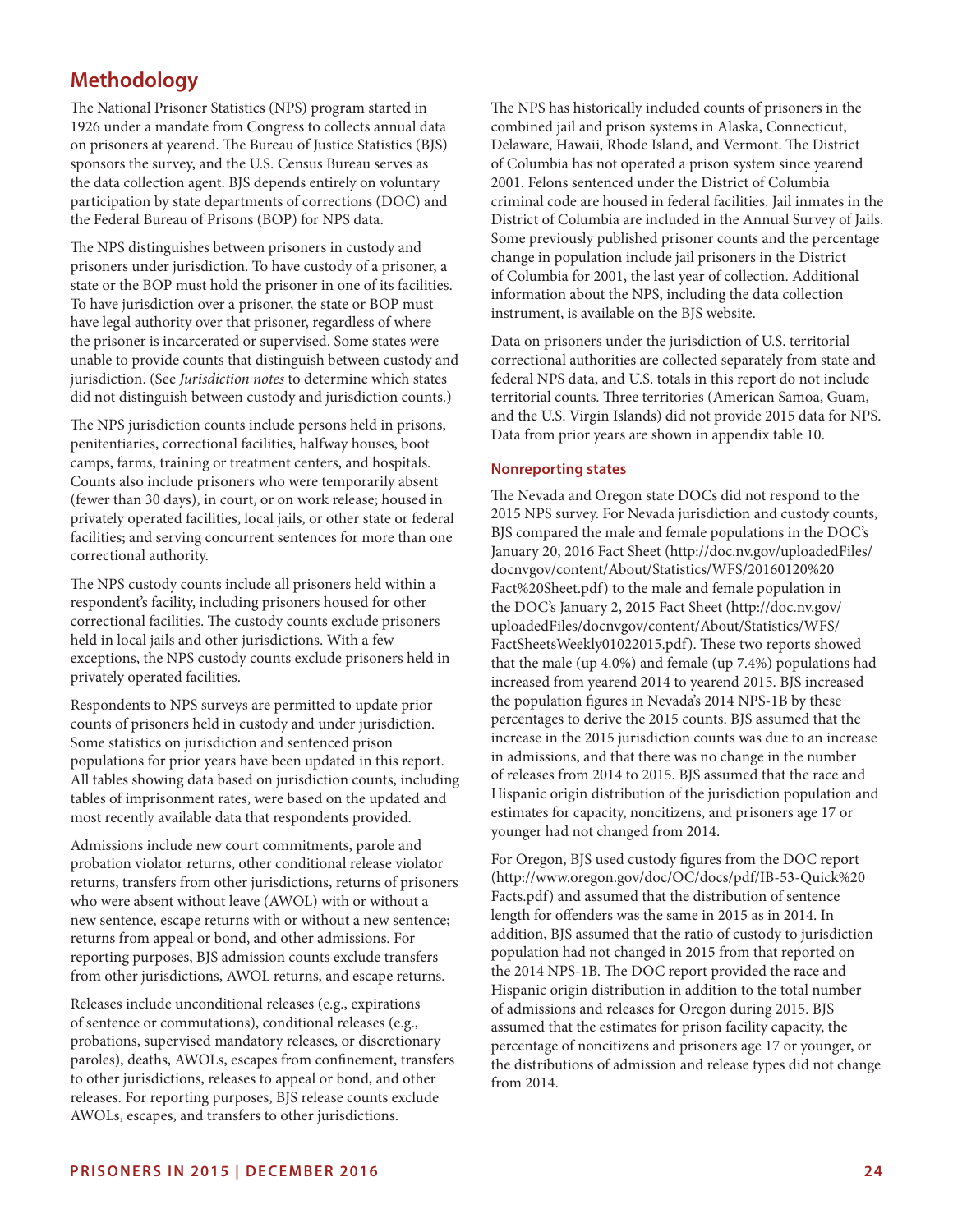Vermont only reported sex-specific jurisdiction counts in 2015, including the number of unsentenced prisoners and those held out of state. BJS made estimates for admissions, releases, capacity, and special populations based on 2014 data. See *Jurisdiction notes* for estimation details.

#### **Military correctional data**

BJS obtains an annual aggregate count of service personnel under military jurisdiction and limited demographic and offense data from the Office of the Under Secretary of Defense for Personnel and Readiness. The Department of Defense disaggregates these data by the branch in which prisoners served, the branch having physical custody of the prisoner, and whether the prisoner was an officer or enlisted.

# **Estimating yearend counts of prison population by age, sex, race, and Hispanic origin**

National-level estimates of the number of persons by race under the jurisdiction of state prisons on December 31, 2015 were based on an adjustment of NPS counts to comply with Office of Management and Budget (OMB) definitions of race and Hispanic origin. OMB defines persons of Hispanic or Latino origin as a separate category. Racial categories are defined exclusive of Hispanic origin. OMB adopted guidelines for collecting these data in 1997, requiring the collection of data on Hispanic origin in addition to data on race.

Not all NPS providers' information systems categorize race and Hispanic origin in this way. In 1991, the earliest point in the analysis, only a few states were able to report information on Hispanic origin separately from race. BJS adjusted the NPS data on race and Hispanic origin by the ratio of the relative distribution of prisoners by race and Hispanic origin in self-report prisoner surveys that use OMB categories for race to the relative distribution of prisoners by race and Hispanic origin in the NPS data. For this report, the 2004 Survey of Inmates in State Correctional Facilities was used to calculate the ratio used for statistics on racial distributions in 2015. The ratio obtained by comparing the within-year relative distributions by race and Hispanic origin was then multiplied by the NPS distribution in a year to generate the estimate of persons by race and Hispanic origin.

Estimates of the total number of sentenced prisoners by age, sex, race, and Hispanic origin on December 31, 2014 were generated by creating separate totals for federal and state prisons. For the federal estimates, each sex and race count that BOP reported to the NPS was multiplied by the ratio of the age category count within the sex and race combination in the Federal Justice Statistics Program (FJSP) to the FJSP total count within the sex and race combination (e.g., FJSP white males ages 18 to 19 divided by FJSP white males). The resulting product yielded the FJSP-adjusted NPS counts for each sex and race combination by age group (e.g., white male prisoners ages 18 to 19 in the federal prison system). State prison age distributions for the NPS use a similar sex and race ratio adjustment based on individual-level data from the National

Corrections Reporting Program (NCRP). State and federal estimates were added together to obtain national estimates for yearend prison populations.

In the current report, BJS publishes the unadjusted jurisdiction-level counts of prisoners by race and Hispanic origin (appendix table 3). Historical counts of prisoners by race are archived through the National Archive of Criminal Justice Data (http://www.icpsr.umich.edu/icpsrweb/NACJD/ studies/36281). These data are administrative or operational in nature and do not necessarily reflect how individual prisoners might choose to report their race or Hispanic origin. National level estimates **(table 8)** have been adjusted to more accurately reflect the distributions among race and Hispanic origin as reported by prisoners in BJS prisoner surveys.

# **Estimating imprisonment rates by age, sex, race, and Hispanic origin**

BJS calculated age-specific imprisonment rates for each age, sex, and racial group by dividing the estimated number of sentenced prisoners within each age group under jurisdiction on December 31, 2015 by the estimated number of U.S. residents in each age group on January 1, 2016. BJS multiplied the result by 100,000 and rounded to the nearest whole number. Totals by sex include all prisoners and U.S. residents, regardless of race or Hispanic origin.

# **Estimating offense distribution in the state and federal prison populations by age, sex, race, and Hispanic origin**

BJS employed a ratio adjustment method to weight the individual-level race and Hispanic origin or sex-specific offense data from the NCRP to the state prison control totals for sex and the estimated race or Hispanic origin from the NPS, which yielded a national offense distribution for state prisoners. Prisoners missing offense data were excluded from the analysis prior to the weighting. Because data submission for the NCRP typically lags behind that of the NPS, state offense distribution estimates are published for the previous calendar year.

Data presented in table 10 and appendix table 6 are drawn from FJSP and encompass all prisoners in federal custody, regardless of sentence length. Data are limited to prisoners sentenced on U.S. district court commitments, District of Columbia superior court commitments, and those returned to federal custody following violations of probation (both federal and District of Columbia), parole, supervised release, or mandatory release. Due to these methodological differences, the estimates in table 10 and appendix table 6 will differ from previously published federal offense distributions presented in the FJSP web tool (http://www.bjs.gov/fjsrc/) or Federal Justice Statistics bulletins and statistical tables on the BJS website. Because FJSP is a custody collection, the total count of prisoners in table 10 and appendix table 6 will differ from the jurisdiction count of prisoners reported to NPS.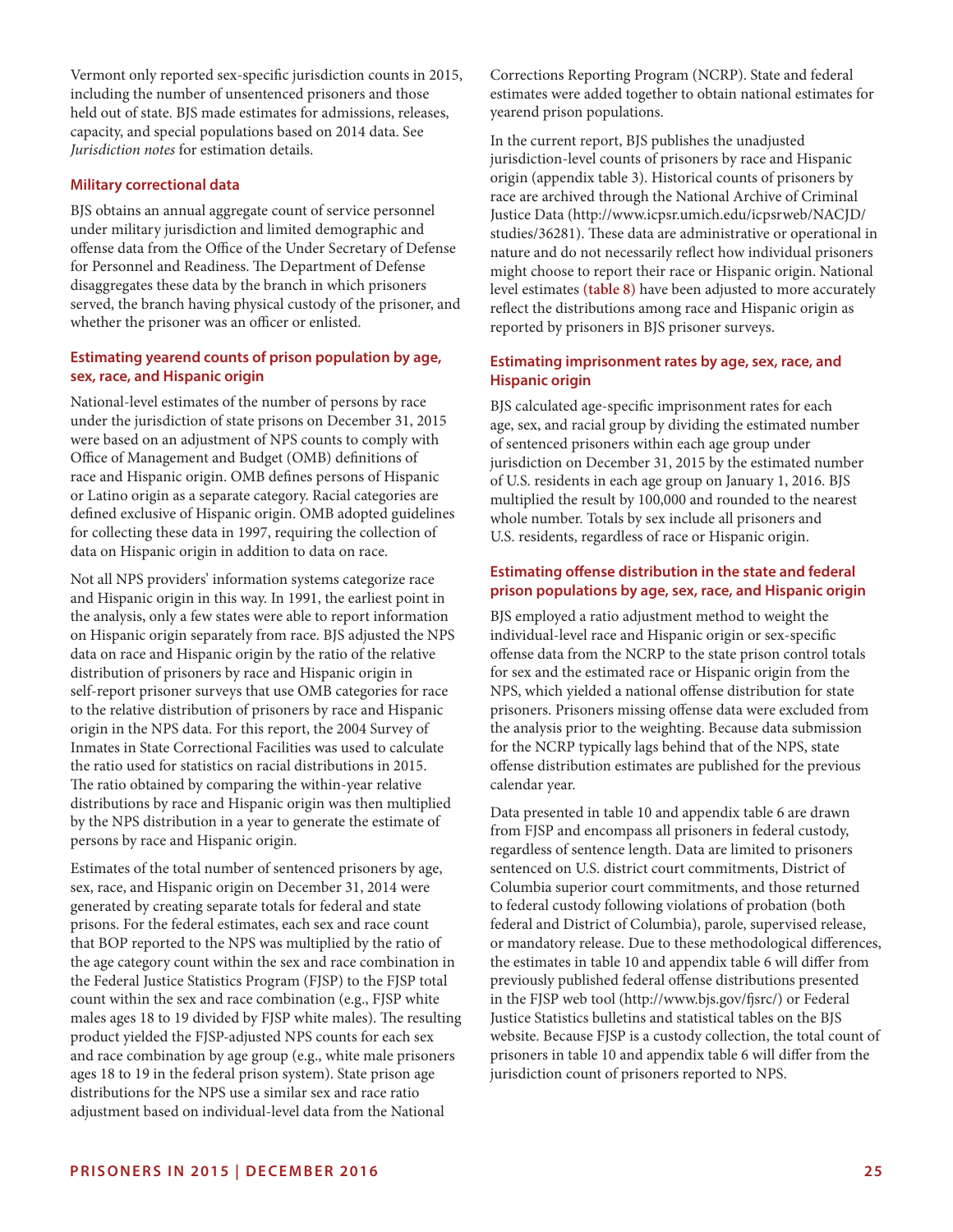# **Prison capacities**

State and federal correctional authorities provide three measures of their facilities' capacity: design capacity, operational capacity, and rated capacity. Estimates of the prison populations as a percentage of capacity are based on a state or federal custody population. In general, state capacity and custody counts exclude prisoners held in private facilities, although five states include prisoners held in private facilities as part of the capacity of their prison systems: Florida, Georgia, Idaho, Louisiana, and Mississippi. For these states, prison population as a percentage of capacity includes prisoners held in the states' private facilities.

#### **Noncitizen prisoners**

BJS asks state DOCs and the BOP to report the number of persons in their custody who were not citizens of the United States on December 31, 2015. While the intention is for jurisdictions to report based on prisoners' current citizenship status, a number of jurisdictions cannot provide that information and instead report country of birth to NPS. These states are noted in appendix table 9. As this is a custody count, noncitizens held in private prison facilities or local jails under the jurisdiction of state or federal correctional authorities are not included.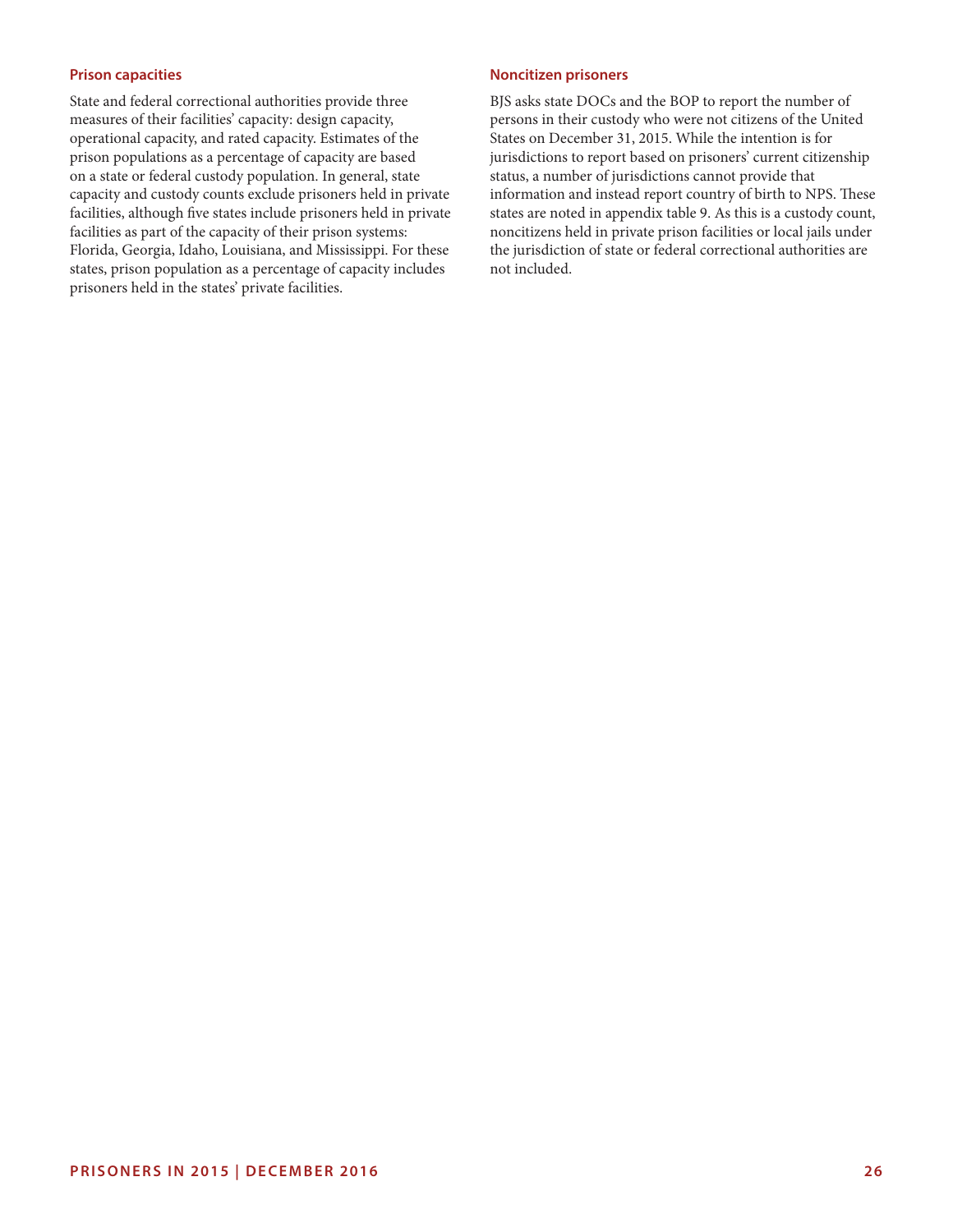# APPENDIX TABLE 1 **Prison facility capacity, custody population, and percent capacity, December 31, 2015**

|                           |                    | Type of capacity measure |                      |                           |                              | Custody population as a percent of- |
|---------------------------|--------------------|--------------------------|----------------------|---------------------------|------------------------------|-------------------------------------|
| Jurisdiction              | Rated              | Operational              | Design               | <b>Custody population</b> | Lowest capacity <sup>a</sup> | Highest capacity <sup>a</sup>       |
| Federal <sup>b</sup>      | 134,461            | $\cdots$                 | $\ldots$             | 160,946                   | 119.7%                       | 119.7%                              |
| Alabama <sup>c</sup>      | $\cdots$           | 25,763                   | 13,318               | 24,814                    | 186.3                        | 96.3                                |
| Alaska <sup>d</sup>       | $\cdots$           | 5,352                    | $\cdots$             | 5,247                     | 98.0                         | 98.0                                |
| Arizona                   | 37,238             | 43,747                   | 37,238               | 35,733                    | 96.0                         | 81.7                                |
| Arkansas                  | 16,194             | 16,233                   | 15,382               | 15,784                    | 102.6                        | 97.2                                |
| California <sup>c</sup>   | $\cdots$           | 127,482                  | 87,287               | 116,569                   | 133.5                        | 91.4                                |
| Colorado                  | $\cdots$           | 14,584                   | 14,584               | 15,972                    | 109.5                        | 109.5                               |
| Connecticut               | $\sqrt{2}$         |                          | $\sqrt{2}$           | 15,500                    | $\sqrt{2}$                   | $\sqrt{2}$                          |
| Delaware <sup>c</sup>     | 5,500              | 5,210                    | 4,161                | 6,437                     | 154.7                        | 117.0                               |
| Florida <sup>e</sup>      | $\cdots$           | 105,351                  | $\cdots$             | 99,485                    | 94.4                         | 94.4                                |
| Georgia <sup>e</sup>      | 59,332             | 53,961                   |                      | 52,002                    | 96.4                         | 87.6                                |
| Hawaii                    |                    | 3,527                    | $\cdots$<br>2,491    | 4,073                     | 163.5                        | 115.5                               |
| Idahoe,f                  | $\cdots$<br>6,903  |                          |                      | 7,238                     | 104.9                        | 104.9                               |
| Illinoisf                 | 31,864             | $\ldots$<br>31,864       | $\cdots$<br>27,981   | 46,240                    | 165.3                        | 145.1                               |
| Indiana                   |                    |                          |                      |                           |                              |                                     |
|                           | $\cdots$           | 30,020                   | $\cdots$             | 26,586                    | 88.6                         | 88.6                                |
| lowa <sup>g</sup>         | 7,322              | 7,322                    | 7,322                | 8,230                     | 112.4                        | 112.4                               |
| Kansas                    | 9,180              | 9,514                    | 9,164                | 9,533                     | 104.0                        | 100.2                               |
| Kentucky <sup>t</sup>     | 14,349             | 14,349                   | 14,349               | 11,959                    | 83.3                         | 83.3                                |
| Louisianae                | 18,121             | 15,524                   | 16,764               | 18,447                    | 118.8                        | 101.8                               |
| Maine                     | 2,256              | 2,478                    | 2,478                | 2,190                     | 97.1                         | 88.4                                |
| Marylandh                 | $\cdots$           | 23,025                   | $\cdots$             | 20,921                    | 90.9                         | 90.9                                |
| Massachusetts             | $\cdots$           | $\cdots$                 | 7,728                | 9,493                     | 122.8                        | 122.8                               |
| Michigan <sup>c</sup>     | 44,734             | 43,996                   | $\cdots$             | 42,628                    | 96.9                         | 95.3                                |
| Minnesota                 | $\cdots$           | 9,454                    | $\cdots$             | 9,578                     | 101.3                        | 101.3                               |
| Mississippie              | $\cdots$           | 23,516                   | $\cdots$             | 13,967                    | 59.4                         | 59.4                                |
| Missouric                 | $\cdots$           | 32,241                   | $\cdots$             | 32,295                    | 100.2                        | 100.2                               |
| Montana                   | 1,692              | $\cdots$                 | $\cdots$             | 1,686                     | 99.6                         | 99.6                                |
| Nebraska <sup>c</sup>     | $\cdots$           | 4,094                    | 3,275                | 5,133                     | 156.7                        | 125.4                               |
| Nevada <sup>i</sup>       | $\overline{1}$     |                          | $\sqrt{2}$           | 13,235                    |                              | $\sqrt{2}$                          |
| New Hampshire             | 2,583              | 2,700                    | 1,966                | 2,661                     | 135.4                        | 98.6                                |
| New Jersey                | 17,427             | 18,605                   | 23,152               | 17,431                    | 100.0                        | 75.3                                |
| New Mexico                | 7,093              | 7,882                    | 7,882                | 4,078                     | 57.5                         | 51.7                                |
| New York                  | 51,480             | 51,676                   | 50,957               | 51,485                    | 101.0                        | 99.6                                |
| North Carolina            | $\cdots$           | 43,815                   | 37,503               | 36,888                    | 98.4                         | 84.2                                |
| North Dakota              | $\cdots$           | 1,353                    | 1,353                | 1,345                     | 99.4                         | 99.4                                |
| Ohio                      | 34,986             | $\cdots$                 | $\cdots$             | 46,190                    | 132.0                        | 132.0                               |
| Oklahoma                  | 16,529             | 19,497                   | 16,529               | 19,875                    | 120.2                        | 101.9                               |
| Oregon                    |                    |                          | 14,997               | 14,655                    | 97.7                         | 97.7                                |
| Pennsylvania              | $\cdots$<br>48,025 | $\cdots$<br>48,025       | 48,025               | 48,241                    | 100.4                        | 100.4                               |
| Rhode Island              | 3,989              | 3,774                    | 3,973                | 2,982                     | 79.0                         | 74.8                                |
| South Carolina            |                    |                          |                      | 20,457                    | 88.3                         |                                     |
|                           | $\cdots$           | 23,156                   | $\cdots$             |                           | 97.8                         | 88.3<br>97.8                        |
| South Dakota <sup>c</sup> | $\cdots$<br>15,836 | 3,594                    | $\ddot{\phantom{a}}$ | 3,514                     |                              |                                     |
| Tennessee                 |                    | 15,416                   |                      | 14,628                    | 94.9                         | 92.4                                |
| Texas <sup>c</sup>        | 160,017            | 153,789                  | 160,017              | 138,199                   | 89.9                         | 86.4                                |
| Utah                      | $\ldots$           | 7,191                    | 7,431                | 4,831                     | 67.2                         | 65.0                                |
| Vermont                   | 1,681              | 1,681                    | 1,322                | 1,509                     | 114.1                        | 89.8                                |
| Virginia                  | $\ldots$           | 29,633                   | $\cdots$             | 30,430                    | 102.7                        | 102.7                               |
| Washington                | $\ldots$           | 16,828                   | $\ldots$             | 17,222                    | 102.3                        | 102.3                               |
| West Virginia             | 5,159              | 5,987                    | 5,159                | 5,925                     | 114.8                        | 99.0                                |
| Wisconsin                 | $\cdots$           | 22,896                   | 17,181               | 22,914                    | 133.4                        | 100.1                               |
| Wyoming                   | 2,288              | 2,288                    | 2,407                | 2,133                     | 93.2                         | 88.6                                |

Note: Jurisdiction refers to the legal authority of state or federal correctional officials over a prisoner, regardless of where the prisoner is held.

…Not available. Specific type of capacity is not measured by state.

<sup>a</sup>Counts are based on prisoners with sentences of more than 1 year. Excludes prisoners held in local jails, other states, or private facilities unless otherwise stated. Lowest capacity represents the minimum capacity estimate submitted by the jurisdiction, while highest capacity represents the maximum capacity estimate. When a jurisdiction could only provide a single capacity estimate, it was used as both lowest and highest capacities.

<sup>b</sup>Due to differences in the dates when data were extracted, the federal custody count reported for the calculation of capacity includes 258 prisoners, compared to the yearend custody reported in National Prisoner Statistics (NPS) data.

cState defines capacity differently than BJS. See *Jurisdiction notes*.

dState did not submit 2015 capacity data to NPS. Counts were imputed. See *Methodology*.

ePrivate facilities included in capacity and custody counts.

f Counts for 2015 are not comparable to prior years due to a change in reporting methodology. See *Jurisdiction notes*.

gBoth capacity and custody counts exclude prisoners in community-based work release facilities.

hCapacity estimate includes some beds used for pretrial prisoners not reflected in custody count.

i State did not submit 2015 NPS custody or capacity data. Custody count was imputed. See *Methodology.*

j State did not submit 2015 NPS capacity data. Data are from 2014 or state sources. See *Methodology*.

Source: Bureau of Justice Statistics, National Prisoner Statistics, 2015.

<sup>/</sup>Not reported.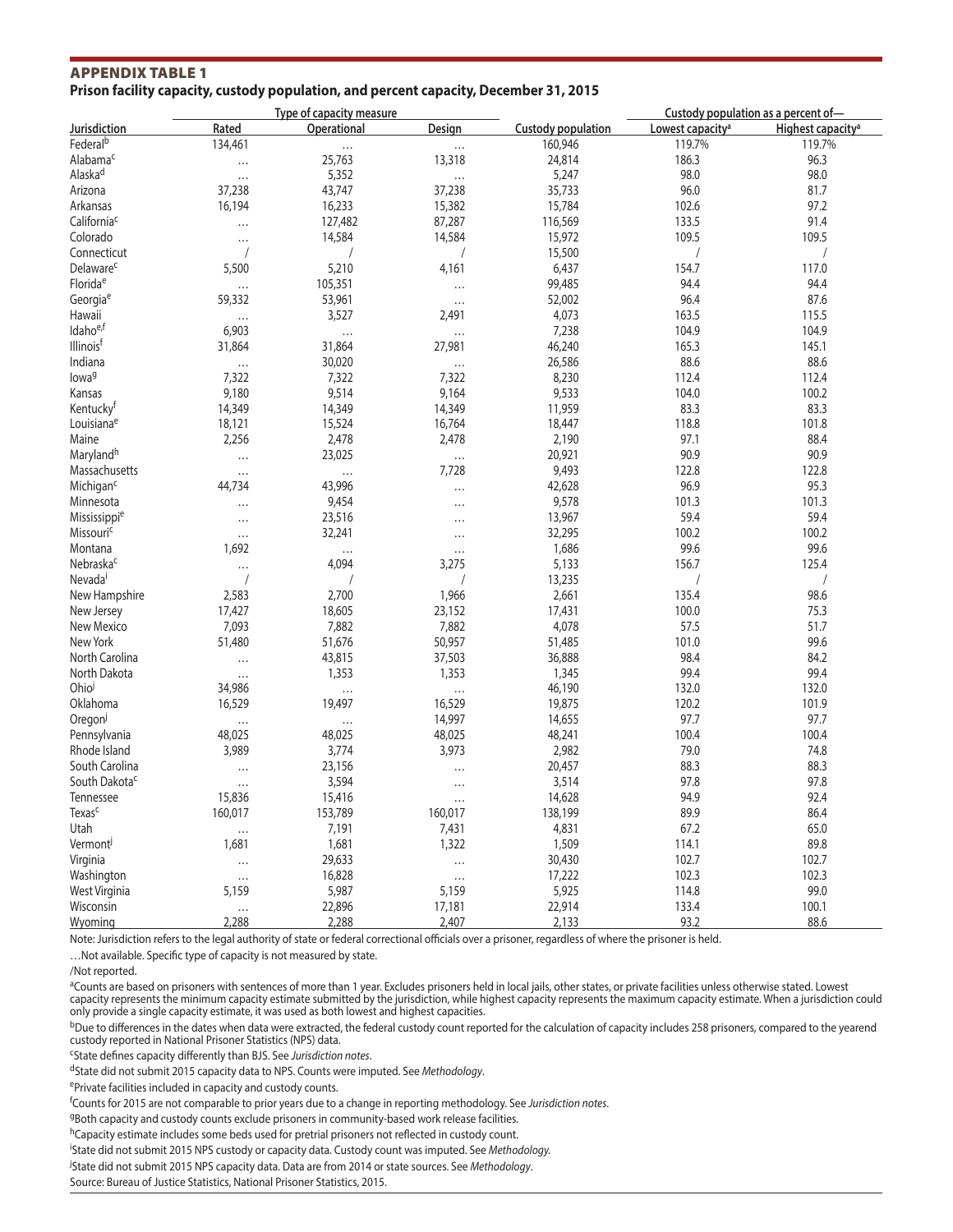**Prisoners under the jurisdiction of state or federal correctional authorities held in the custody of private prisons and local jails, December 31, 2014 and 2015**

|                             |              |              | Prisoners held in private prisons <sup>a</sup> |                                           | Prisoners held in local jails |                  |                             |                                           |
|-----------------------------|--------------|--------------|------------------------------------------------|-------------------------------------------|-------------------------------|------------------|-----------------------------|-------------------------------------------|
| <b>Jurisdiction</b>         | 2014         | 2015         | Percent change<br>2014-2015                    | Percentage of total<br>jurisdiction, 2015 | 2014                          | 2015             | Percent change<br>2014-2015 | Percentage of total<br>jurisdiction, 2015 |
| U.S. total                  | 131,723      | 126,272      | $-4.1%$                                        | 8.3%                                      | 81,779                        | 81,195           | $-0.7%$                     | 5.3%                                      |
| Federal <sup>b</sup>        | 40,017       | 34,934       | $-12.7%$                                       | 17.8%                                     | 939                           | 769              | $-18.1%$                    | 0.4%                                      |
| <b>State</b>                | 91,706       | 91,338       | $-0.4%$                                        | 6.9%                                      | 80,840                        | 80,426           | $-0.5%$                     | 6.0%                                      |
| Alabama                     | 481          | 398          | $-17.3$                                        | 1.3                                       | 1,702                         | 1,788            | 5.1                         | 5.8                                       |
| Alaska <sup>c</sup>         | 595          | 593          | $-0.3$                                         | 11.1                                      | 41                            | 46               | 12.2                        | 0.9                                       |
| Arizona                     | 6,955        | 6,471        | $-7.0$                                         | 15.1                                      | $\mathbf 0$                   | 439              |                             | 1.0                                       |
| Arkansas                    | $\mathbf{0}$ | 0            | $\sim$                                         | $\sim$                                    |                               |                  |                             |                                           |
| California                  |              |              | $-7.6$                                         | 1.7                                       | 2,600                         | 1,923            | $-26.0$                     | 10.9                                      |
|                             | 2,376        | 2,195        |                                                |                                           | 0                             | 0                | $\sim$                      | $\thicksim$                               |
| Colorado                    | 3,782        | 3,987        | 5.4                                            | 19.8                                      | 176                           | 82               | $-53.4$                     | 0.4                                       |
| Connecticut <sup>c</sup>    | 647          | 524          | $-19.0$                                        | 3.3                                       | 0                             | $\mathbf 0$      | $\sim$                      | $\sim$                                    |
| <b>Delaware<sup>c</sup></b> | $\mathbf{0}$ | 0            | $\sim$                                         | $\sim$                                    | 0                             | 0                | $\sim$                      | $\sim$                                    |
| Florida                     | 12,395       | 12,487       | 0.7                                            | 12.3                                      | 1,104                         | 1,073            | $-2.8$                      | 1.1                                       |
| Georgia                     | 7,901        | 7,953        | 0.7                                            | 15.2                                      | 4,946                         | 4,902            | $-0.9$                      | 9.4                                       |
| Hawaiic                     | 1,425        | 1,340        | $-6.0$                                         | 22.8                                      | 0                             | $\mathbf 0$      | $\sim$                      | $\sim$                                    |
| Idaho                       | 639          | 545          | $-14.7$                                        | 6.8                                       | 620                           | 814              | 31.3                        | 10.1                                      |
| Illinois                    | $\mathbf{0}$ | 0            | $\sim$                                         | $\thicksim$                               | 0                             | $\mathbf 0$      | $\sim$                      | $\sim$                                    |
| Indiana                     | 4,420        | 4,204        | $-4.9$                                         | 15.4                                      | 1,198                         | 596              | $-50.3$                     | 2.2                                       |
| lowa                        | 0            | 0            | $\sim$                                         | $\sim$                                    | $\mathbf 0$                   | $\boldsymbol{0}$ | $\sim$                      | $\thicksim$                               |
| Kansas                      | 0            | 0            | $\sim$                                         | $\thicksim$                               | 90                            | 78               | $-13.3$                     | 0.8                                       |
| Kentucky                    | $\mathbf{0}$ | $\mathbf{0}$ | $\sim$                                         | $\thicksim$                               | 8,966                         | 9,738            | 8.6                         | 44.9                                      |
| Louisiana                   | 3,142        | 3,152        | 0.3                                            | 8.7                                       | 19,320                        | 17,930           | $-7.2$                      | 49.3                                      |
| Maine                       | 0            | 0            | $\sim$                                         | $\sim$                                    | 26                            | 20               | $-23.1$                     | 0.9                                       |
| Maryland                    | 30           | 30           | 0.0                                            | 0.1                                       | 95                            | 163              | 71.6                        | 0.8                                       |
| Massachusetts               | $\mathbf 0$  | $\mathbf 0$  | $\sim$                                         | $\sim$                                    | 279                           | 431              | 54.5                        | 4.3                                       |
| Michigan                    | $\mathbf{0}$ | $\mathbf{0}$ | $\sim$                                         | $\thicksim$                               | 31                            | 295              | 851.6                       | 0.7                                       |
| Minnesota                   | $\mathbf 0$  | 0            | $\sim$                                         | $\sim$                                    | 997                           | 1,211            | 21.5                        | 11.2                                      |
| Mississippi                 | 4,114        | 3,946        | $-4.1$                                         | 20.9                                      | 5,568                         | 4,933            | $-11.4$                     | 26.1                                      |
| Missouri                    | $\mathbf{0}$ | 0            | $\sim$                                         | $\sim$                                    | 0                             | 0                | $\thicksim$                 | $\thicksim$                               |
| Montana                     | 1,432        | 1,490        | 4.1                                            | 40.4                                      | 515                           | 491              | $-4.7$                      | 13.3                                      |
| Nebraska                    | 0            | 0            | $\sim$                                         | $\thicksim$                               | 212                           | 218              | 2.8                         | 4.1                                       |
| Nevada                      |              |              | $\sim$                                         | $\sim$                                    | $\sqrt{2}$                    | $\prime$         | $\sim$                      | $\thicksim$                               |
| New Hampshire               | $\mathbf 0$  | $\mathbf 0$  | $\sim$                                         | $\sim$                                    | 69                            | 46               | $-33.3$                     | 1.6                                       |
| New Jersey                  | 2,761        | 2,863        | 3.7                                            | 14.0                                      | 110                           | 101              | $-8.2$                      | 0.5                                       |
| New Mexico                  | 3,072        | 3,026        | $-1.5$                                         | 42.2                                      | 0                             | 0                | $\sim$                      | $\thicksim$                               |
| New York                    | 0            | 0            | $\sim$                                         | $\thicksim$                               |                               | 6                | $\sim$                      | 0.0                                       |
| North Carolina              | 30           | 29           | $-3.3$                                         | 0.1                                       | 0                             | $\mathbf 0$      | $\sim$                      | $\sim$                                    |
| North Dakota                | 371          | 427          | 15.1                                           | 23.8                                      | 12                            | 37               | 208.3                       | 2.1                                       |
| Ohio                        | 5,370        | 6,050        | 12.7                                           | 11.6                                      | $\mathbf 0$                   | $\mathbf 0$      | $\sim$                      | $\sim$                                    |
| Oklahoma                    | 7,367        | 7,446        | 1.1                                            | 26.1                                      | 1,079                         | 1,173            | 8.7                         | 4.1                                       |
| Oregon                      | $\prime$     |              | $\sim$                                         | $\thicksim$                               |                               |                  | $\sim$                      | $\sim$                                    |
| Pennsylvania                | 636          | 605          | $-4.9$                                         | 1.2                                       | 894                           | 984              | 10.1                        | 2.0                                       |
| Rhode Island <sup>c</sup>   | U            | U            |                                                | $\tilde{}$                                | U                             | U                | $\tilde{}$                  | $\sim$                                    |
| South Carolina              | 15           | 14           | $-6.7$                                         | 0.1                                       | 298                           | 332              | 11.4                        | 1.6                                       |
| South Dakota                | 10           | 22           | 120.0                                          | 0.6                                       | 76                            | 1                | $-98.7$                     | $0.0\,$                                   |
| Tennessee                   | 5,116        | 5,172        | 1.1                                            | 18.4                                      | 7,987                         | 8,416            | 5.4                         | 29.9                                      |
| Texas                       | 14,368       | 14,293       | $-0.5$                                         | 8.7                                       | 11,395                        | 11,093           | $-2.7$                      | 6.8                                       |
| Utah                        | 0            | 0            | $\sim$                                         | $\sim$                                    | 1,668                         | 1,600            | $-4.1$                      | 24.6                                      |
| Vermont <sup>c</sup>        |              |              | $\thicksim$                                    | $\sim$                                    | $\sqrt{2}$                    |                  | $\sim$                      | $\sim$                                    |
| Virginia                    | 1,570        | 1,568        | $-0.1$                                         | 4.1                                       | 7,449                         | 7,973            | 7.0                         | 20.8                                      |
| Washington                  | 0            | 0            | $\sim$                                         | $\sim$                                    | 167                           | 158              | $-5.4$                      | 0.9                                       |
| West Virginia               | 0            | 0            | $\sim$                                         | $\sim$                                    | 1,029                         | 1,193            | 15.9                        | 16.8                                      |
| Wisconsin                   | 0            | 0            | $\thicksim$                                    | $\sim$                                    | 7                             | 27               | 285.7                       | $0.1\,$                                   |
| Wyoming                     | 255          | 267          | 4.7                                            | 11.0                                      | 9                             |                  | 44.4                        | 0.5                                       |

Note: Jurisdiction refers to the legal authority of state or federal correctional officials over a prisoner, regardless of where the prisoner is held. Totals include imputed counts for Nevada, Oregon, and Vermont, which did not submit these data to the 2015 National Prisoner Statistics.

/Not reported.

: Not calculated.

<sup>a</sup>Includes prisoners held in the jurisdiction's own private facilities and private facilities in another state.

b<sub>Includes</sub> federal prisoners held in nonsecure, privately operated facilities (9,153) and prisoners on home confinement (3,122). Excludes persons held in immigration detention facilities pending adjudication.

cPrisons and jails form one integrated system. Data include total jail and prison populations. Source: Bureau of Justice Statistics, National Prisoner Statistics, 2014–2015.

<sup>~</sup>Not applicable.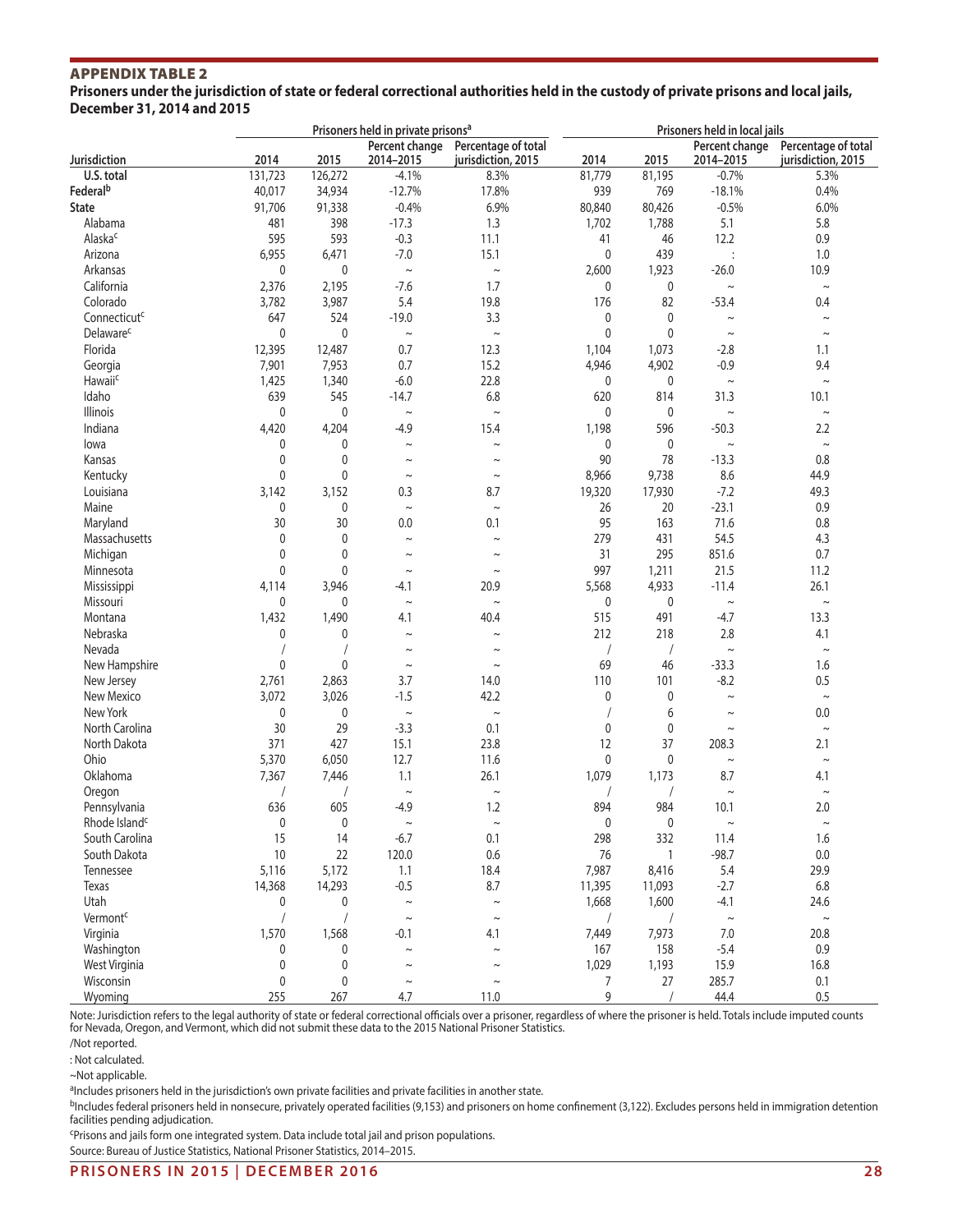#### APPENDIX TABLE 3 **Prisoners under the jurisdiction of state or federal correctional authorities, by race and Hispanic origin, December 31, 2015**

|                           |            |                    |                          |                 |                                                |                    | Native Hawaiian/                              |                                   |                |                |                   |
|---------------------------|------------|--------------------|--------------------------|-----------------|------------------------------------------------|--------------------|-----------------------------------------------|-----------------------------------|----------------|----------------|-------------------|
| Jurisdiction              | Total      | White <sup>a</sup> | <b>Black<sup>a</sup></b> | <b>Hispanic</b> | American Indian/<br>Alaska Native <sup>a</sup> | Asian <sup>a</sup> | <b>Other Pacific</b><br>Islander <sup>a</sup> | Two or<br>more races <sup>a</sup> | Othera         | Not known      | Did not<br>report |
| Federalb,c                | 196,455    | 53,191             | 72,857                   | 64,219          | 3,458                                          | 2,729              |                                               | $\sim$                            |                |                | 0                 |
| Alabama                   | 30,810     | 13,393             | 17,284                   | 0               | 1                                              | $\overline{2}$     | 0                                             | 0                                 | 0              | 130            | 0                 |
| Alaska                    | 5,338      | 2,470              | 531                      | 149             | 1,919                                          | 165                | 59                                            | $\sim$                            | 0              | 45             | 0                 |
| Arizona                   | 42,719     | 16,733             | 5,863                    | 17,013          | 2,223                                          | 170                | $\pmb{0}$                                     | 0                                 | 628            | 13             | 76                |
| Arkansas                  | 17,707     | 9,538              | 7,516                    | 532             | 49                                             | 55                 | 3                                             | 0                                 | 12             | 2              | $\mathbf 0$       |
| California                | 129,593    | 28,119             | 37,098                   | 55,127          | 1,398                                          | 1,255              | 307                                           | 0                                 | 6,289          | 0              | $\mathbf 0$       |
| Colorado                  | 20,168     | 9,253              | 3,643                    | 6,348           | 592                                            | 205                |                                               |                                   |                | 0              | 127               |
| Connecticut               | 15,816     | 5,214              | 6,462                    | 4,011           | 43                                             | 84                 | 0                                             | 0                                 | 0              | 2              | 0                 |
| Delaware                  | 6,654      | 2,670              | 3,694                    | 281             | 0                                              | 0                  | 7                                             | 0                                 | $\mathbf{0}$   | $\overline{2}$ | $\mathbf 0$       |
| Florida                   | 101,424    | 48,153             | 48,684                   | 4,142           | 93                                             | 18                 | $\pmb{0}$                                     | $\pmb{0}$                         | 320            | 14             | 0                 |
| Georgia                   | 52,193     | 18,056             | 31,884                   | 1,994           | 23                                             | 172                | $\mathbf{1}$                                  | 54                                | $\prime$       | 9              | $\mathbf 0$       |
| Hawaii                    | 5,879      | 1,398              | 260                      | 154             | 26                                             | 1,024              | 2,659                                         | $\sim$                            | 0              | 358            | 0                 |
| Idaho                     | 8,052      | 6,066              | 219                      | 1,258           | 298                                            | 31                 | 0                                             |                                   | 0              | 180            | 0                 |
| <b>Illinois</b>           | 46,240     | 13,568             | 26,576                   | 5,833           | 67                                             | 168                |                                               |                                   | 0              | 28             | 0                 |
| Indiana                   | 27,355     | 16,741             | 9,180                    | 1,181           | 55                                             | 65                 | 9                                             | 91                                | 0              | 33             | $\mathbf 0$       |
| lowa                      | 8,849      | 5,804              | 2,232                    | 577             | 163                                            | 73                 | 0                                             | $\mathbf 0$                       | 0              | $\mathbf 0$    | $\mathbf 0$       |
| Kansas                    | 9,857      | 5,578              | 2,874                    | 1,109           | 185                                            | 94                 | 0                                             | 0                                 | $\mathbf{1}$   | 16             | $\mathbf 0$       |
| Kentucky                  | 21,701     | 16,350             | 4,807                    | 278             | 17                                             | 31                 | 0                                             | 198                               | $\sim$         | 16             | 4                 |
| Louisiana                 | 36,377     | 11,596             | 24,629                   | 47              | 20                                             | 40                 | 43                                            | 0                                 | 2              | $\mathbf 0$    | $\mathbf 0$       |
| Maine                     | 2,279      | 1,891              | 175                      | 101             | 62                                             | 12                 | $\mathbf{1}$                                  | 14                                | $\pmb{0}$      | 23             | $\mathbf 0$       |
| Maryland <sup>d</sup>     | 20,764     | 5,375              | 14,156                   | 637             | 88                                             | 47                 | 14                                            |                                   | 248            | 36             | 163               |
| Massachusetts             | 9,922      | 4,374              | 2,729                    | 2,518           | 62                                             | 131                | $\overline{2}$                                | 0                                 | 106            | $\mathbf 0$    | 0                 |
|                           |            |                    |                          |                 |                                                |                    |                                               |                                   |                |                |                   |
| Michigan <sup>d</sup>     | 42,628     | 18,759             | 22,811                   | 426             | 386                                            | 111                | 2                                             | 0                                 | 0              | 133            | 0                 |
| Minnesota                 | 10,798     | 4,956              | 3,768                    | 759             | 1,028                                          | 276                |                                               |                                   |                | 11             | 0                 |
| Mississippi               | 18,911     | 6,404              | 12,294                   | 142             | 29                                             | 37                 | 0                                             | 0                                 | 0              | 5              | 0                 |
| Missouri                  | 32,330     | 20,223             | 11,329                   | 530             | 120                                            | 65                 |                                               |                                   |                | 63             | $\mathbf 0$       |
| Montanab                  | 3,685      | 2,736              | 93                       | 0               | 844                                            | 12                 | 0                                             | 0                                 | 0              | $\mathbf 0$    | $\mathbf 0$       |
| Nebraska                  | 5,372      | 2,969              | 1,414                    | 687             | 219                                            | 42                 | 5                                             |                                   | 26             | 10             | $\mathbf 0$       |
| Nevada <sup>e</sup>       |            |                    |                          |                 |                                                |                    |                                               |                                   |                |                |                   |
| New Hampshire             | 2,897      | 2,582              | 123                      | 91              | 5                                              | 19                 | 0                                             |                                   | 21             | 56             | 0                 |
| New Jersey                | 20,489     | 4,621              | 12,303                   | 3,270           | 11                                             | 120                | $\mathbf 0$                                   |                                   | $\mathbf{0}$   | 164            | $\mathbf 0$       |
| New Mexico                | 7,169      | 1,752              | 508                      | 4,275           | 493                                            | 14                 | 16                                            | 0                                 | 0              | 46             | 65                |
| New York                  | 51,727     | 12,602             | 25,145                   | 12,393          | 415                                            | 250                |                                               |                                   | 618            | 304            | $\mathbf 0$       |
| North Carolina            | 36,617     | 14,080             | 19,462                   | 1,860           | 946                                            | 116                | 15                                            | $\sim$                            | $\tilde{}$     | 138            | 0                 |
| North Dakota              | 1,795      | 1,181              | 141                      | 102             | 357                                            | 8                  | $\mathbf 0$                                   | 6                                 | $\thicksim$    | 0              | 0                 |
| Ohio                      | 52,233     | 27,483             | 23,141                   | 1,279           | 65                                             | 77                 | $\sim$                                        | $\sim$                            | $\thicksim$    | 188            | 0                 |
| Oklahoma                  | 28,547     | 15,451             | 7,464                    | 2,070           | 3,081                                          | 81                 | 24                                            |                                   | 52             | 0              | 324               |
| Oregone                   | $\sqrt{2}$ |                    |                          |                 |                                                |                    |                                               |                                   |                |                |                   |
| Pennsylvania              | 49,858     | 20,601             | 23,764                   | 5,147           | 52                                             | 138                | $\sim$                                        | 0                                 | 0              | 156            | 0                 |
| Rhode Island <sup>c</sup> | 3,248      | 1,379              | 968                      | 800             | 26                                             | 47                 | $\sim$                                        | $\sim$                            | 26             | 2              | 0                 |
| South Carolina            | 20,929     | 7,284              | 13,008                   | 438             | 36                                             | 20                 | $\mathbf{0}$                                  | $\sim$                            | 141            | $\overline{2}$ | $\mathbf 0$       |
| South Dakota              | 3,564      | 2,129              | 240                      | 141             | 1,038                                          | 12                 | 2                                             | 0                                 | $\overline{2}$ | 0              | 0                 |
| Tennessee                 | 28,172     | 15,112             | 12,366                   | 588             | 36                                             | 64                 |                                               |                                   | $\overline{1}$ | 6              | $\mathbf 0$       |
| Texas                     | 163,909    | 53,390             | 54,941                   | 54,696          | 118                                            | 515                | $\thicksim$                                   | $\sim$                            | 249            | 0              | 0                 |
| Utah                      | 6,492      | 4,243              | 422                      | 1,213           | 297                                            | 72                 | 138                                           | $\pmb{0}$                         | 0              | 107            | 0                 |
| Vermonte                  | 1,750      | 1,498              | 175                      | 5               | 13                                             | 10                 | 0                                             | 0                                 | 0              | 49             | 0                 |
| Virginia <sup>c</sup>     | 38,403     | 15,276             | 21,981                   | 961             | 25                                             | 143                | $\sim$                                        | $\sim$                            | $\thicksim$    | 17             | 0                 |
| Washington                | 18,284     | 11,111             | 3,237                    | 2,337           | 805                                            | 638                |                                               |                                   | 48             | 108            | 0                 |
| West Virginia             | 7,118      | 6,226              | 815                      | 8               | 15                                             | 5                  | 2                                             | 47                                | $\sim$         | $\sim$         | 0                 |
| Wisconsin                 | 22,975     | 10,604             | 9,330                    | 2,034           | 762                                            | 232                | 0                                             | 0                                 | 0              | 13             | 0                 |
| Wyoming                   | 2,424      | 1,860              | 127                      | 295             | 129                                            | 8                  | 3                                             | 0                                 | $\overline{2}$ | $\pmb{0}$      | 0                 |

Note: Jurisdiction refers to the legal authority of state or federal correctional officials over a prisoner, regardless of where the prisoner is held or length of sentence. Federal data include prisoners held in nonsecure, privately operated community corrections facilities and juveniles held in contract facilities. Estimates provided by state and federal departments of corrections' administrative record systems, and may not reflect prisoners' self-identification of race or Hispanic origin. State, federal, and national totals by race and Hispanic origin will differ from other tables in this report due to adjustments made by BJS to correct for differences between administrative records and prisoner self-report of racial and ethnic identity.

~Not applicable. State does not track this race or Hispanic origin.

/Not reported.

aExcludes persons of Hispanic or Latino origin.

bPrisoners of Hispanic origin are included in the individual racial categories.

cAsian and Native Hawaiian, and Other Pacific Islanders combined in a single category and reported as Asian.

<sup>d</sup>Number of persons of Hispanic origin may be an undercount due to ongoing changes in information systems.

eState did not submit 2015 data to National Prisoner Statistics on race or Hispanic origin. Counts were imputed. See *Methodology*.

Source: Bureau of Justice Statistics, National Prisoner Statistics, 2015.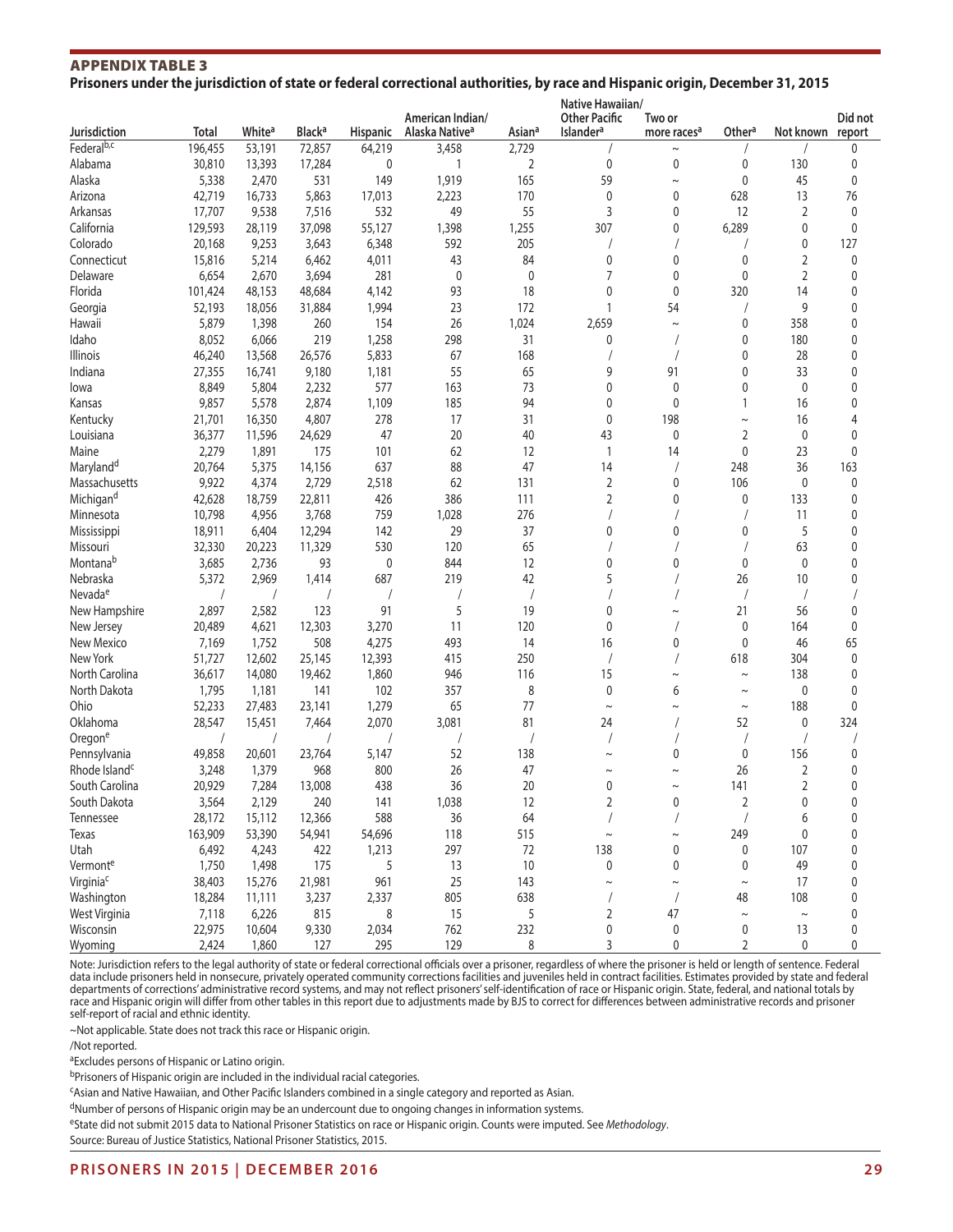#### **Imprisonment rate of sentenced prisoners under the jurisdiction of state or federal correctional authorities per 100,000 U.S. residents, by demographic characteristics December 31, 2015**

| Total <sup>a</sup> | All male <sup>a</sup> | Whiteb    | <b>Black</b> b | Hispanic        | Othera,b | All female <sup>a</sup> | Whiteb  | <b>Black</b> b | <b>Hispanic</b>  | Othera,b |
|--------------------|-----------------------|-----------|----------------|-----------------|----------|-------------------------|---------|----------------|------------------|----------|
| 458                | 863                   | 457       | 2,613          | 1,043           | 929      | 64                      | 52      | 103            | 63               | 90       |
| 141                | 265                   | 90        | 970            | 306             | 332      | 12                      |         | 29             | 14               | 16       |
| 687                | 1,254                 | 543       | 3,700          | 1,443           | 1,452    | 89                      | 70      | 149            | 85               | 124      |
| 1,015              | 1,837                 | 921       | 5,165          | 2,165           | 1,808    | 167                     | 147     | 236            | 166              | 205      |
| 1,122              | 2,050                 | 1,101     | 5,948          | 2,365           | 2,085    | 184                     | 164     | 255            | 175              | 226      |
| ,047               | 1,941                 | 1,031     | 5,802          | 2,182           | 1,998    | 155                     | 140     | 215            | 139              | 195      |
| 896                | 1,674                 | 939       | 5,006          | 1,864           | 1,736    | 131                     | 120     | 199            | 105              | 163      |
| 725                | 1,358                 | 793       | 4,084          | 1,508           | 1,441    | 104                     | 85      | 180            | 89               | 138      |
| 577                | 1,098                 | 647       | 3,331          | 1,267           | 1,160    | 74                      | 59      | 128            | 66               | 104      |
| 365                | 711                   | 413       | 2,199          | 918             | 781      | 38                      | 29      | 69             | 41               | 54       |
| 215                | 428                   | 253       | ,300           | 654             | 475      | 19                      | 15      | 39             | 21               | 28       |
| 74                 | 161                   | 109       | 440            | 288             | 201      | 5                       | 4       |                |                  |          |
|                    |                       |           |                |                 |          |                         |         |                |                  | 12,700   |
|                    | 1,476,847             | 1,371,879 | 446,700        | Male<br>501,300 | 301,500  | 122,400                 | 104,968 | 52,700         | Female<br>21,700 | 17,900   |

Note: Jurisdiction refers to the legal authority of state or federal correctional officials over a prisoner, regardless of where the prisoner is held. Counts are based on prisoners with sentences of more than 1 year. Federal data include prisoners held in nonsecure, privately operated community corrections facilities and juveniles held in contract facilities. Imprisonment rate is the number of prisoners under state or federal jurisdiction with a sentence of more than 1 year per 100,000 U.S. residents of corresponding sex, age, and race or Hispanic origin. Resident population estimates are from the U.S. Census Bureau for January 1,2016. Includes imputed counts for Nevada and Oregon, which did not submit 2015 data to National Prisoner Statistics. See *Methodology*.

aIncludes American Indians and Alaska Natives; Asians, Native Hawaiians, and Other Pacific Islanders; and persons of two or more races.

bExcludes persons of Hispanic or Latino origin.

cIncludes persons age 17 or younger.

dRace and Hispanic origin totals are rounded to the nearest 100 to accommodate differences in data collection techniques between jurisdictions.

Source: Bureau of Justice Statistics, National Prisoner Statistics, 2015; Federal Justice Statistics Program, 2015; National Corrections Reporting Program, 2014; Survey of Inmates in State and Federal Correctional Facilities, 2004; and U.S. Census Bureau, postcensal resident population estimates for January 1, 2016.

#### APPENDIX TABLE 5 **Number of sentenced prisoners under the jurisdiction of state correctional authority, by most serious offense, sex, race, and Hispanic origin, December 31, 2014**

| Most serious offense           | All prisoners <sup>a</sup> | Male      | Female | <b>White</b> <sup>b</sup> | <b>Black</b> b | Hispanic |
|--------------------------------|----------------------------|-----------|--------|---------------------------|----------------|----------|
| <b>Total<sup>c</sup></b>       | 1,316,409                  | 1,222,873 | 93,536 | 451,100                   | 456,600        | 261,000  |
| Violent                        | 696,900                    | 663,600   | 33,500 | 210,400                   | 263,800        | 152,900  |
| Murder <sup>d</sup>            | 171,700                    | 161,500   | 10,300 | 46,000                    | 68,100         | 43,700   |
| Manslaughter                   | 17,100                     | 15,000    | 2,100  | 6,400                     | 3,700          | 3,300    |
| Rape/sexual assault            | 162,800                    | 160,900   | 2,000  | 71,600                    | 36,600         | 31,300   |
| Robbery                        | 168,600                    | 161,200   | 7,500  | 33,500                    | 88,600         | 26,700   |
| Aggravated/simple assault      | 134,400                    | 126,600   | 7,800  | 39,000                    | 51,200         | 36,400   |
| Other                          | 42,200                     | 38,500    | 3,800  | 14,000                    | 15,500         | 11,400   |
| Property                       | 249,900                    | 223,700   | 26,000 | 111,800                   | 72,900         | 42,600   |
| Burglary                       | 132,600                    | 126,000   | 6,700  | 53,700                    | 44,500         | 22,800   |
| Larceny-theft                  | 47,000                     | 39,400    | 7,500  | 23,400                    | 12,900         | 7,400    |
| Motor vehicle theft            | 11,100                     | 10,300    | 800    | 4,600                     | 2,400          | 3,400    |
| Fraud                          | 29,700                     | 21,500    | 8,000  | 15,300                    | 7,200          | 4,300    |
| Other                          | 29,500                     | 26,500    | 3,000  | 14,700                    | 5,900          | 4,800    |
| Drug                           | 206,300                    | 182,700   | 23,500 | 67,800                    | 68,000         | 28,800   |
| Drug possession                | 46,000                     | 39,900    | 6,100  | 17,400                    | 16,100         | 5,700    |
| Othere                         | 160,300                    | 142,900   | 17,300 | 50,500                    | 51,800         | 23,100   |
| Public order                   | 152,800                    | 143,300   | 9,500  | 57,500                    | 50,000         | 35,400   |
| Weapons                        | 51,100                     | 49,400    | 1,700  | 11,300                    | 23,600         | 9,100    |
| Driving under the influence    | 27,900                     | 25,200    | 2,700  | 13,700                    | 3,400          | 11,700   |
| Other <sup>f</sup>             | 73,900                     | 68,700    | 5,100  | 32,600                    | 23,100         | 14,600   |
| Other/unspecified <sup>9</sup> | 10,600                     | 9,500     | 1,100  | 3,500                     | 2,000          | 1,300    |

Note: Jurisdiction refers to the legal authority of state correctional officials over a prisoner, regardless of where the prisoner is held. Estimates are based on state prisoners with<br>a sentence of more than 1 year. Detail

aIncludes American Indian or Alaska Natives; Asians, Native Hawaiian, or Other Pacific Islanders; persons of two or more races; or other.

bExcludes persons of Hispanic or Latino origin and persons of two or more races.

cRace and Hispanic origin totals are rounded to the nearest 100 to accommodate differences in data collection techniques between jurisdictions.

dIncludes nonnegligent manslaughter.

eIncludes trafficking and other drug offenses.

f Includes court offenses; commercialized vice, morals, and decency offenses; and liquor law violations and other public order offenses.

gIncludes juvenile offenses and other unspecified offense categories.

Source: Bureau of Justice Statistics, National Prisoner Statistics, 2014; National Corrections Reporting Program, 2014; and Survey of Inmates in State Correctional Facilities, 2004.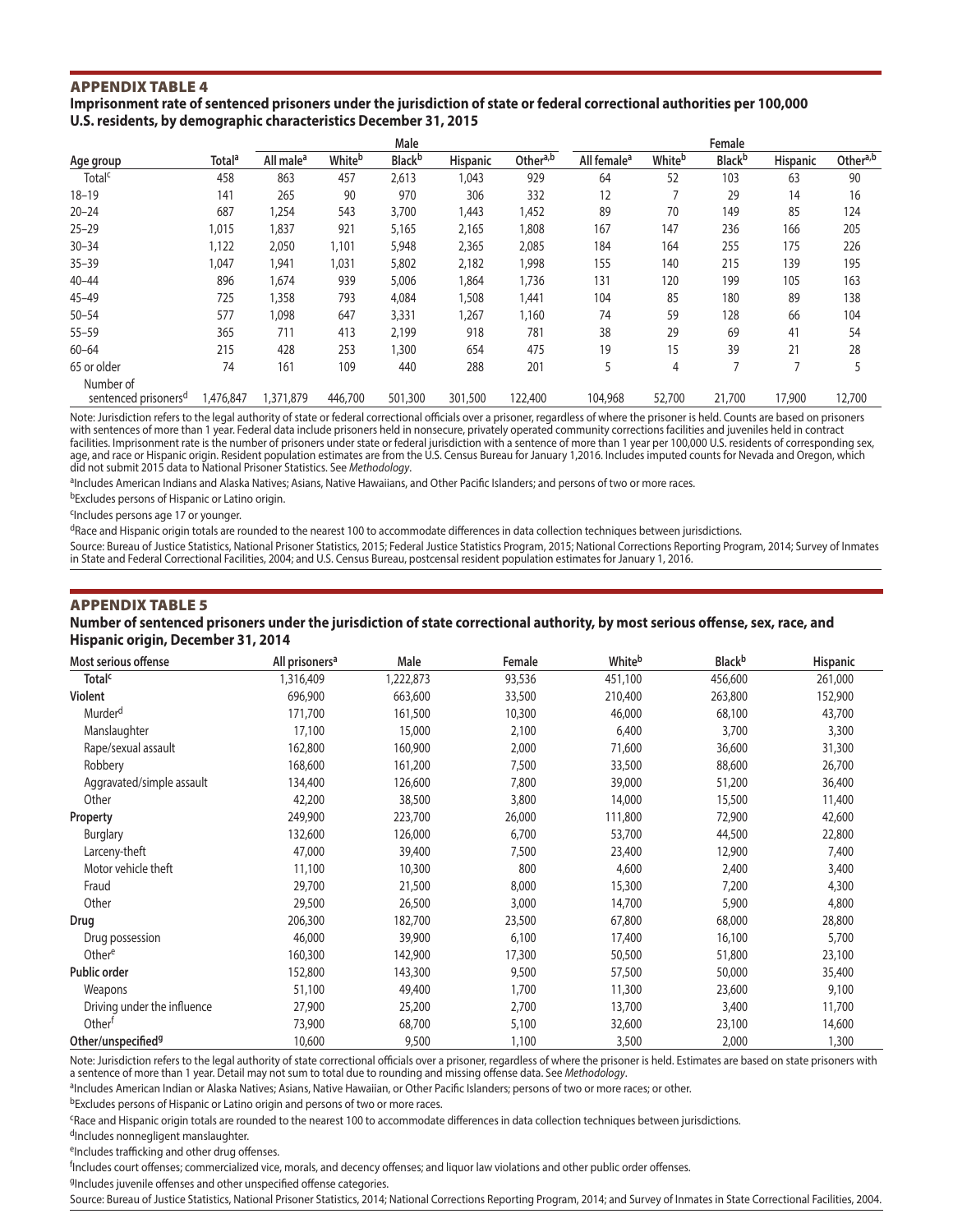**Number of sentenced prisoners under the jurisdiction of federal correctional authority, by most serious offense, sex, race, and Hispanic origin September 30, 2015**

| Most serious offense           | All prisoners <sup>a</sup> | Male    | Female | Whiteb | <b>Black</b> b | <b>Hispanic</b> |
|--------------------------------|----------------------------|---------|--------|--------|----------------|-----------------|
| Total                          | 185,917                    | 173,857 | 12,060 | 50,300 | 69,000         | 60,800          |
| Violent                        | 13,700                     | 13,200  | 500    | 3,500  | 6,900          | 1,300           |
| Homicide <sup>c</sup>          | 2,800                      | 2,600   | 200    | 400    | 1,700          | 200             |
| Robbery                        | 6,900                      | 6,700   | 200    | 2,400  | 3,900          | 600             |
| Other                          | 4,000                      | 3,800   | 100    | 800    | 1,400          | 500             |
| Property                       | 11,200                     | 9,000   | 2,200  | 4,800  | 4,200          | 1,700           |
| Burglary                       | 400                        | 400     | 0      | 100    | 300            | $\mathbf{0}$    |
| Fraud                          | 8,800                      | 6,900   | 1,900  | 3,800  | 3,200          | 1,400           |
| Other                          | 2,000                      | .700    | 300    | 900    | 700            | 300             |
| Drug <sup>d</sup>              | 92,000                     | 85,000  | 7,100  | 19,900 | 35,200         | 35,000          |
| <b>Public order</b>            | 67,500                     | 65,300  | 2,200  | 21,300 | 22,400         | 22,500          |
| Immigration                    | 14,900                     | 14,500  | 400    | 400    | 200            | 14,200          |
| Weapons                        | 30,200                     | 29,700  | 500    | 7,400  | 17,400         | 4,700           |
| Other                          | 22,400                     | 21,100  | 1,300  | 13,400 | 4,700          | 3,600           |
| Other/unspecified <sup>e</sup> | 1,400                      | 1,400   | 100    | 700    | 300            | 200             |

Note: Jurisdiction refers to the legal authority of federal correctional officials over a prisoner, regardless of where the prisoner is held. Counts are based on sentenced prisoners under federal jurisdiction on September 30, 2015, regardless of sentence length. Detail may not sum to total due to rounding and missing offense data. See *Methodology*. aIncludes American Indian and Alaska Natives; Asian, Native Hawaiian, and Other Pacific Islanders; and persons of two or more races.

bExcludes persons of Hispanic or Latino origin and persons of two or more races.

cIncludes murder, negligent manslaughter, and nonnegligent manslaughter.

dIncludes trafficking, possession, and other drug offenses.

eIncludes offenses not classified.

Source: Bureau of Justice Statistics, Federal Justice Statistics Program, 2015.

#### APPENDIX TABLE 7

#### **Prisoners under the jurisdiction of military correctional authority, by branch of service, December 31, 2014 and 2015**

|                                  |       | Total population <sup>a</sup> |                              | Sentenced population <sup>b</sup> |                |                              |  |
|----------------------------------|-------|-------------------------------|------------------------------|-----------------------------------|----------------|------------------------------|--|
| <b>Jurisdiction</b>              | 2014  | 2015                          | Percent change,<br>2014-2015 | 2014                              | 2015           | Percent change,<br>2014-2015 |  |
| <b>Total number of prisoners</b> | 1,409 | 1,398                         | $-0.8%$                      | 1,070                             | 1,092          | 2.1%                         |  |
| Military branch of service       |       |                               |                              |                                   |                |                              |  |
| Air Force                        | 246   | 250                           | 1.6%                         | 194                               | 187            | $-3.6%$                      |  |
| Army                             | 692   | 668                           | $-3.5$                       | 576                               | 589            | 2.3                          |  |
| <b>Marine Corps</b>              | 230   | 255                           | 10.9                         | 134                               | 157            | 17.2                         |  |
| Navy                             | 218   | 202                           | $-7.3$                       | 152                               | 141            | $-7.2$                       |  |
| Coast Guard                      | 23    | 23                            | 0.0                          | 14                                | 18             | 28.6                         |  |
| In custody of-                   |       |                               |                              |                                   |                |                              |  |
| Air Force                        | 34    | 33                            | $-2.9%$                      | 5                                 | $\overline{2}$ | $\cdot$<br>$\cdot$           |  |
| Army                             | 825   | 802                           | $-2.8$                       | 714                               | 736            | 3.1%                         |  |
| <b>Marine Corps</b>              | 78    | 80                            | 2.6                          | 13                                | 13             | 0.0                          |  |
| Navy                             | 472   | 483                           | 2.3                          | 338                               | 341            | 0.9                          |  |

: Not calculated.

<sup>a</sup>Includes all prisoners under military jurisdiction, regardless of conviction status or sentence length.

bIncludes prisoners sentenced to more than 1 year under military jurisdiction.

Source: Bureau of Justice Statistics, based on data from the Office of the Under Secretary of Defense for Personnel and Readiness, U.S. Department of Defense, 2014–2015.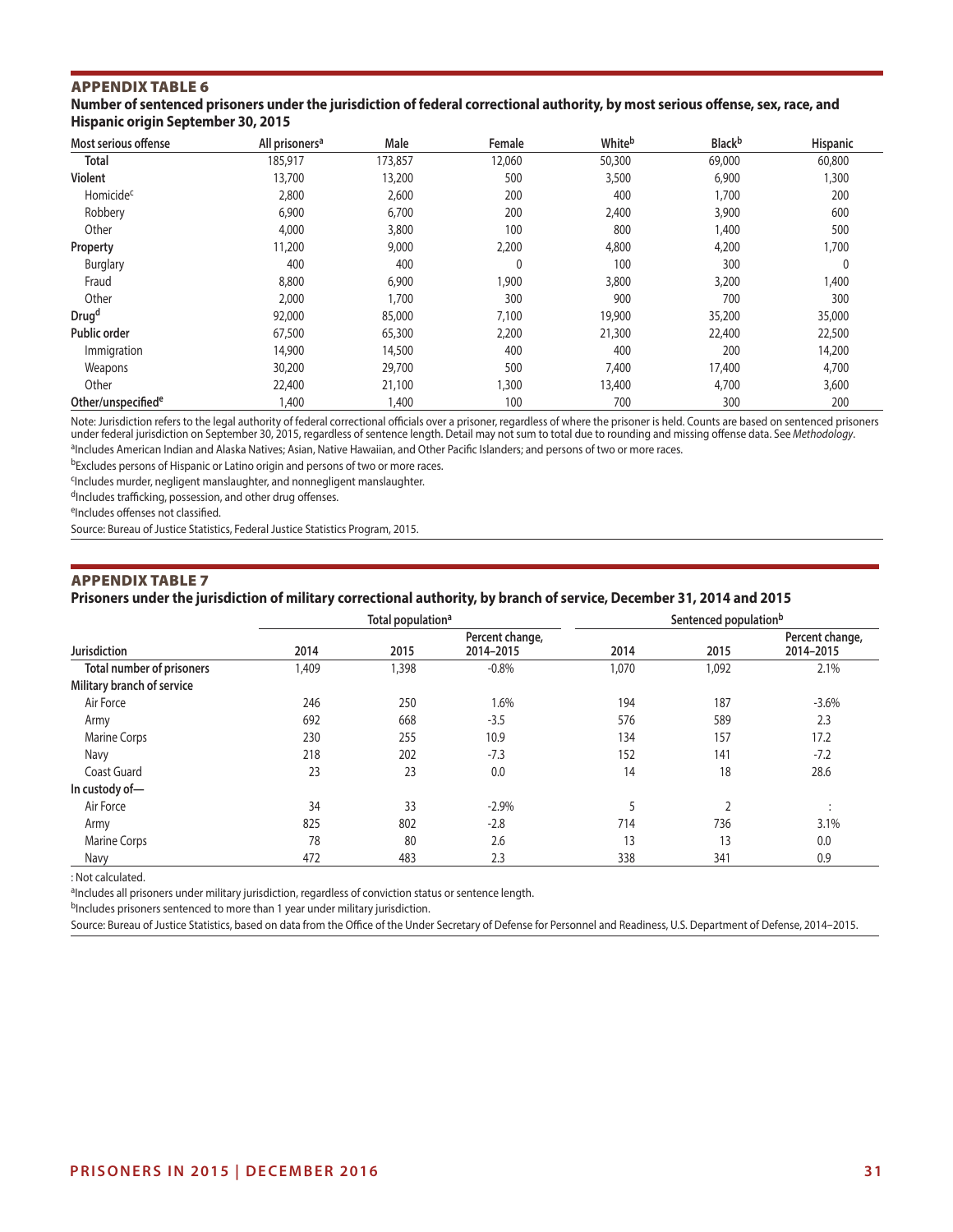**Percent of prisoners under the jurisdiction of military correctional authority, with sentences of any length, by most serious offense and branch of service, December 31, 2015**

|                                  |                          |           | Military branch of service |                     |         |
|----------------------------------|--------------------------|-----------|----------------------------|---------------------|---------|
| Most serious offense             | <b>Total<sup>a</sup></b> | Air Force | Army                       | <b>Marine Corps</b> | Navy    |
| <b>Total</b>                     | 100%                     | 100%      | 100%                       | 100%                | 100%    |
| Sexual                           | 65.5%                    | 75.0%     | 69.4%                      | 65.6%               | 72.4%   |
| Violent                          | 28.5                     | 35.0      | 27.2                       | 32.8                | 33.7    |
| Nonviolent <sup>b</sup>          | 37.0                     | 40.0      | 42.2                       | 32.8                | 38.7    |
| Other violent                    | 16.6%                    | 12.3%     | 21.7%                      | 15.9%               | 15.3%   |
| Murder <sup>c</sup>              | 7.3                      | 4.1       | 10.5                       | 6.3                 | 5.5     |
| Manslaughter                     | 0.5                      | 0.5       | 0.3                        | 0.5                 | 1.8     |
| Robbery                          | 0.5                      | 0.0       | 1.0                        | 0.0                 | 0.0     |
| Aggravated/simple assault        | 7.6                      | 6.4       | 9.0                        | 8.5                 | 7.4     |
| Other                            | 0.8                      | 1.4       | 0.8                        | 0.5                 | 0.6     |
| Property                         | 5.1%                     | 2.7%      | 5.0%                       | 9.5%                | 6.7%    |
| <b>Burglary</b>                  | 0.8                      | 0.5       | 0.7                        | 2.1                 | 0.6     |
| Larceny-theft                    | 3.3                      | 1.4       | 3.5                        | 4.8                 | 5.5     |
| Motor vehicle theft              | 0.0                      | 0.0       | 0.0                        | 0.0                 | 0.0     |
| Fraud                            | 0.5                      | 0.9       | 0.5                        | 0.5                 | 0.0     |
| Other                            | 0.5                      | 0.0       | 0.3                        | 2.1                 | 0.6     |
| Drug <sup>d</sup>                | 0.0%                     | 0.0%      | 0.0%                       | $0.0\%$             | $0.0\%$ |
| Public order                     | 2.9%                     | 7.3%      | 1.2%                       | 3.7%                | 4.3%    |
| <b>Military</b>                  | 2.4%                     | 2.7%      | 2.2%                       | 5.3%                | 1.2%    |
| Other/unspecified                | 0.2%                     | 0.0%      | 0.5%                       | $0.0\%$             | $0.0\%$ |
| <b>Total number of prisoners</b> | 1,190                    | 220       | 599                        | 189                 | 163     |

Note: Counts are based on prisoners sentenced to any length of time under military correctional authority. Does not include pretrial detainees. Coast Guard offense distribution not shown due to too few cases.

aIncludes prisoners who served in the Coast Guard (not shown separately).

b<sub>Includes</sub> sexual harrassment, indecent exposure and other acts, prostitution, stalking, and other nonviolent sexual misconduct.

cIncludes nonnegligent manslaughter.

 $d$ Includes possession, use, trafficking, and other drug crimes.

Source: Bureau of Justice Statistics, based on data from the Office of the Under Secretary for Defense for Personnel and Readiness, U.S. Department of Defense, 2015.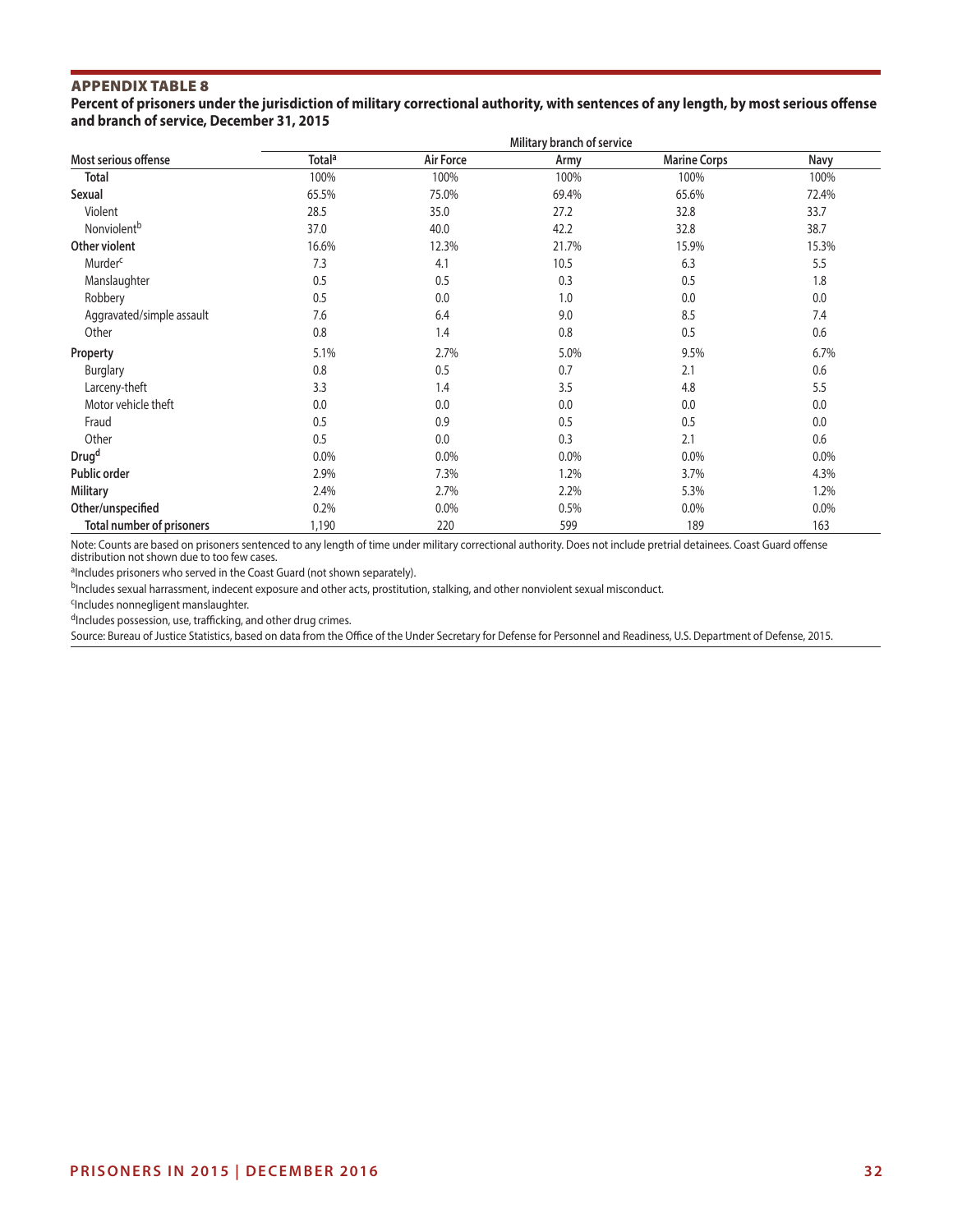**Noncitizen prisoners and prisoners age 17 or younger under the jurisdiction of state or federal correctional authorities, by sex, December 31, 2015**

|                           |              | Noncitizen prisoners <sup>a</sup> |                |                      | Prisoners age 17 or younger |                  |
|---------------------------|--------------|-----------------------------------|----------------|----------------------|-----------------------------|------------------|
| Jurisdiction              | <b>Total</b> | Male                              | Female         | <b>Total</b>         | Male                        | Female           |
| U.S. totalb,c             | 65,107       | 62,162                            | 2,945          | 993                  | 960                         | 33               |
| Federal <sup>c,d</sup>    | 21,479       | 19,799                            | 1,680          | $\mathbf 0$          | $\mathbf{0}$                | $\boldsymbol{0}$ |
| Stateb                    | 43,628       | 42,363                            | 1,265          | 993                  | 960                         | 33               |
| Alabama                   | 169          | 165                               | 4              | 14                   | 14                          | $\mathbf 0$      |
| Alaska <sup>e,f</sup>     |              |                                   |                |                      |                             | $\sqrt{2}$       |
|                           |              |                                   |                |                      | $\overline{1}$              |                  |
| Arizona                   | 4,570        | 4,446                             | 124            | 81                   | 79                          | $\overline{2}$   |
| Arkansas                  | 287          | 279                               | 8              | 15                   | 15                          | $\mathbf 0$      |
| California                |              | $\sqrt{2}$                        |                | $\pmb{0}$            | $\mathbf{0}$                | $\mathbf{0}$     |
| Colorado <sup>g</sup>     | 1,458        | 1,403                             | 55             | $\mathbf 2$          | $\overline{2}$              | $\mathbf 0$      |
| Connecticute              | 485          | 472                               | 13             | 84                   | 84                          | $\mathbf 0$      |
| Delaware <sup>e</sup>     | 317          | 311                               | 6              | 8                    | 8                           | $\pmb{0}$        |
| Florida                   | 7,193        | 6,961                             | 232            | 131                  | 128                         | 3                |
| Georgia                   | 2,395        | 2,291                             | 104            | 80                   | 75                          | 5                |
| Hawaii <sup>e,h</sup>     | 84           | 79                                | 5              | $\pmb{0}$            | $\mathbf 0$                 | $\mathbf 0$      |
| Idaho                     | 233          | 223                               | 10             | $\mathbf{1}$         | $\overline{1}$              | $\mathbf{0}$     |
| <b>Illinois</b>           |              |                                   |                |                      |                             | $\mathbf 0$      |
|                           | 1,681        | 1,638                             | 43             | 20                   | 20                          |                  |
| Indiana                   | 586          | 576                               | 10             | 34                   | 33                          | $\mathbf{1}$     |
| lowa                      | 186          | 183                               | 3              | 5                    | 5                           | $\mathbf 0$      |
| Kansas                    | 330          | 323                               | 7              | $\mathbf 0$          | $\mathbf{0}$                | $\mathbf 0$      |
| Kentucky                  | 145          | 141                               | 4              | $\mathbf 0$          | $\mathbf{0}$                | $\mathbf 0$      |
| Louisiana                 | 128          | 126                               | 2              | 11                   | 11                          | $\mathbf 0$      |
| Maine                     | 46           | 42                                | $\overline{4}$ | $\pmb{0}$            | $\mathbf{0}$                | $\pmb{0}$        |
| Marvland                  | 620          | 603                               | 17             | $\overline{4}$       | $\overline{4}$              | $\mathbf{0}$     |
| Massachusettsh            | 619          | 600                               | 19             | $\mathbf 0$          | $\mathbf{0}$                | $\mathbf 0$      |
| Michigan                  | 555          | 540                               | 15             | 88                   | 87                          | 1                |
| Minnesota                 | 472          | 458                               | 14             | 10                   | 10                          | $\mathbf 0$      |
|                           |              |                                   |                |                      |                             |                  |
| Mississippi               | 23           | 23                                | $\pmb{0}$      | 27                   | 27                          | $\mathbf 0$      |
| Missourig,h               | 474          | 448                               | 26             | 10                   | 10                          | $\pmb{0}$        |
| Montana                   | 18           | 17                                | $\mathbf{1}$   | $\pmb{0}$            | $\mathbf{0}$                | $\mathbf{0}$     |
| Nebraska                  | 235          | 234                               | $\mathbf{1}$   | 10                   | 10                          | $\mathbf 0$      |
| Nevada <sup>i</sup>       |              |                                   |                |                      |                             |                  |
| New Hampshire             | 133          | 125                               | 8              | $\mathbf 0$          | $\mathbf{0}$                | $\mathbf 0$      |
| New Jersey                | 1,270        | 1,246                             | 24             | 5                    | 5                           | $\mathbf 0$      |
| New Mexico                | 156          | 151                               | 5              | $\mathbf 0$          | $\mathbf{0}$                | $\mathbf 0$      |
| New York <sup>g</sup>     | 4,132        | 4,026                             | 106            | 89                   | 87                          | $\overline{2}$   |
| North Carolina            | 1,351        | 1,323                             | 28             | 72                   | 67                          | 5                |
| North Dakota              | 23           | 22                                | $\mathbf{1}$   | $\mathbf 0$          | $\mathbf 0$                 | $\mathbf{0}$     |
|                           |              |                                   |                |                      |                             | 1                |
| Ohio                      | 477          | 461                               | 16             | 29                   | 28                          |                  |
| Oklahoma <sup>9</sup>     | $\mathbf 0$  | $\mathbf 0$                       | $\mathbf 0$    | 9                    | 8                           | 1                |
| Oregon                    |              |                                   | $\sqrt{2}$     | $\sqrt{\phantom{a}}$ |                             |                  |
| Pennsylvania              | 1,089        | 1,036                             | 53             | 17                   | 16                          | 1                |
| Rhode Island <sup>e</sup> | 52           | 51                                | $\mathbf{1}$   | $\pmb{0}$            | $\pmb{0}$                   | $\pmb{0}$        |
| South Carolina            | 461          | 443                               | 18             | 29                   | 28                          | 1                |
| South Dakota              | 86           | 82                                | $\overline{4}$ | $\mathbf 0$          | $\mathbf{0}$                | $\mathbf 0$      |
| Tennessee <sup>g</sup>    | 264          | 253                               | 11             | $\overline{7}$       | $\overline{7}$              | $\mathbf 0$      |
| Texas                     | 8,448        | 8,240                             | 208            | 48                   | 41                          | 7                |
| Utah                      | 349          | 342                               | 7              | 1                    | $\mathbf{1}$                | $\mathbf 0$      |
| Vermonte,i                | 18           | 17                                | $\mathbf{1}$   | 0                    | $\mathbf{0}$                | $\mathbf 0$      |
|                           |              |                                   |                |                      |                             |                  |
| Virginia                  | 696          | 680                               | 16             | 6                    | 6                           | $\pmb{0}$        |
| Washington                | 769          | 753                               | 16             | $\mathbf{0}$         | $\mathbf{0}$                | $\mathbf 0$      |
| West Virginia             | 18           | 17                                | $\mathbf{1}$   | $\mathbf 0$          | $\mathbf{0}$                | $\pmb{0}$        |
| Wisconsin                 | 472          | 459                               | 13             | 37                   | 34                          | 3                |
| Wyoming                   | 55           | 54                                | $\mathbf{1}$   | $\mathbf{0}$         | $\mathbf{0}$                | $\mathbf{0}$     |

Note: Jurisdiction refers to the legal authority of state or federal correctional officials over a prisoner, regardless of where the prisoner is held. The definition of non-U.S. citizen varies across jurisdictions. Interpret data with caution. See *Methodology*.

/Not reported.

aUnless otherwise noted, noncitizens are identified by individual jurisdictions as persons with current citizenship of a country other than the United States as of December 31, 2015.

bTotal U.S. and state counts of noncitizen prisoners for 2015 will be lower than expected due to the exclusion of California data. California was unable to report the number of noncitizen prisoners in 2015.

c The Federal Bureau of Prisons holds prisoners age 17 or younger in private contract facilities; 64 such prisoners were housed in contract facilities in 2015.

dFederal counts include only those persons held in Bureau of Prisons facilities and do not include persons held in detention facilities specific to U.S. Citizenship and Immigration Services, U.S. Immigration and Customs Enforcement, or U.S. Customs and Border Protection.

ePrisons and jails form one integrated system. Data include total jail and prison populations.

f Alaska has not submitted 2015 data to National Prisoner Statistics (NPS) for noncitizens or persons age 17 or younger since 2012.

gNon-U.S. citizens are defined as foreign-born.

hCitizenship based on prisoner self-report.

i State did not submit 2015 NPS data for noncitizens or persons age 17 or younger. Data are from 2014.

Source: Bureau of Justice Statistics, National Prisoner Statistics, 2015.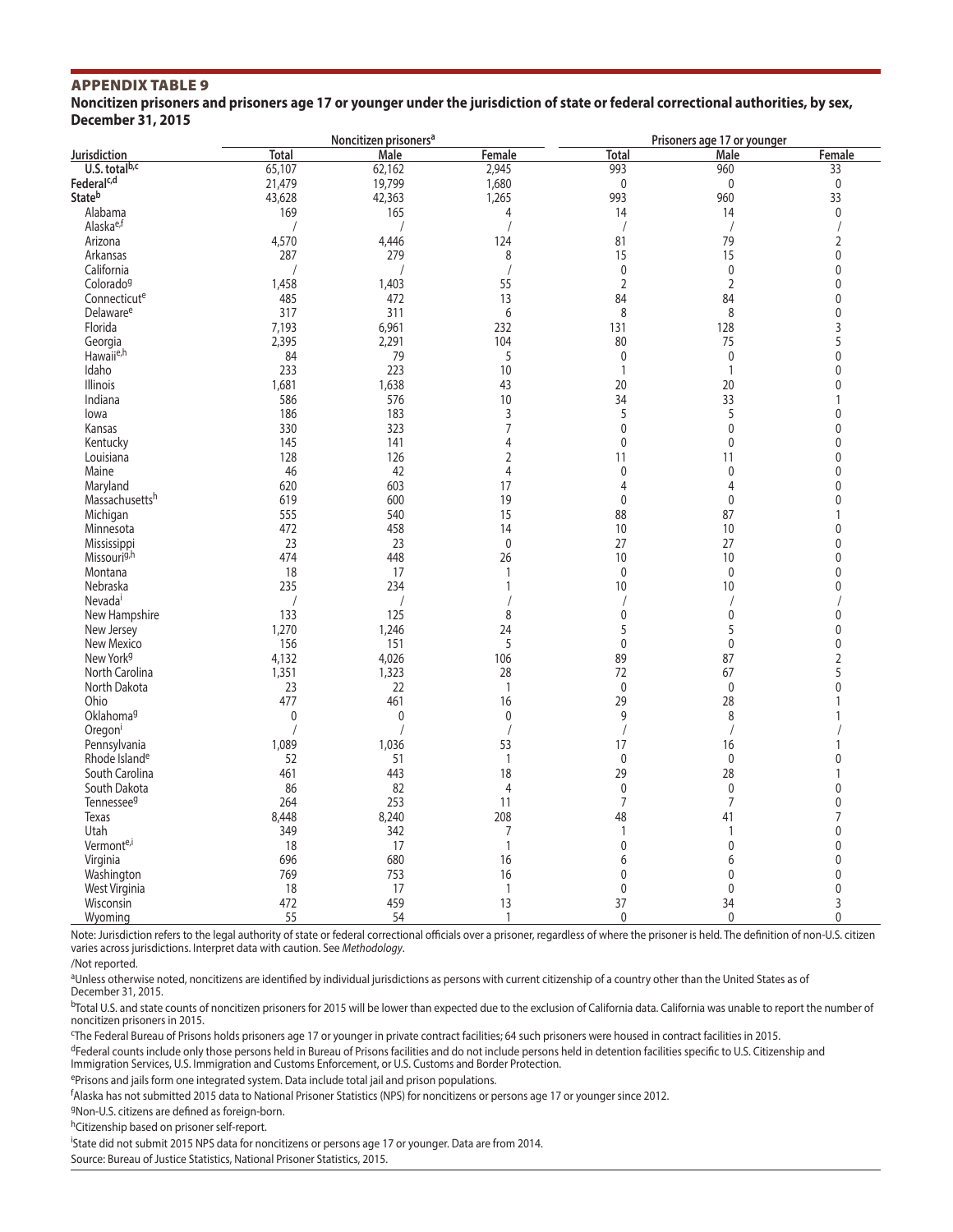#### **Prisoners under the jurisdiction or in the custody of correctional authorities in U.S. territories and commonwealths, by prison facility capacity, December 31, 2015**

|                                              |                           | Jurisdiction population                       |                                    | Capacity |                    |        |  |
|----------------------------------------------|---------------------------|-----------------------------------------------|------------------------------------|----------|--------------------|--------|--|
| <b>Jurisdiction</b>                          | <b>Total</b> <sup>a</sup> | Sentenced to<br>more than 1 year <sup>a</sup> | <b>Total custody</b><br>population | Rated    | <b>Operational</b> | Design |  |
| Total                                        | 10,909                    | 9,740                                         | 12,913                             |          |                    |        |  |
| American Samoa <sup>b</sup>                  |                           |                                               | 212                                |          |                    |        |  |
| Guam <sup>c</sup>                            | 721                       | 316                                           | 754                                | 443      | $\cdots$           | 443    |  |
| Commonwealth of the Northern Mariana Islands | 218                       | 153                                           | 218                                | 559      | 272                | 559    |  |
| Commonwealth of Puerto Rico                  | 9,301                     | 8,893                                         | 11,364                             | 14,627   | 14,632             | 14,632 |  |
| U.S. Virgin Islands <sup>d</sup>             | 669                       | 378                                           | 577                                | 468      | 355                | 550    |  |

Note: Jurisdiction refers to the legal authority of state or federal correctional officials over a prisoner, regardless of where the prisoner is held. Custody refers to the physical location where the prisoner is held.

…Not available. Specific type of capacity is not measured by territory.

/Not reported.

aDoes not include counts for American Samoa.

bAmerican Samoa has not submitted data to National Prisoner Statistics (NPS) since 2011. The data presented here were located in the 2013 American Samoa Statistical Yearbook (http://doc.as.gov/wp-content/uploads/2011/06/2013-Statistical-Yearbook-Final-Draft.pdf) and represent the number of persons in custody as of December 2013. cGuam did not submit 2015 NPS data. Counts were imputed.

dThe U.S. Virigin Islands did not submit 2014 NPS data and had inconsistent 2013 data. Data used are from 2012.

Source: Bureau of Justice Statistics, National Prisoner Statistics, 2015.